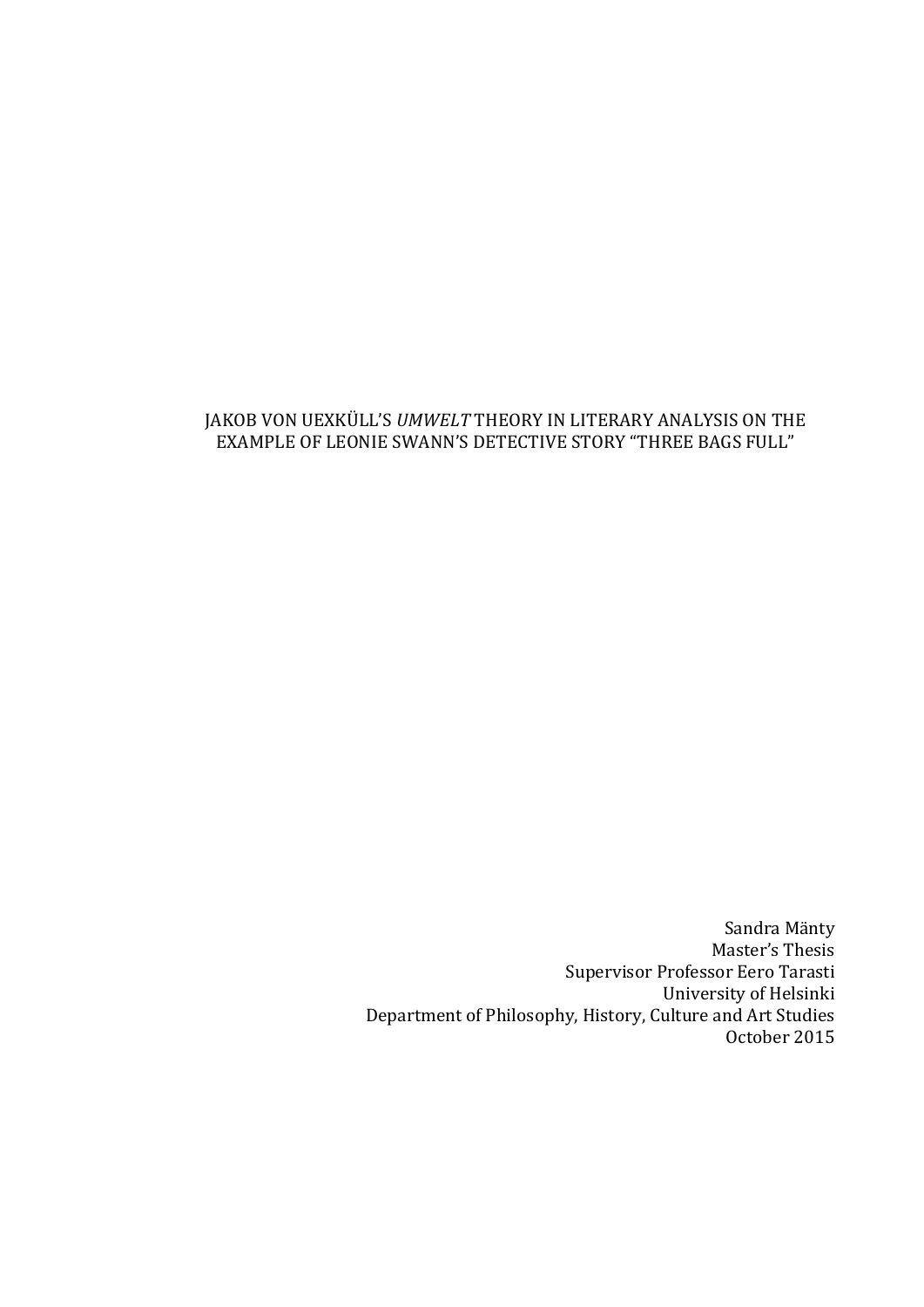| Tiedekunta/Osasto - Fakultet/Sektion - Faculty                                                                              |              | Laitos - Institution - Department                          |                                         |  |  |
|-----------------------------------------------------------------------------------------------------------------------------|--------------|------------------------------------------------------------|-----------------------------------------|--|--|
| <b>Faculty of Humanities</b>                                                                                                |              | Department of Philosophy, History, Culture and Art Studies |                                         |  |  |
| Tekijä - Författare – Author                                                                                                |              |                                                            |                                         |  |  |
| Sandra Mänty                                                                                                                |              |                                                            |                                         |  |  |
| Työn nimi - Arbetets titel - Title                                                                                          |              |                                                            |                                         |  |  |
| JAKOB VON UEXKÜLL'S UMWELT THEORY IN LITEARY ANALYSIS ON THE EXAMPLE OF LEONIE SWANN'S DETECTIVE<br>STORY "THREE BAGS FULL" |              |                                                            |                                         |  |  |
| Oppiaine - Läroämne – Subject                                                                                               |              |                                                            |                                         |  |  |
| Semiotics                                                                                                                   |              |                                                            |                                         |  |  |
| Työn laji - Arbetets art - Level                                                                                            |              | Aika - Datum - Month and year                              | Sivumäärä - Sidoantal – Number of pages |  |  |
| Master's thesis                                                                                                             | October 2015 |                                                            | 60                                      |  |  |
| Tiivistelmä - Referat - Abstract                                                                                            |              |                                                            |                                         |  |  |
| This master's thesis with the title IAKOB VON UEXKÜLL'S <i>UMWELT</i> THEORY IN                                             |              |                                                            |                                         |  |  |

This master's thesis with the title JAKOB VON UEXKÜLL'S *UMWELT* THEORY IN LITERARY ANALYSIS ON THE EXAMPLE OF LEONIE SWANN'S DETECTIVE STORY "THREE BAGS FULL" uses the *Umwelt* theory of Jakob von Uexküll (1864-1944) for the analysis of animals in fiction. As the text example it uses the novel "Three Bags Full" by German author Leonie Swann  $(*1975)$ . The aim of the thesis is to establish a shift in the analysis of animals in fiction. Instead of treating animals as replacements for human characters or as mere symbols, a focus on animals as own entities with a real, biological exemplar is aimed at.

The thesis starts with an introduction to the text example and its author. The text example is then placed into the literary canon. In addition it shows the signification sheep have received through literary history and demonstrates the problem that sheep have lost their animal character.

Following field of zoosemiotics is briefly introduced as is the biologist Jakob von Uexküll. His *Umwelt* concept is subsequently explain in more detail and its application in and contribution to literary analysis presented.

Concluding the analyses the novel "Three Bags Full" using von Uexküll's theory is conducted in order to show the real animal character of the sheep in the novel. The claim that the author deliberately chose to write about real-life animals is proven. Additionally the functionality of *Umwelt* theory to provide humans with a balanced, meaningful tool to investigate animals in art is provided.

Avainsanat – Nyckelord – Keywords

Animals in fiction, sheep in fiction, Umwelt theory, Jakob von Uexküll, zoosemiotics

Säilytyspaikka – Förvaringställe – Where deposited

Kaisa Kirjasto

Muita tietoja – Övriga uppgifter – Additional information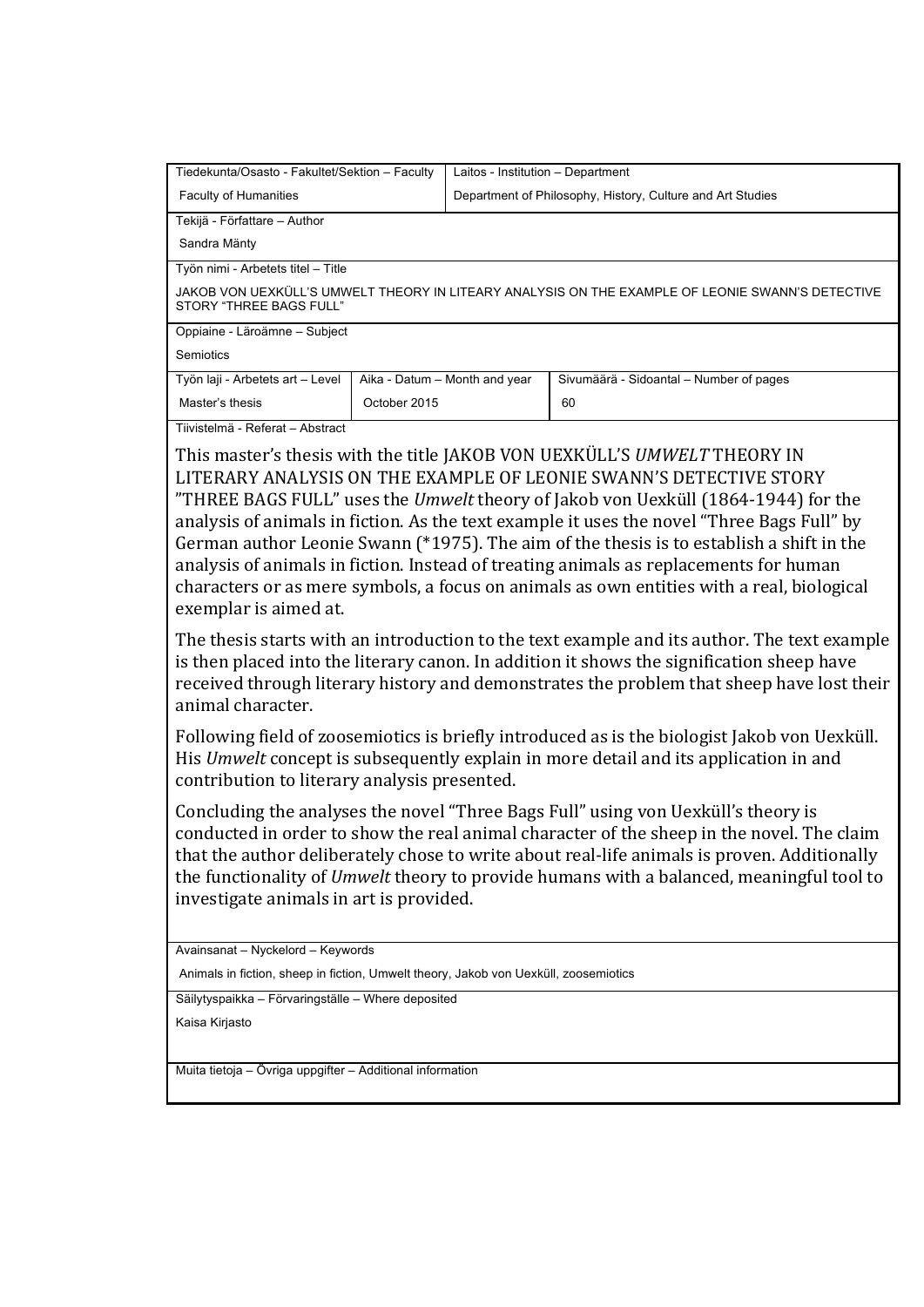# **Table of Contents**

| <b>ACKNOWLEDGEMENTS</b>                                             |    |
|---------------------------------------------------------------------|----|
| <b>INTRODUCTION</b>                                                 |    |
| <b>I. SUBJECT OF ANALYSIS</b>                                       | 4  |
| <b>I.1 THE STORY</b>                                                | 4  |
| <b>I.2 THE AUTHOR</b>                                               | 7  |
| <b>I.3 SIGNIFICATION OF SHEEP</b>                                   | 8  |
| I.3.1 EXCURSUS - THREE LANGUAGES, THREE DIFFERENT TITLES AND COVERS | 11 |
| <b>I.4 INTERTEXTUALITY AND THE QUESTION OF GENRE</b>                | 13 |
| <b>II ZOOSEMIOTICS AND LITERATURE</b>                               | 19 |
| <b>II.1 UMWELT THEORY AND ITS APPLICATION</b>                       | 20 |
| <b>II. 2 JAKOB VON UEXKÜLL</b>                                      | 21 |
| <b>II.3 VON UEXKÜLL'S UMWELT RESEARCH</b>                           | 22 |
| <b>II. 4 UMWELT IN LITERATURE</b>                                   | 25 |
| <b>III. ANAYSIS OF UMWELT IN THE NOVEL "THREE BAGS FULL"</b>        | 27 |
| III. 1 THE UMWELT OF THE SHEEP IN "THREE BAGS FULL"                 | 29 |
| <b>III 2. THE HUMANS AND UMWELT OF "THREE BAGS FULL"</b>            | 37 |
| <b>III.3 ANIMALS IN NON-NATURAL <i>UMWELTEN</i></b>                 | 41 |
| <b>III.4 DIFFERENCES AND COMMON GROUND</b>                          | 45 |
| <b>III.5 THE UMWELT OF DOGS</b>                                     | 49 |
| <b>SUMMARY</b>                                                      | 51 |
| <b>WORKS CITED</b>                                                  | 53 |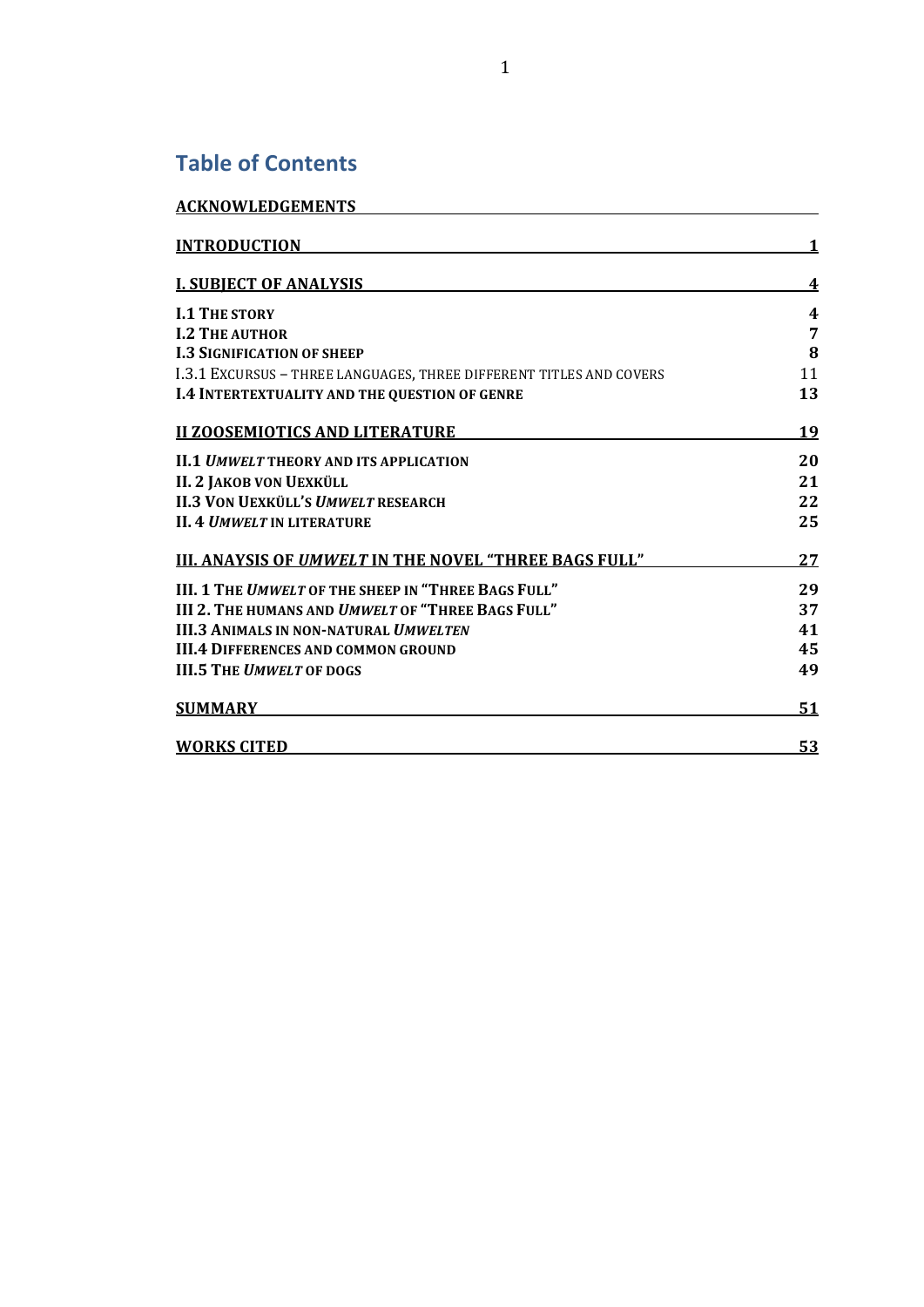# **Acknowledgements**

I would like to express my gratitude to professor Eero Tarasti for assessment of this thesis. My gratefulness extends to professor Hannu Riikonen for his contribution. Many thanks go to the teachers of the International Master's Programme in Semiotics of whose teaching I greatly benefited: professor Ahti-Veikko Pietarinen, the head of the programme, Merja Bauters, Massimo Berruti, Eero Tarasti, and Harri Veivo.

A special thank you goes to Irma Vierimaa, who has been a great, patient source of information and help.

Studying this programme would not have been the same without my truly excellent fellow students Pipsa Keski-Hakuni, Maria Pushkina, Juuso-Ville Gustafsson and Jarno Rantanen. For excellent co-operation for a course project I would like to thank Christian Sannemann.

There are many semioticians in and outside Finland in addition to the aforementioned teachers in the programme who have been a great inspiration and support. There are too many names to list here, but I would like to thank representative Irma Sorvali, Dario Martinelli and Sari Helkala-Koivisto.

Without the support of my family and friends studying and producing a second degree would have been impossible. I am deeply grateful to my husband without whom I would not have been able to go through these for various reasons at times disturbing study years.

Jääli, 23.10.2015 Sandra Mänty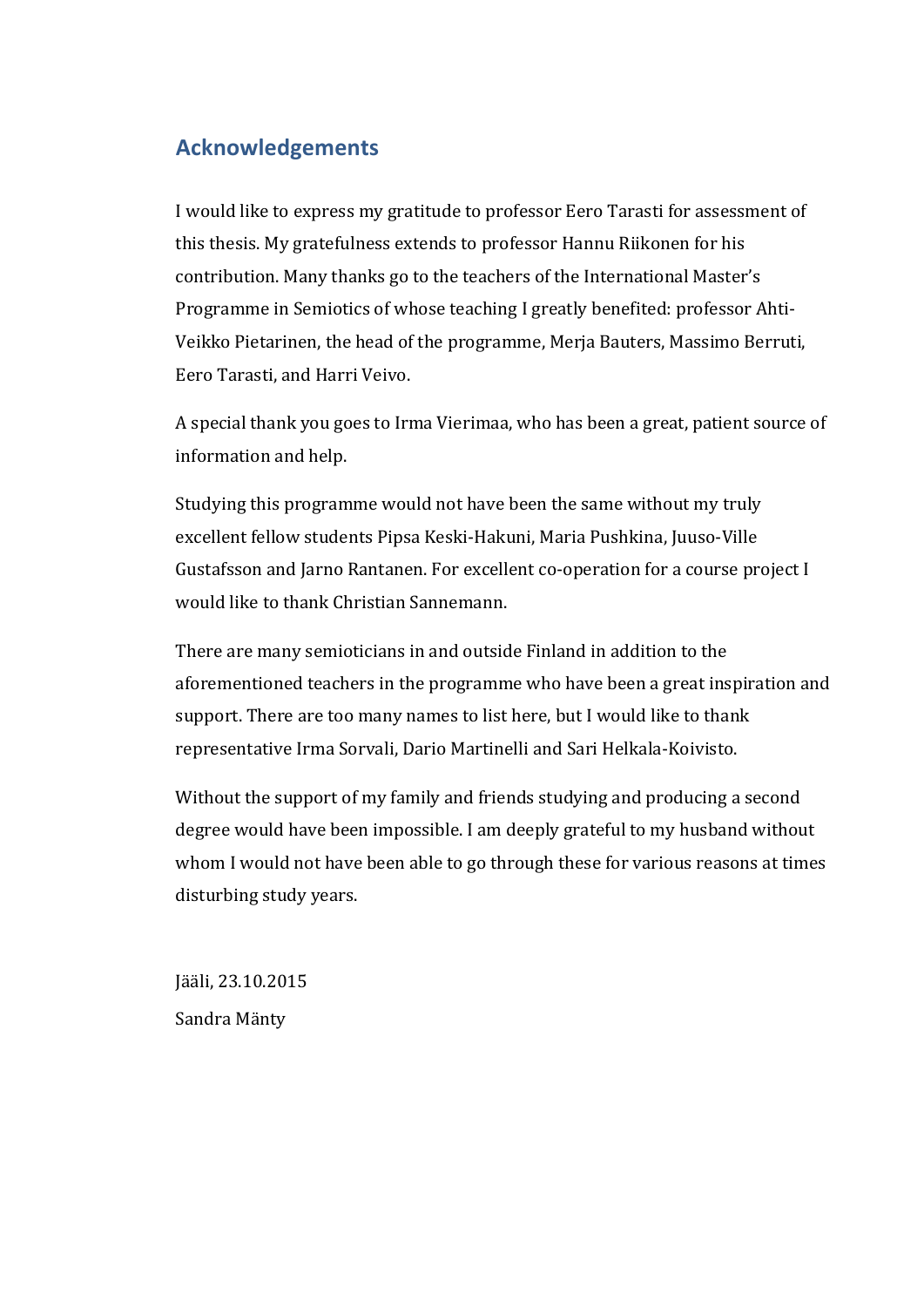# **Introduction**

When reading books in the past I often wondered how to assess and analyse animals in those books. It seems that literary animals deserve more attention by critics and researchers. Animals are according to Martinelli often referred to as "any other animal except humans" in order to emphasise the difference of humans to all other animals. Animals may also represent exclusively human characteristics therewith loosing their own ones (Martinelli, Dario 2007: Zoosemiotics. Proposals for a handbook. Helsinki and Imatra, Acta Semiotica Fennica. P. 218). To be labelled as 'the other', as a symbol, a decorative element or a replacement for certain human characteristics deprives animals of any active part in a story.

The motivation for this thesis was derived by the need for a tool for analysing animals in literature for what they are  $-$  animals, that is. I believe that authors, who choose to write about or use animals in their work, do it fully aware and on purpose. Hence it is my task as a researcher of literature to take the animals seriously. In addition to that Rudolf Schenda writes that the attitudes and research of humanists and proponents of the Enlightenment helped animal awareness and welfare on (Schenda, Rudolf 1995: Das ABC der Tiere. Märchen, Mythen und Geschichten. München, Beck. P. 7-10). As a humanist I do not only define myself as an expert in the antique artistic traditions, but as a advocate of intrinsic values embedded in any living being independent from a human point of view, and humanities responsibility to ethically and morally accept and respect these values. Humans belong to the animal kingdom and hence there should be no difference in the value of a human or a non-human animal. Since life is made of the same components the value should include other beings such as invertebrates and even plants, for instance. While encountering other than human life forms in literature humanist researchers should be aware of the often-ambiguous value system of the text that puts humans and non-human life forms in opposition. The task is to investigate how this opposition came about and study cases where other than human life forms are equal. Such a case is the focus of this master's thesis.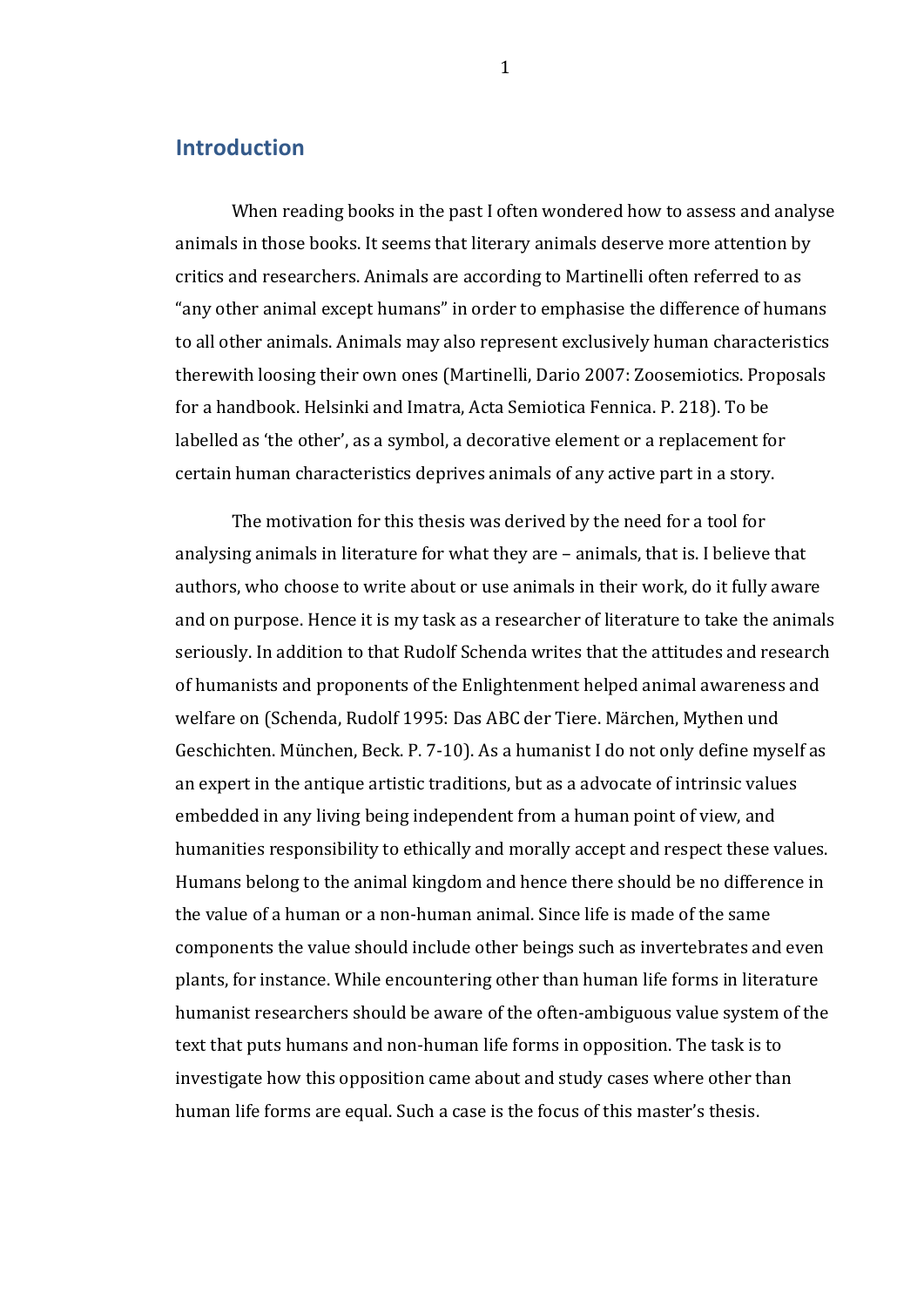The question may arise whether animals as such can really occur in literature, a very human art form. Timothy Clark asks: "Why is engaging with nonhuman creatures so difficult?" (Clark, Timothy 2011: The Cambridge Introduction to Literature and the Environment. Cambridge, Cambridge University Press. P. 186). He continues: "In most canonical literary texts, the place of non-human life is both pervasive but unseen. It is simply so uncontroversial as to make alternative readings centred on animals seem almost like a change of discipline. Any study of a text on the non-human always becomes a study of humanity in some sense." (Clark 2011: 187). There is not doubt that the study at hand is to some extend involved in a critical examination of humanity, but the aim is to keep the focus on animals. The question remains whether humans can ever do anything else but represent what they think animals are, because humans have yet no access to animal minds. Literature may, perhaps even should, take part in the discussion about the relation between animals and humans though, and the problem of how to share the planet among all living beings.

I argue that the literary work examined in this thesis is more about animals, specifically sheep, than it is about humans. Despite the argument that an analysis of animals turns often into an analysis of humans, this thesis focuses on the animals, because the author of the book has done so. In the novel, there are almost no relations between animals and humans. Hence there is much space for speculation about such relations and this thesis shows the case of sheep and humans. 

By analysing literary animals through zoosemiotics, a field situated on the border between natural sciences and human sciences, provides the possibility to understand what humans do not necessarily understand about the environment, other species and even themselves and their own species. The focus shifts from an anthropocentric point of view to another life-form. Despite literature being a perhaps even exclusively human art form I argue that a shift away from anthropocentrism enriches the possibilities of text analysis as well as to analysing animals in the humanities in general. The reason for the need of such a shift is the regular occurrence of animals in the humanities, from the arts to anthropology, but the animals as such have so far received little attention.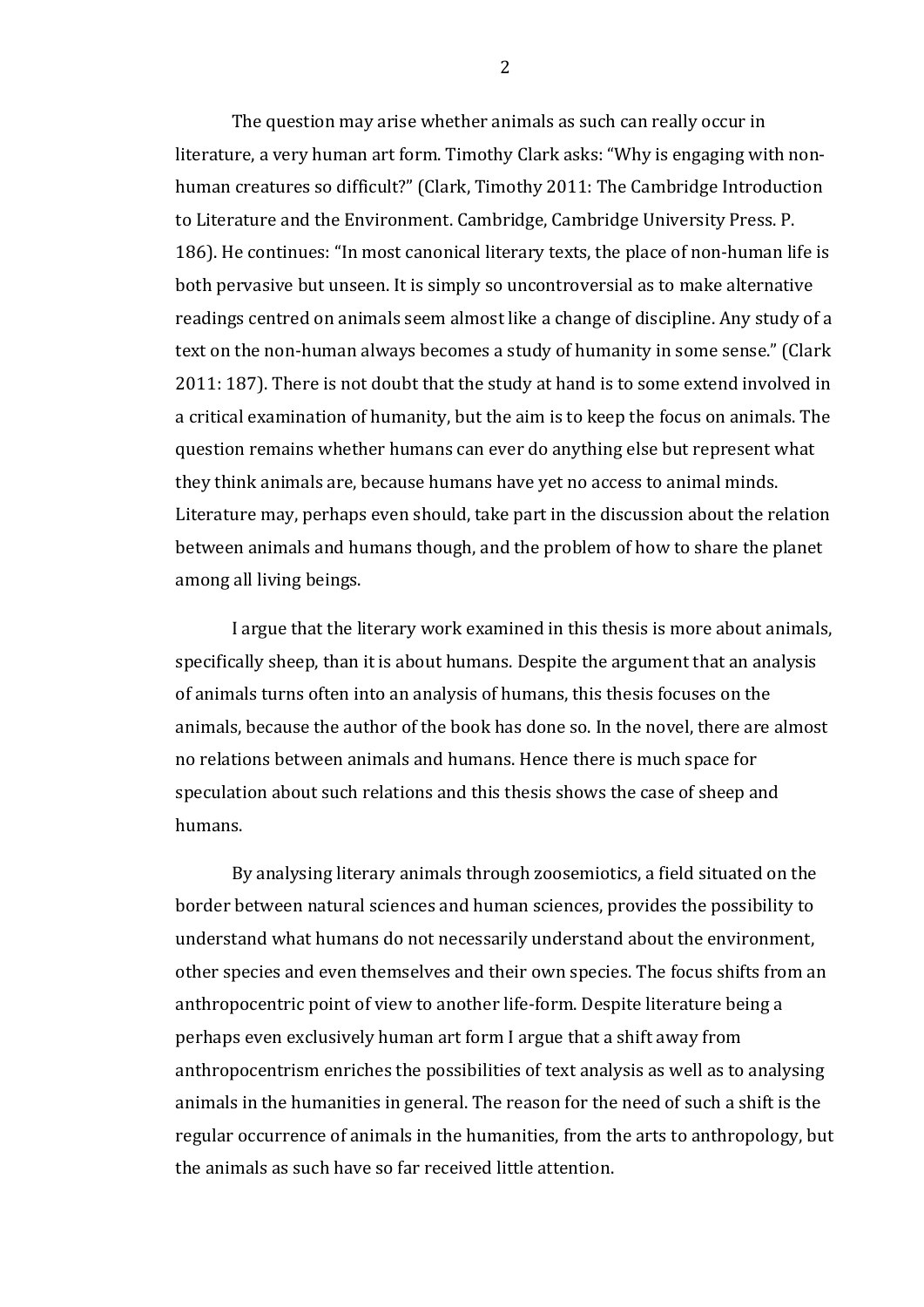The aim of this thesis is to establish a non-anthropocentric analysis of animals in literature. Instead of looking at animals as merely a replacement for human characters or just as symbols and metaphors, the preservation of the animals as such is in the focus. The reason for this approach is that it would help us as readers and researchers to better understand and analyse our relation to animals when we encounter them in literature.

In the first part of my thesis the subject of analysis, the novel "Three Bags" Full" by the author Leonie Swann is introduced and the author is shortly presented as well. Following I provide a literary-cultural background of sheep, the protagonists of Swann's novel, to shape a basis for what readers may expect when encountering sheep in a novel. During both steps the discrepancy between the stereotypical image of sheep and their appearance in the novel is evident. In chapter two the theoretical approach of *Umwelt* research is introduced and is finally used in chapter three for the analysis of the sheep in "Three Bags Full". *Umwelt*, a German word mainly translated as environment, means the semiotic world of an organism or living being as it were. The *Umwelt* concept was chosen in order to be able to look at animals from within their own semiotic world and not from an exclusively human world.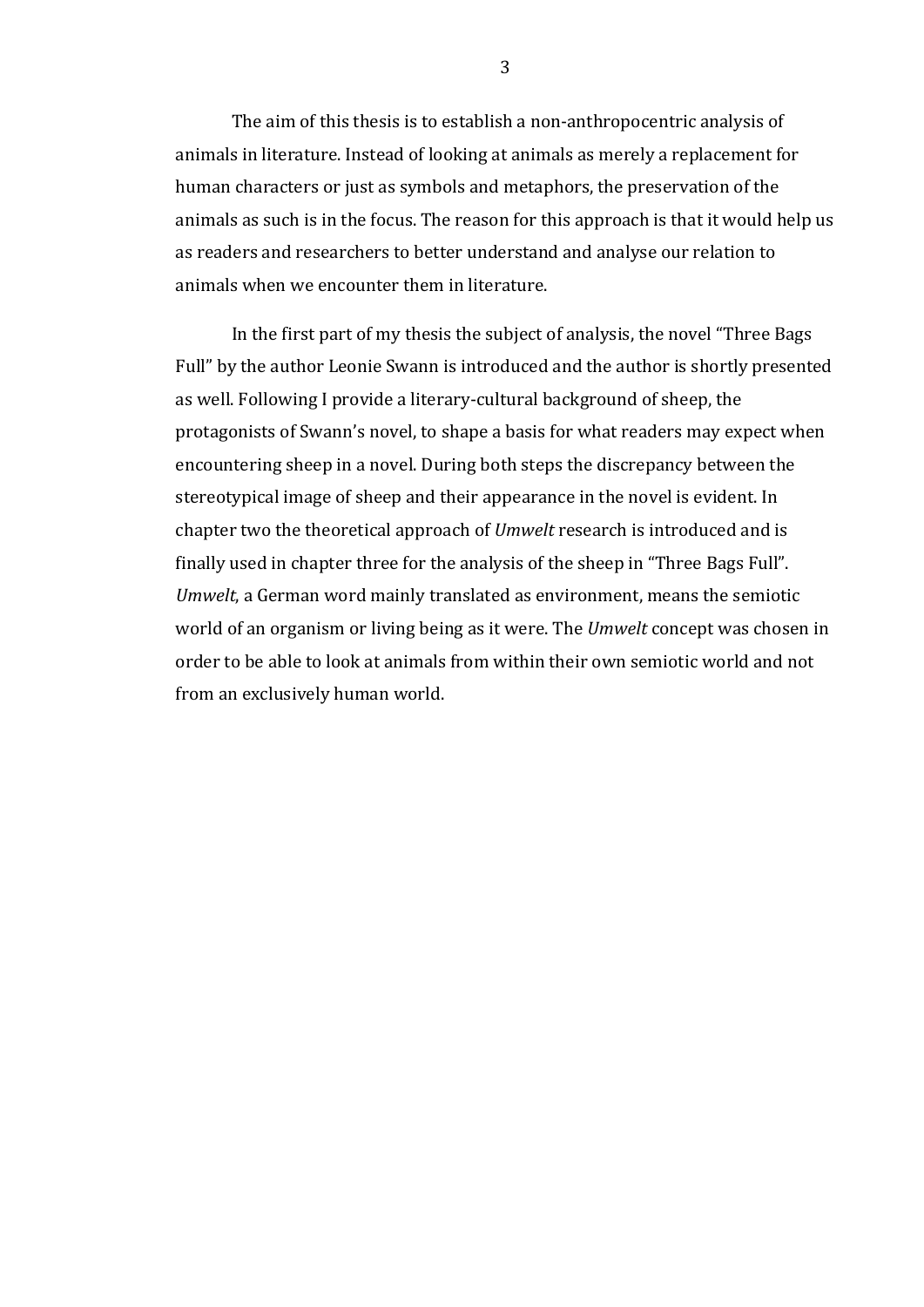# **I. Subject of analysis**

This first chapter of the thesis presents the subject to be analysed, which is a murder mystery novel by a young German author by the artist name Leonie Swann. First a summary of the story and an introduction of its main characters are given. Following I provide a short presentation of the author before I move to an overview of readers' expectations of sheep in general and in literature in particular. 

#### **I.1 The story**

Before the story even starts its main protagonists are introduced in order of appearance in a separate introductory section like a *dramatis personae* in printed versions of theatre plays or crime novels, for instance. 19 characters are introduced by names and all these characters are sheep. Most of the names are natural names, *i.e.* names like Maude, Sara, and Maisie. Other names are descriptive like The Winter Lamb or most suitable for grazing animals like Heather, Cloud, and Lane. In addition to the names there are portrayals of the characters' appearances, race and traits. The sheep with a more extensive description is called Miss Maple. From that description and her name the readers understand that Miss Maple is central to the story and certainly the intertextual link to crime fiction to which I return in section I.4. Other characters with more extensive information are the herd's lead ram Sir Ritchfield, Mopple The Whale, Zora, and Melmoth.

On the very first page of the story the readers are confronted with the death of shepherd George Glenn. His sheep found him lying in the grass with a spade stuck to his body. The sheep understand that their shepherd is dead and at the first moment they are mostly concerned with who is going to take care of the flock from now on. Only when Miss Maple, introduced as "the cleverest sheep in the flock, maybe the cleverest sheep in Glennkill, quite possibly the cleverest sheep in the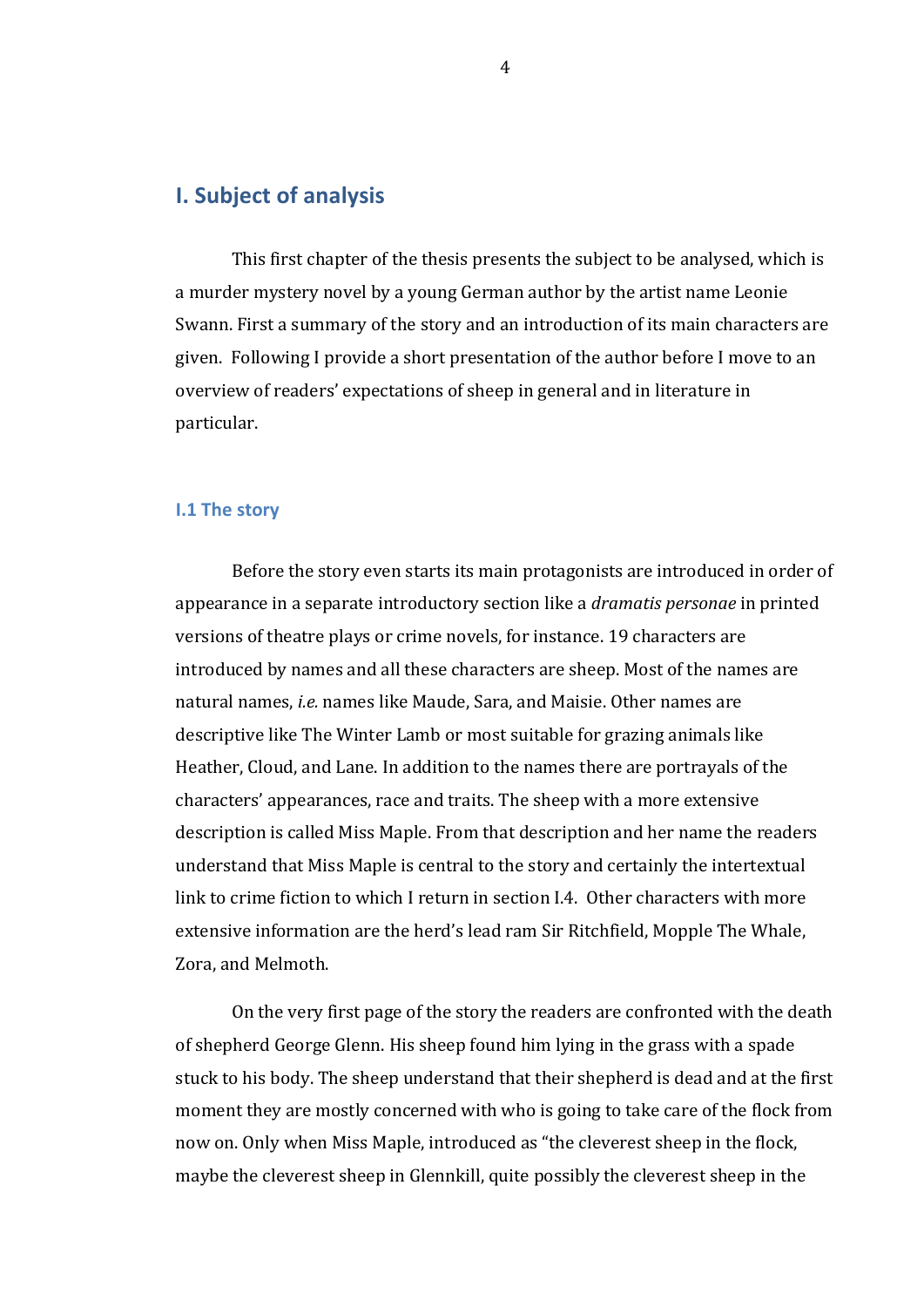whole world" (Swann 2006: *Dramatis Oves*), wonders how George had died the sheep come to the conclusion that murder had taken place and they want to find the culprit. Justice is what the sheep demand (Swann 2006: p. 14) for both their shepherd and, ultimately, for themselves. The sheep start their investigation before the first humans turn up at the pasture and find the dead man. First Miss Maple examines George's body while other sheep look out for the humans. Once they arrive the sheep observe the humans closely and try to make sense of what they say. The author uses normal, human speech for the sheep and the humans, but there is no communication between them or between any different races. The sheep seem to understand human language to some extent because their shepherd spoke and read to them, sometimes even explaining words. On the other hand one of them, Maude, says: "It isn't easy to understand humans" (Swann 2006: 37) after a second visit of humans on the sheep's meadow. The sheep's lack of understanding what humans say creates a good part of the comic humour in the novel. The very first word, for instance, used by a human is "swine", referring to the murderer. The sheep instead wonder what a pig would have to do with the case since there has never been one on their pasture. The readers are at times as unaware as the sheep and only slowly follow them to unravel George's death. One method for the analyses of humans is exclusively the sheep's. They can smell how humans feel. This ability helps the readers to gain an insight into the persons involved in the story but may leave them uncomfortable at the same time, because of the possibility that animals may actually be able to detect human emotions. Additionally, it discloses the differences between human and animal cognition to which I will return in chapter two.

George's death does not leave the group of humans showing up first particularly sad. Only Ham, the local butcher, shows some signs of real grief. The other shepherd, Gabriel, the local loose woman, Lilly, and especially the thin man, who is actually the village's pub landlord, are not overwhelmed with sorrow. Like the sheep this group seems to be mostly concerned with their own affairs. They leave the investigation to the professionals, in this case the local police. Once the police and the press disappear the sheep collect what they have found out and two more odd incidents are revealed. George's sheepdog Tessy is missing and Miss Maple saw a hoof print on George's stomach while investigating his body. She does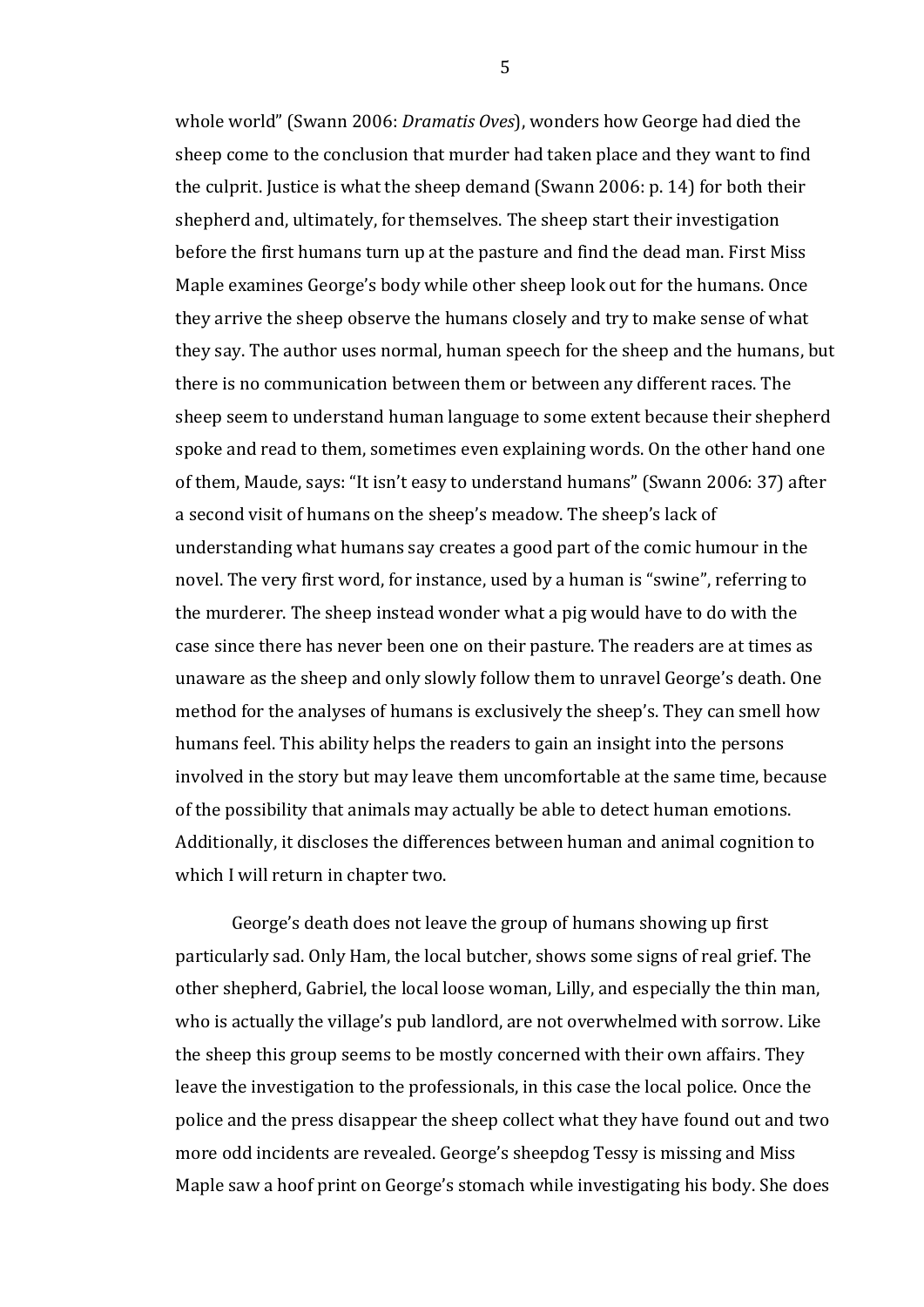not disclose this information to her flock. The sheep mainly involved in examining George's supposed murder are Miss Maple, Othello, Mopple the Whale, Zora, and to some extend Sir Ritchfield as the lead ram of the flock.

During the course of the investigation the sheep are forced to leave their pasture and explore the village. The exploits into human territory provide the sheep with insights into the various relations between people and structures of a small community's life. In addition to the group of people, who came to their pasture, George's wife Kate, the village priest, the missionary Beth, and local alcoholic Tom O'Malley are persons with connections to George, and crucial to solve the mystery around his death. The single most important human character is Rebecca, George's extramarital daughter. She appears shortly after George's death and ultimately inherits his flock.

The story culminates in a theatre performance by the sheep in the local pub with which the sheep try to reveal whom they suspect to have killed George Glenn. Unfortunately the human audience is not capable of interpreting the performance, but it still helps to finally discover that there was no murder, because a confession is made. The shepherd committed suicide and had informed one of the villagers about his plans in advance.

"Three Bags Full" is written in third-person past tense and the narrative situations are figural, which means according to Stanzel (Stanzel, Franz K. 1993: Typische Formen des Romans. Göttingen, Vandenhoeck & Ruprecht. P. 39 ff.), that situations are seen from one character's perspective at the time. The readers do not encounter a narrator or comments of an omniscient or intrusive narrator, but characters and scenes are made plausible through demonstration. All narrative situations are told from the sheep perspective. There are no situations where the emotions and attitudes of humans are revealed else but through what they say in a dialogue and how their actions are described. This narrative strategy allows the author to put the focus on the sheep and their inner perspective without taking the role of a sheep herself. The perspective from the sheep and their relation to surroundings and events create both the comical appeal of the story and pondering on questions related to the relation between animals and humans. This point is discussed in detail in chapter three of this thesis.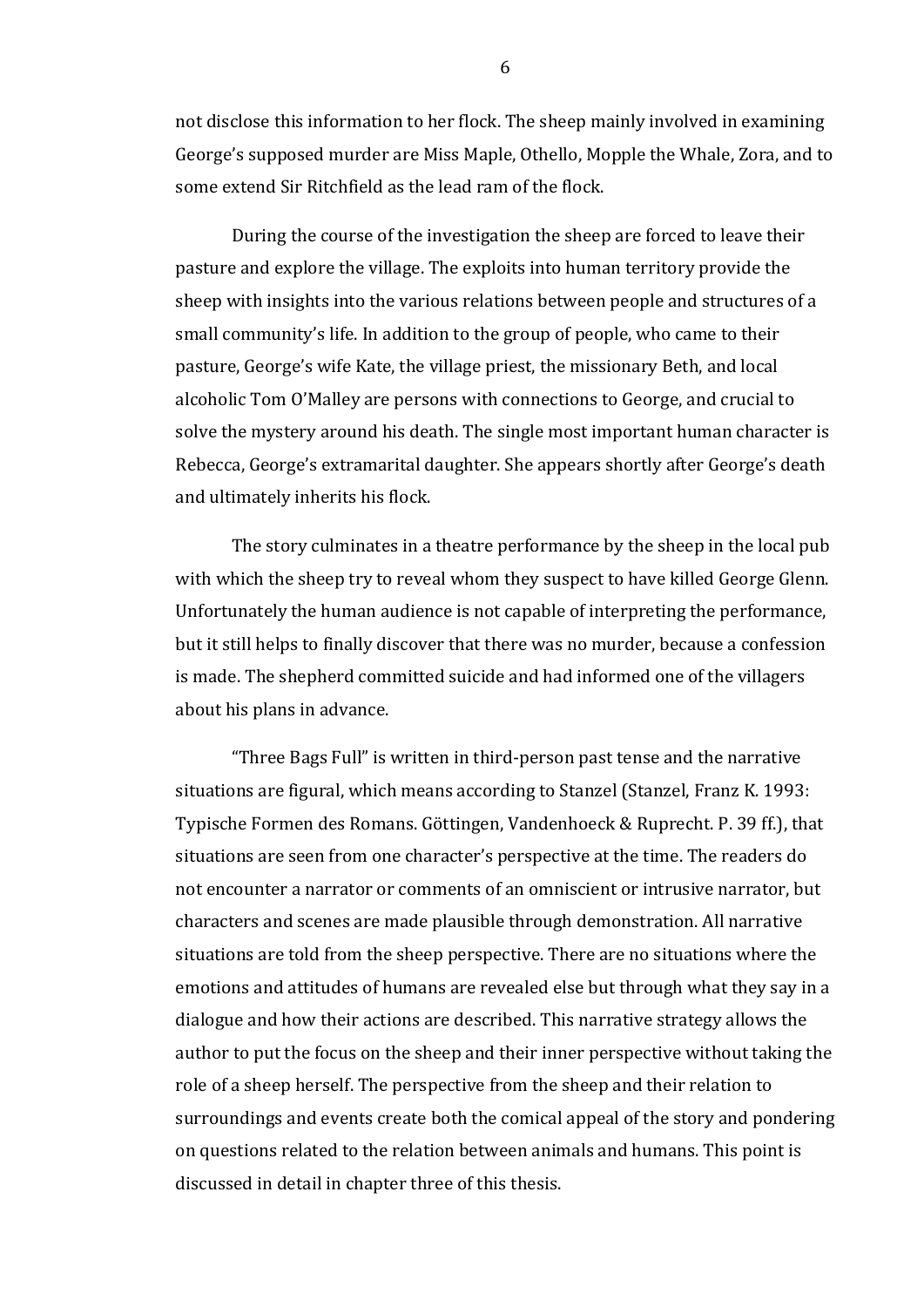### **I.2** The author

In addition to the fact that the author in question is relatively unknown and perhaps requires a short introduction, I argue that the authors of novels and other literary products should not be ignored. Even though readers are free to interpret any text in their own ways, Eero Tarasti points out that while investigating a work of art "the intentions of an author cannot be eliminated as a kind of intentional fallacy" (Tarasti, Eero 2000: Existential Semiotics. Bloomington and Indianapolis, Indiana University Press. P. 88). Whatever readers may encounter in a novel, for example, was put there on purpose and hence should be taken into consideration as fundamental for understanding its meaning. For the investigation at hand both the education and personal attitude of the author have a considerable impact on the content and composition of the text. Without examining the author of "Three Bags Full" a great part of its appeal and message would be lost, as will be demonstrated in the following sections.

The author of "Three Bags Full" uses the pseudonym Leonie Swann. She was born 1975 in southern Germany close to Bavaria's capitol Munich. She studied philosophy, psychology and English literature in Munich and Berlin. These subjects, especially the latter, provide the author with a sound foundation for writing. Whereas philosophy and psychology provide theories for analysing human characteristics, activities, behaviour, relations to other beings and the environment, and thought, English literature gives in addition to knowledge about its history and most important works and authors a variety of ideas. Section I.4 deals with the author's background influencing both her choice of genre and the intertextual clues found in the novel.

In interviews Swann reported that she had the idea for her debut novel in Paris. Life in a big city made her crave country life like she had encountered on a travel to Ireland where she also met sheep for the first time. "Three Bags Full" started as simple stories about sheep before growing into a novel. It was written in Paris, Ireland, and Berlin. During the same interview in 2005 Swann claims she had the help of an expert to determine whether the actions of the sheep in her novel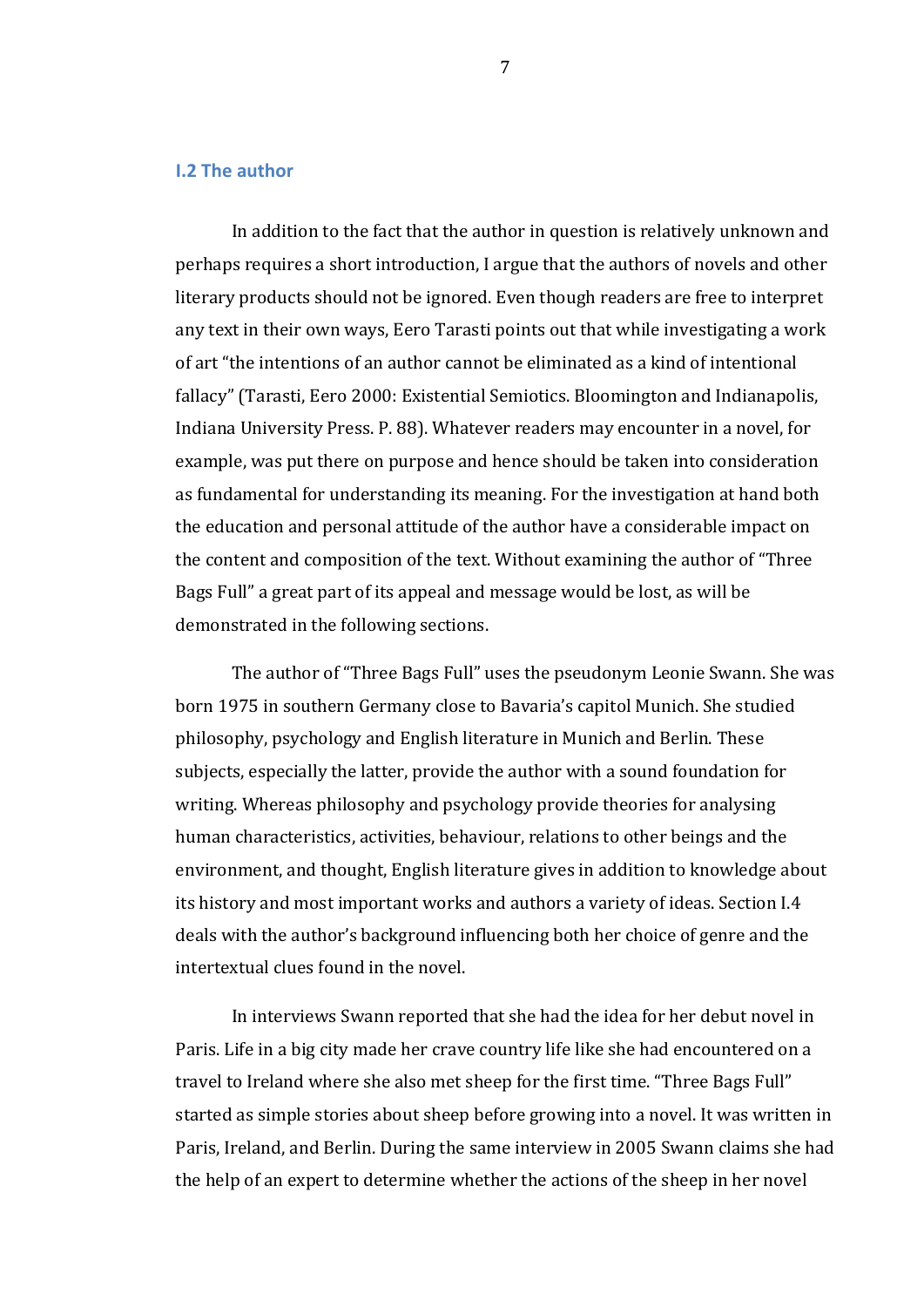are appropriate behaviour. This expert is even mentioned in the book after the story and therewith underlines the author's faithfulness to represent her sheep as animals and not a replacement for humans.

"Three Bags Full" was an unexpected and huge success for a debut. It and its successor were translated into twenty-five languages. The novel was high in the bestseller listings for several months and received a prestigious prize in Germany. Swann lives in Berlin and England, and has published her second novel "Garou", the sequel to "Three Bags Full", in 2010.

## **I.3 Signification of sheep**

In this section the possible presuppositions of readers when encountering sheep in literature is investigated. The reason for establishing the readers' preconditions connected to sheep lies in the challenges the novel "Three Bags Full" may pose. The sheep in the novel seem to defy stereotypes but in order to elaborate on this assumption a look at these stereotypes is in place. Most animals represent values and bear symbolic characteristics embedded in the cultural and science history. Rudolf Schenda points out that since antiquity animals were the subject of investigation and philosophical thought (Schenda, Rudolf 1995: Das ABC der Tiere. Märchen, Mythen und Geschichten. München: C.H. Beck. P. 13 ff.). He refers to the traditions of bestiaries and fables quoting sources from antiquity, cabinets of curiosities, children's literature, perhaps the most important source of attitudes toward animals together with personal experience, and the more recent animal tales. Despite the fact that the common attitude toward a certain animal species may have nothing in common with the real, biological being, stereotypical images still define the expectations of the readers coupled with their personal experience. Any reader may have, of course, encountered sheep and have therefore a more varied set of attitudes and expectations. Büttner and Gottdang point out that animal symbolism is often ambiguous and not easy to define (Büttner, Frank / Gottdang, Andrea (2006(: Einführung in die Ikonographie. Wege zur Deutung von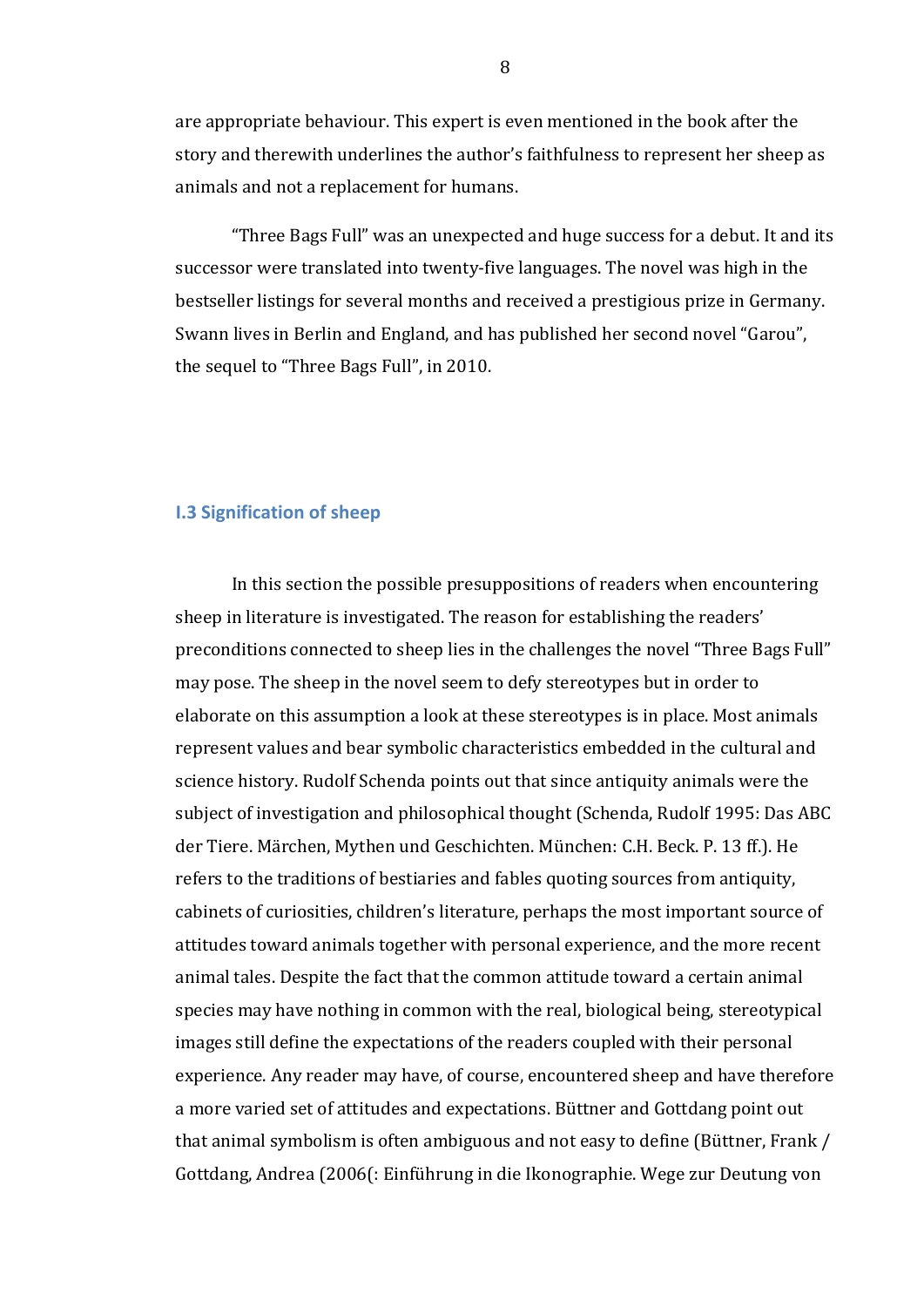Bildinhalten. München, Beck. P. 131-132). This problem occurs in all art forms and any image of sheep readers may have is therefore not only rather vague but surely a composition of different sources. The iconography of sheep is rooted in Christian tradition. According to Rudolf Schenda sheep often signify innocence and they accompany saints like John the Baptist and Agnes. *Agnus dei*, God's lamb (Schenda 1995:  $300$ <sup>1</sup>, symbolises the faithful believer. The good shepherd guarding defenceless sheep is another well-known Christian symbol as Wolfgang Günter mentions (Günter, Wolfgang 2007: Taube, Löwe, Kreuz und Anker. Christliche Symbole und ihre Bedeutung. Wuppertal, Brockhaus. P. 84 ff.). In contrast to the positive connotations stands the folkloristic opinion of sheep as especially dumb animals or the black sheep as an outsider. This opinion may be based on fables to which I turn shortly. Although Schenda refers to the wild nature of goats and their origins, the sheep is simply not seen as a natural, non-domesticated animal. Sheep husbandry occurred for the first time around 9.000 BC<sup>2</sup> and hence sheep are close to and used by humans since centuries.

From the perspective of the history of literature and literary studies sheep occur as a picturesque and symbolic element in pastoral poems, a literary tradition born in Greece around 300 BC through the poet Theocritus and made popular through Vergil's (70BC-19BC) "Bucolica". Pastoral literature influences writers during the renaissance in Italy, Spain, England, in France and Germany during the baroque, and lastly in the German speaking area during the early classicism. Pastoral poems and related literary forms are according to Gero von Wilpert (Wilpert, Gero von 1989: Sachwörterbuch der Literatur. Stuttgart, Kröner. P. 376-377) escapes from reality into an idyllic, mythical and close to nature world of peace, tranquillity and content. It is obvious that von Wilpert does not see much value in pastoral literary works other than in their aesthetic arrangements and place in literary history. Sheep are decorative elements in pastoral poems and emphasise the function of the shepherd, the idyll of rural life and beauty of the landscape. This literary form is interesting though from a point of view that it help

 

<sup>&</sup>lt;sup>1</sup> The Lamb of God is the only reference of sheep in the "Physiologus", an anonymous reference work on animal symbolism in Christianity. In this reference the Lamb of God carries the sins of the world (Der Physiologus. Tiere und ihre Symbolik. 2005. Köln, Anaconda. P. 22).

<sup>2</sup> http://www.schaf-foren.de/forum/index.php?act=Attach&type=post&id=125770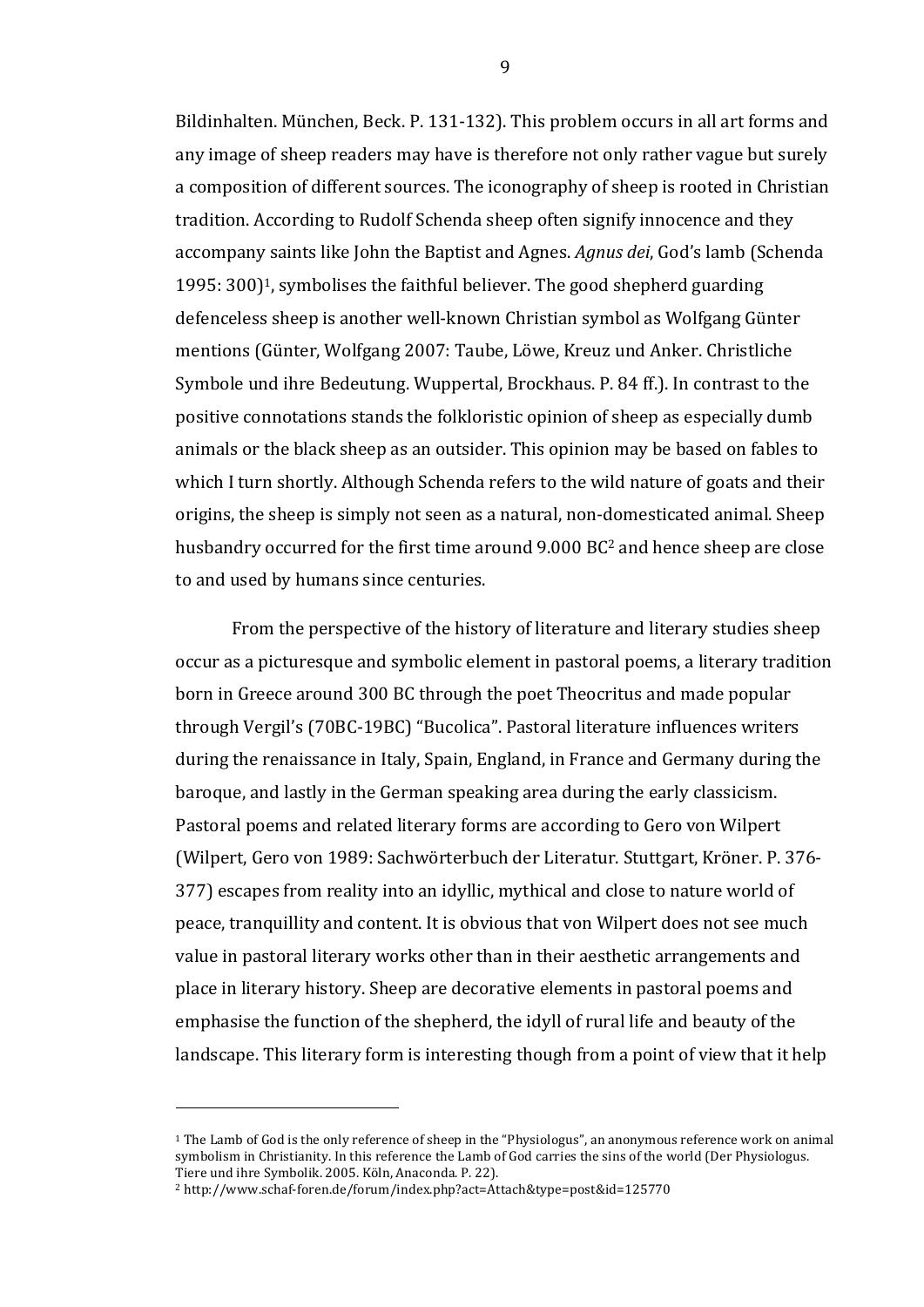to create the stereotypical image of sheep and shepherds still prevailing today to some extent. The Norton Anthology's definition of pastorals states that they project the "poet's nostalgic image of the peace and simplicity of the life of shepherds and other rural folk in an idealized natural setting" (A 2001:The Norton Anthology of English Literature. New York and London, W. W. Norton & Company. P. 2851). Despite the fact that "Three Bags Full" is not a pastoral but it uses elements of a pastoral idyll to contrast its settings, its genre and the events unfolding in the story.

In a collection of more than eight hundred fables (Irmscher, Johannes (ed.) 2011: Sämtliche Fabeln der Antike. Köln, Anaconda.), there are thirty-one fables with the words sheep, lamb, buck or whether in their title and as characters in the fables. Fables are, as both Irmscher and von Wilpert point out, short narrations in prose or verse commonly commenting on a moral aspect and value. Dario Martinelli underlines that animals are often used as a reference to exclusively human characteristics (Martinelli Dario 2007: Zoosemiotics: proposals for a handbook. Helsinki and Imatra, Acta Semiotics Fennica XXVI. P. 218) and fables make use of exactly that.

In only seven of the thirty-one fables about sheep of the collection mentioned sheep are characterised in a positive manner. These seven fables feature smart and soulful sheep whereas the other twenty-four describe them as stupid, inconsiderate, selfish, limited, and naive. In half of the fables sheep are dependent on a shepherd and sheep dogs for protection, because unprotected they fall victim to wolves. They are also victims of human sacrifice to deities, but accept that role as victim for a good cause. The fables precede Christianity that seems to have taken on the sheep or lamb as innocent creature in need of protection and sacrificial animal. Fables are most likely at least partially the bases for common stereotypical images of sheep and other animals

There are two cases in popular culture noted for breaking with the stereotypical sheep. In children's popular culture sheep made an entry in 2007 in the British television series "Shaun the sheep" of 140 episodes by Aardman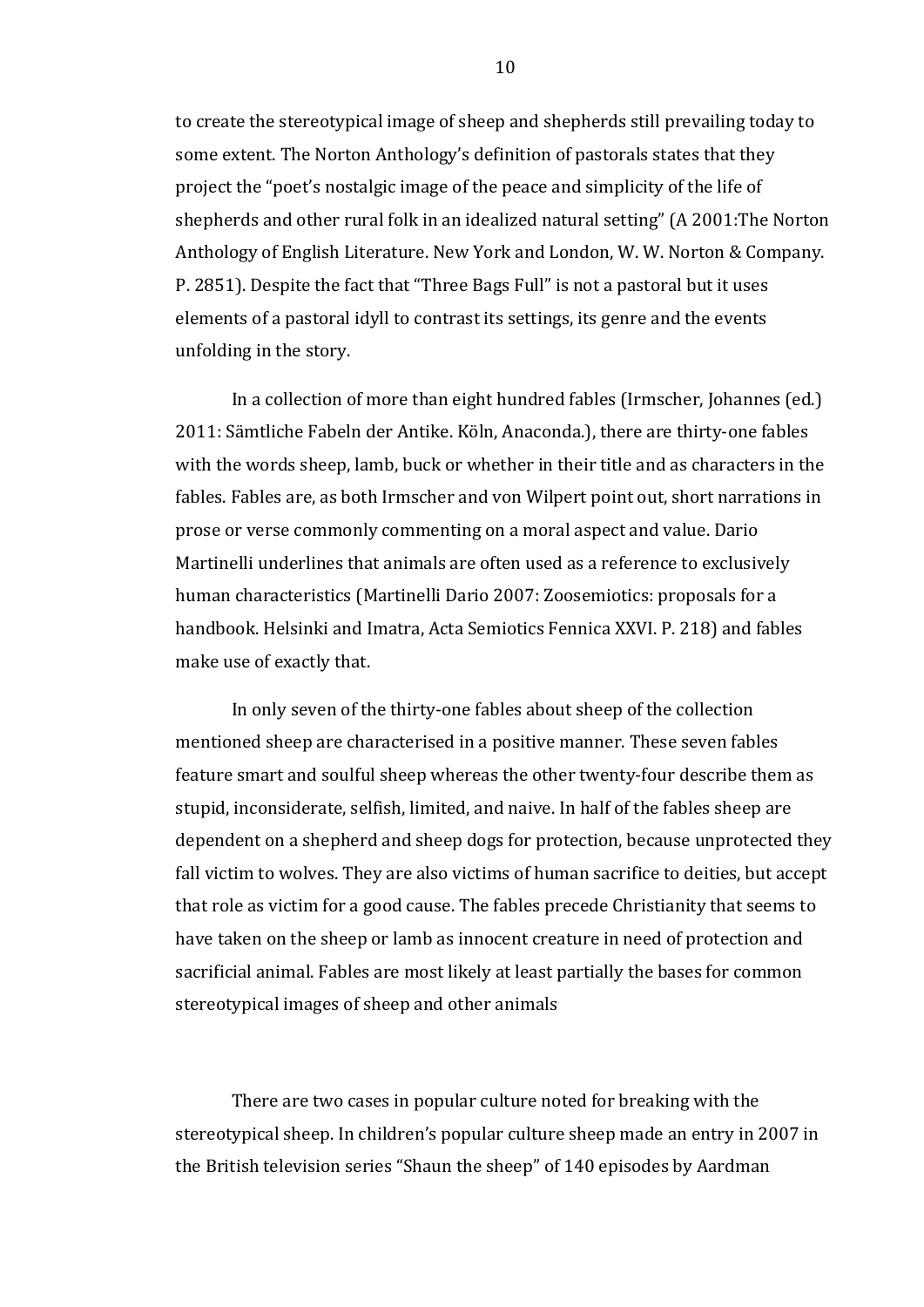Animation shown on CBBC. The sheep in the series are in opposition to their literary ancestor very active and inquisitive. They move between the stereotypical image of the dull, constantly eating sheep and a clever, valuable type of animal. Shaun and his herd, of which only a few are given names and a distinctive character, are both inventive, sly and funny as well as dull, clumsy and opportunistic. The 2006 horror comedy movie "Black Sheep" directed by Jonathan King in New Zealand is another example of a genre that is perhaps not expected to feature sheep as the evil, vicious creatures posing a threat to humans.

To return to the possibility of readers' personal experience with sheep and the perspective of cultural history there are currently ca. 2,7 million sheep in Germany, 3,5 million in Ireland as of December 2013, and in 135.500 Finland.<sup>3</sup> In comparison to the expanse of the countries Ireland has the biggest number of sheep. Whereas sheep husbandry is a valid line of business in Ireland, it has much less commercial value in Germany or Finland. In the latter countries sheep are nowadays mainly used in landscape conservation. In these countries sheep are much less used for products such as skin, milk and meat than pigs and cattle. In this respect sheep retain their rural, Arcadian idyll evoked in Christian iconography and pastoral poems. On the other hand, there are just not very prominent in everyday life. This would explain why the author Leonie Swann has encountered sheep for the first time not in her native country Germany but in Ireland, a popular travel destination with Germans.

#### **I.3.1 Excursus – three languages, three different titles and covers**

The reason for this short excursus is that book titles influence the readers' decision to read and possible buy a certain book. Since the main characters of the

Ireland: 

 

<sup>&</sup>lt;sup>3</sup> Germany: https://www.nabu.de/umwelt-und-ressourcen/oekologisch-leben/essen-undtrinken/07851.html

http://www.agriculture.gov.ie/media/migration/animalhealthwelfare/animalidentificationandmovement/Na tionalSheepGoatCensus2013140514.pdf

Finland: http://elaintenhyvinvointikeskus.azurewebsites.net/lajit-complete-info/lammas/lammastuotantoelaeimenae.aspx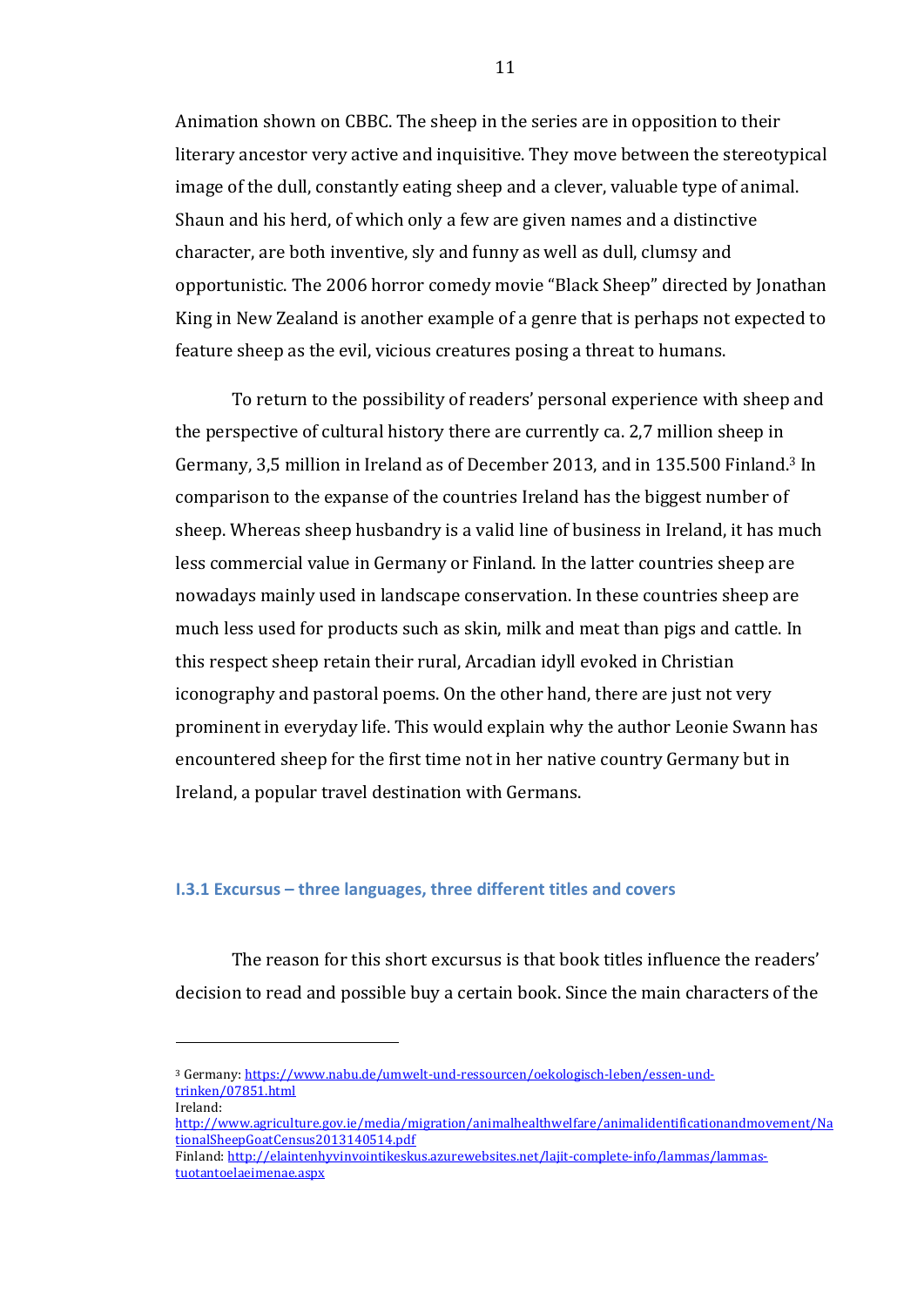story are animals, it may make a difference whether they are in any way mentioned or made visible on the cover. The original German title of Swann's debut novel is "Glennkill" and its subtitle "Ein Schafskrimi ("A sheep detective story"). The readers therefore know immediately that somehow sheep are involved in the story. Once can only guess why the publisher changed the original title. Presumably the playful use of "Glenn" as a name deriving from the Scottish word "glen", meaning a valley or gorge, and "kill" indicating what happened to that name does not appeal to an English speaking audience. The English title "Three Bags Full" does not refer to sheep and its subtitle "A sheep detective story" is not printed on the front cover of the paperback but on the title page. The Finnish version is translated as "Murha laitumella" ("Murder on the pasture", my translation) and the subtitle "Lammasdekkari" (A sheep detective story", my translation) is found on the title page of the paperback as well. The Finnish title indicates a murder scene on the pasture, but that is not the case in the story. Readers are therefore somewhat mislead by the title.

The German and Finnish versions have the same illustration on their covers. They show a white sheep on grass green ground on the upper third and the much larger black and distorted shadow of the sheep on dark green ground on the lower two third of the cover. The illustration evokes a sense of mystery around sheep and creates the suspense between the stereotypical innocent white sheep and the sinister black exemplar. There is no reference to humans or a human environment.

The English version on the other hand has a black cover on which there is a head of a white sheep in the lower left corner and on top of it in a white doorframe the silhouette of a shepherd recognisable through the shepherd's staff. The figure cast a long, black shadow on white ground all the way to the down right corner of the cover behind parts of the sheep's head and left ear. This cover draws the attention to the human world and does not reserve the place in the limelight for the sheep. Together with the title "Three Bags Full" the reference to sheep is weak and the focus is put on the shepherd, who seems to pose a threat. Both title and cover illustration do not link with the most important issues in the story, the sheep and the flaws of the human world and society.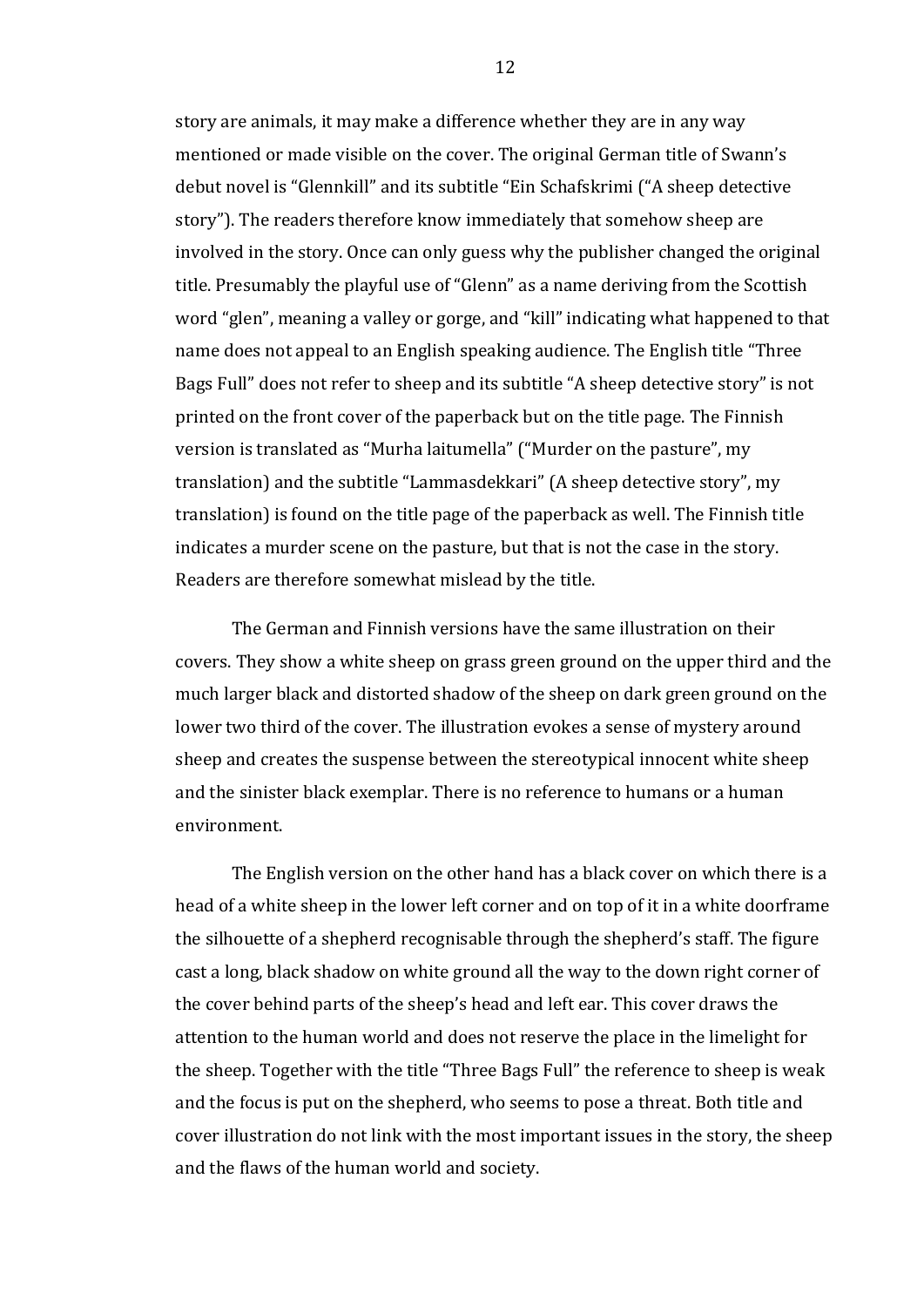#### **I.4 Intertextuality and the question of genre**

The author Leonie Swann was not only introduced in this thesis because she is relatively unknown but also because her education and background are visible in her novel. In my opinion it is possible to read any text without knowledge of its author and readers may interpret the texts in any way they deem suitable. On the other hand, a more in-depth analysis of a text is only possible when examining its background including the person or persons, who produced it. The author's intention may well be the key to the whole text and in the case at hand I argue that the role of the author is crucial. Not only did she choose sheep as her main protagonists instead of humans or any other animals, but also the names of the sheep were carefully chosen. Intertextuality, the reference to other literary or any other texts or pictorial arts (see Wilpert 1998: 417), is mainly but not only expressed through these names. Another intertextual link is the title of the novel in German and Finnish. Both create a connection to the genre by adding a subtitle that refers to murder mysteries. The English title remains vague and invites the potential reader to refer to the blurb to find out more about the story. A particular name of one of the sheep ties "Three Bags Full" even closer to the genre of murder mystery. One of the  $-$  if not the  $-$  main characters is called Ms. Maple. The name certainly evokes Agatha Christie's (1890-1976) famous heroine Ms. Marple, the main character of 12 of Christie's crime novels and 20 short stories. It is rather adequate that Ms. Marple is the template for a sheep because Agatha Christie herself apparently has said, "I chiefly associate her [Ms. Marple] with fluffy wool" (Morgan, Janet 1984: Agatha Christie. A Biography. London, Collins. P. 177). It comes as no surprise then that Miss Marple is always carrying knitting needles with her. In addition to the name and the reference to wool the sheep Ms. Maple seems to be a spinster like her human alias. It is never mentioned that she would have had lambs whereas all other females are ewes. The title 'Miss' emphasise the lack of family ties. Miss Maple does not seem to have a first name unlike Miss Jane Marple. Also the lives both characters lead are astonishingly alike. On the official Agatha Christie website of Agatha Christie Limited with contributions by unstated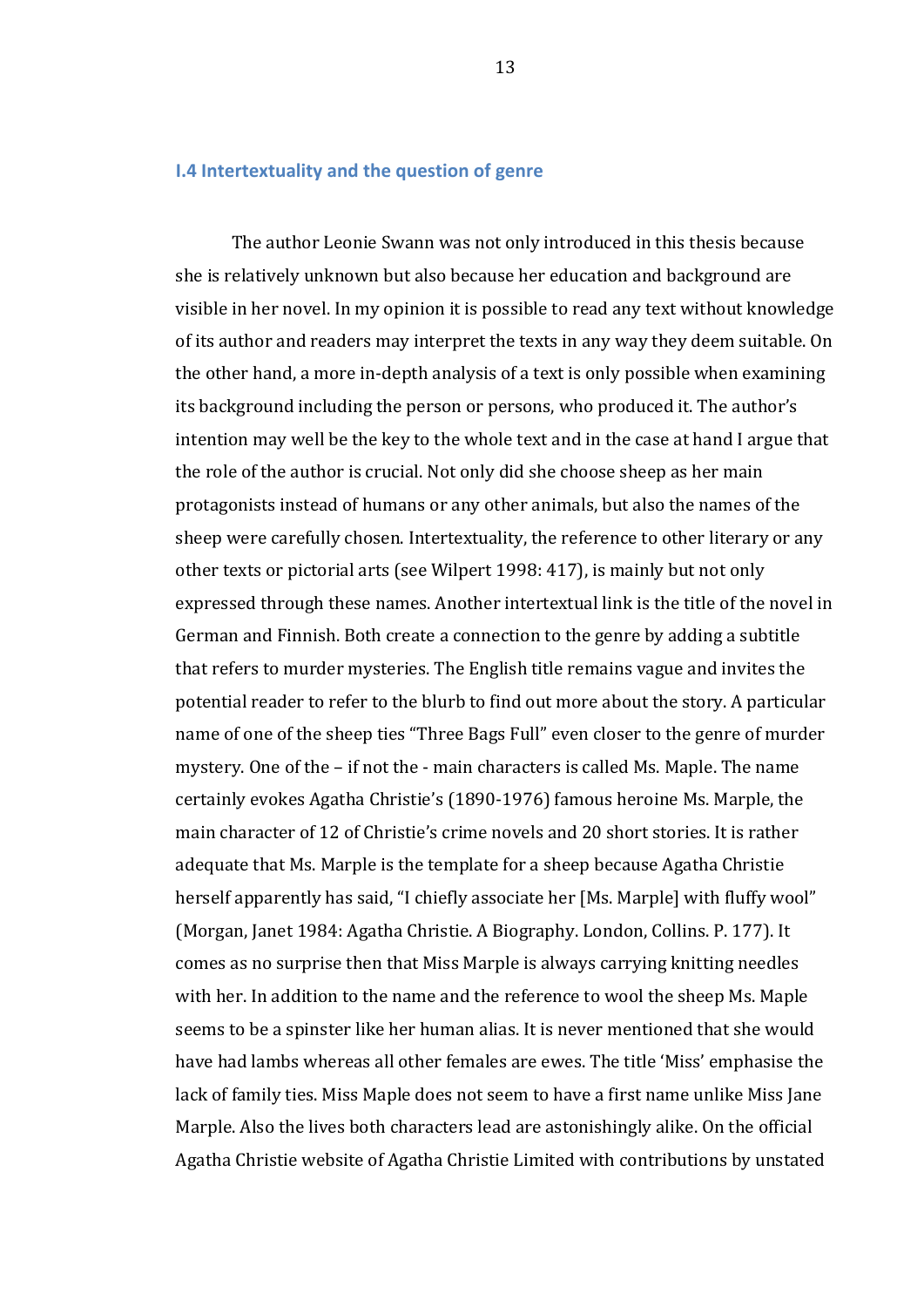authors of the Christie Archive Trust it is written that: "Miss Jane Marple doesn't look like your average detective. Quite frankly, she doesn't look like a detective at all. But looks can be deceiving... For a woman who has spent her life in the small village of St Mary Mead, Miss Marple is surprisingly worldly. But as she often points out she has had every opportunity to observe human nature."<sup>4</sup> Nobody would expect the sheep Ms. Maple being both clever and a detective, and one would not expect her to have had neither the opportunity to observe human nature on her pasture nor, in fact, the ability to do that. The readers of "Three Bags Full" find out soon enough that the pasture is situated close to the village of Glennkill but the villagers do not seem to come out to the pasture very often. However, the sheep do observe and get impressions of humans, especially the inhabitants in the village, but they are far from being worldly. A quote from Christie's novel "The Blood-Stained Pavement", which is put on the official Miss Marple page too, suits the case of Glennkill and it inhabitants remarkably well: "There is a great deal of wickedness in village life." The beautiful surroundings including the sheep on their pasture, the small village in its remote location, and the typical villagers all look picture perfect, but the truth underneath the surface is much darker.

The structure of the novel "Three Bags Full" is the one of a crime story as Peter Nusser elaborated (Nusser, Peter (1992: Der Kriminalroman. Stuttgart, Metzler. P. 26ff.). The first part sees the occurrence of a murder, the second the investigation, and the third part finally the solution of the murder case. The emphasis is put on the middle part where the detective analyses the case and often struggles toward its solution. It is in this part where most of the crime story's suspense is built up. The solution is based on observation and deduction. I shall return to the question of the sheep's ability to observe and conclude later on when investigating their relation to their *Umwelt*.

Nusser's remarks on the location of crime stories fit "Three Bags Full" perfectly (Nusser 1992: 49-51). The rural idyll of Glennkill confuses the readers because it is just a backdrop for human characteristics and actions instead of a

 

<sup>4</sup> http://www.agathachristie.com/christies-work/detectives/miss-marple/3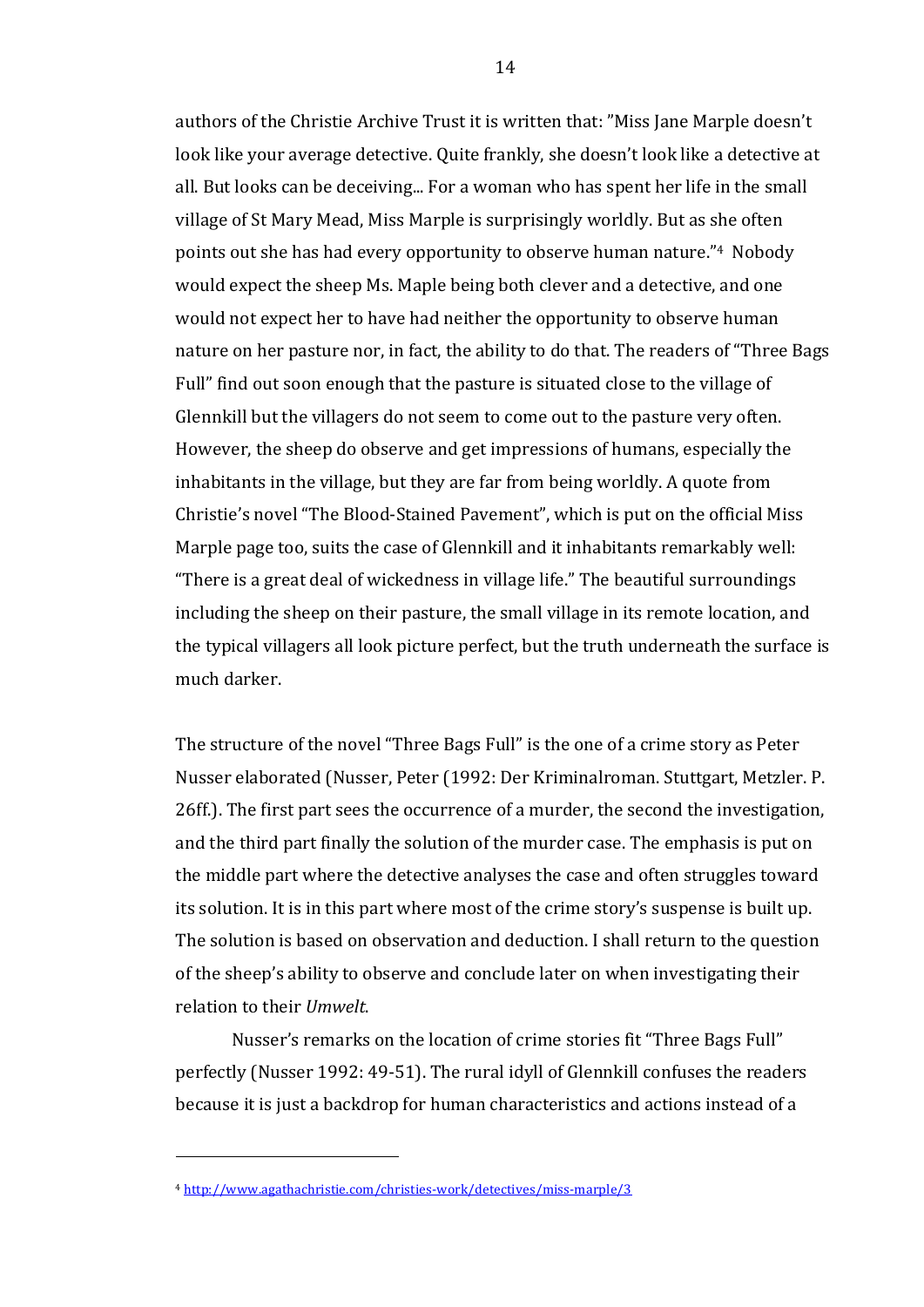paradise. An introduction of the characters is found in some editions of Christie's work, for example in "What Mrs. McGillicuddy saw" (Christie, Agatha 1958: What Mrs. McGillicuddy Saw. New York, Pocket Books. (British title "4:50 from Paddington")<sup>5</sup>, and is also found in "Three Bags Full" as *Dramatis Oves*.

According to Peter Nusser the detective Miss Marple is not at all as aloof as a Sherlock Holmes for example, but to a degree odd and different from the average person in habits and manners (Nusser 1992: 101-102). On the contrary to Nusser's observation that Christie's stories are set in the rural English middle class of and anchored in its organizing principles, "Three Bags Full" is set in rural Ireland where the villagers represent a rural working class of farmers, craftsmen, small business owners, clerks and lower clergymen. A common figure in both Christie and Swann is the vicar, and in both cases he is not necessarily the person the readers would expect him to be. I will return to Swann's vicar in part two of this thesis. The rural setting of Christie and Swann's novels is deceptive. Instead of pastoral idyll the readers find remarkable tensions between people leading to the obligatory murder case to solve for the detective. Whereas authors like Christie reestablishes the idyll at the end of a solved case as Nusser points out (Nusser 19:), Swann's remains fragile mainly because there was no case to be solved and the tensions remain. Both female detectives Miss Marple and Miss Maple are purposefully imperfect to make it easier for readers to identify with them. Especially in the case of Miss Maple her flaws make her easier to approach. Since she is an animal it would estrange her from the readers if she were superhuman like Sherlock Holmes.

Agatha Christie may not only have served as a model of crime novel writer for Leonie Swann, but perhaps her affection for animals was just as important. Morgan writes that Christie had strong sympathy for animals since her childhood and that it went deeper than just caring for pets (Morgan 198: 192-193). For Christie animals have individual characters like humans, feelings, and a secret knowledge that is expressed through their behaviour. Leonie Swann may well have

 

<sup>&</sup>lt;sup>5</sup> This American edition has an introduction of characters whereas the English edition of has not. Another edition for language learners available at an online selling place again had the introduction: http://www.amazon.co.uk/gp/product/0007451725?keywords=450%20from%20paddington&qid=1440673 284&ref\_=sr\_1\_4&s=books&sr=1-4#reader\_0007451725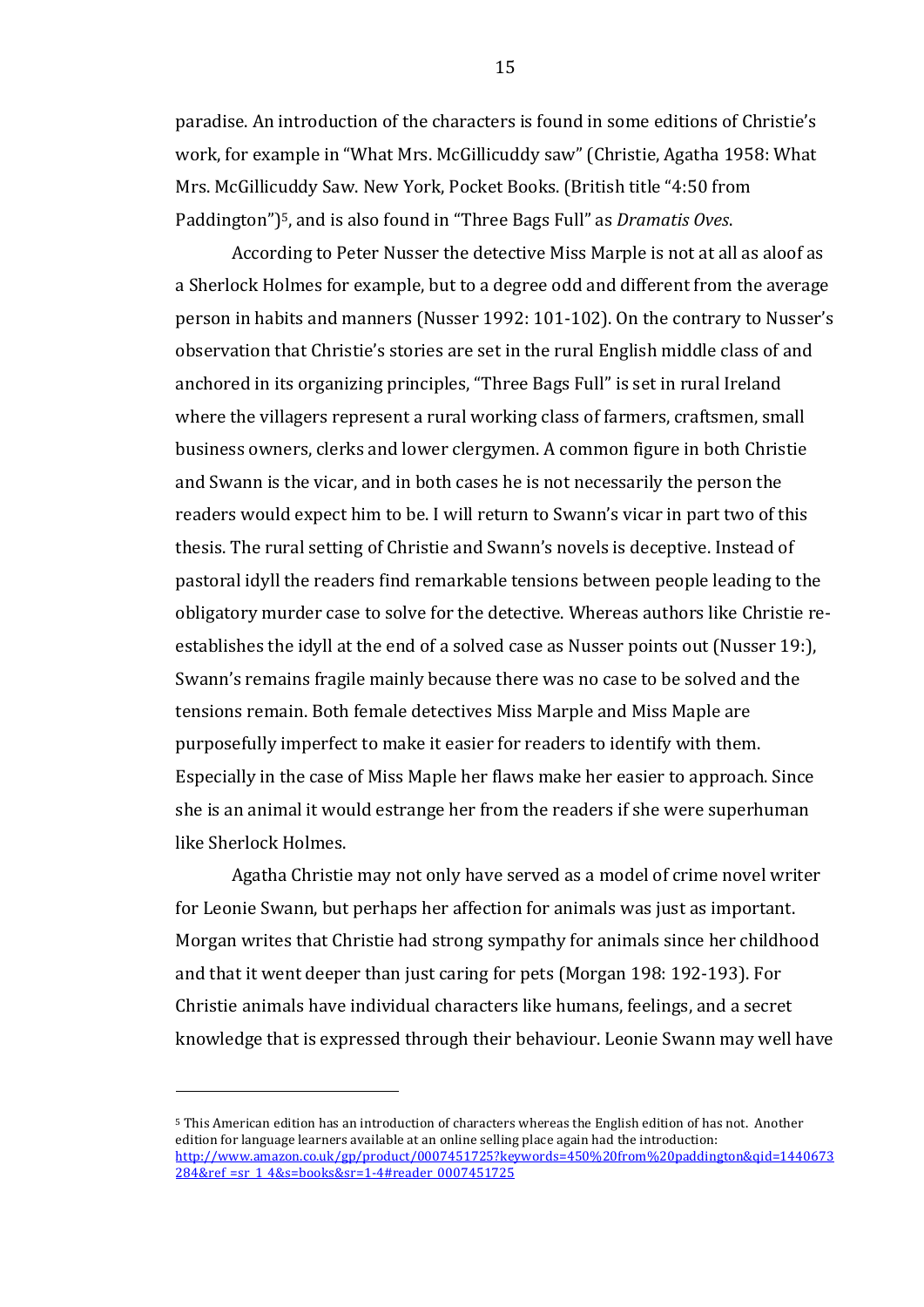honoured Agatha Christie's attitude toward animals by calling one of her novel's main characters Miss Maple. The intertextuality is hence not only found in reference to Christie's oeuvre but to her very person creating various levels of reference. Tarasti again points out that an analysis of a work of art without its social context and appearance is insufficient (Tarasti 2000: 88). The intertextuality pointed out in this section supports my assumption that the author Swann has gone to great length to write a crime story from an animal perspective and about animals instead of covering an anthropocentric core.

There are two connections to crime fiction that are not expressed with names. One is the subtitle "A sheep detective story" that establishes both the genre and is the first step of creating the contrasting juxtaposition between the genre and sheep as detectives. Swann weaves in another small reference to crime fiction by describing one of the more prominent human characters in "Three Bags Full" first as 'a thin man', therewith bearing on the famous 1934 novel by Dashiell Hammet. 

Swann embeds other literature than crime fiction in her own novel. An obvious bow to one of the greatest  $-$  if not the greatest of all time  $-$  names in English literature William Shakespeare (1564-1616) is Othello, a black ram with four horns. Othello is fearless, strong, but he is also kind and respectful. Of all the flock Othello has made most experiences with a variety of humans and not only the shepherd. Therefore, he is the link between the human and the animal world. Othello's mysterious past, his look, strengths, and at times lack of control endow him with a mystic terror. Like his Shakespearean model described in a reference guide by Evangeline O'Connor (Connor, Evangeline 1996: Who'S Who And What'S What In Shakespeare. New York and Avenel, Gramercy Books. P. 255.) he struggles to control his passion, in this case for freedom, and suffers from injustice and deceit. His character carries most of the anticipation and criticism of humans.

Another name based on a literary character is Melmoth. "Melmoth the Wanderer" is a Gothic novel by Charles Robert Maturin (1782-1824) published in 1820. In the novel Melmoth is both the last name of the family and a dubious character, who is both an ancestor of the family and a scholar selling his soul to the devil. Melmoth the sheep, too, is a truly gothic character, who is very different from the other sheep of his herd. The twin brother of Sir Ritchfield, Melmoth is the only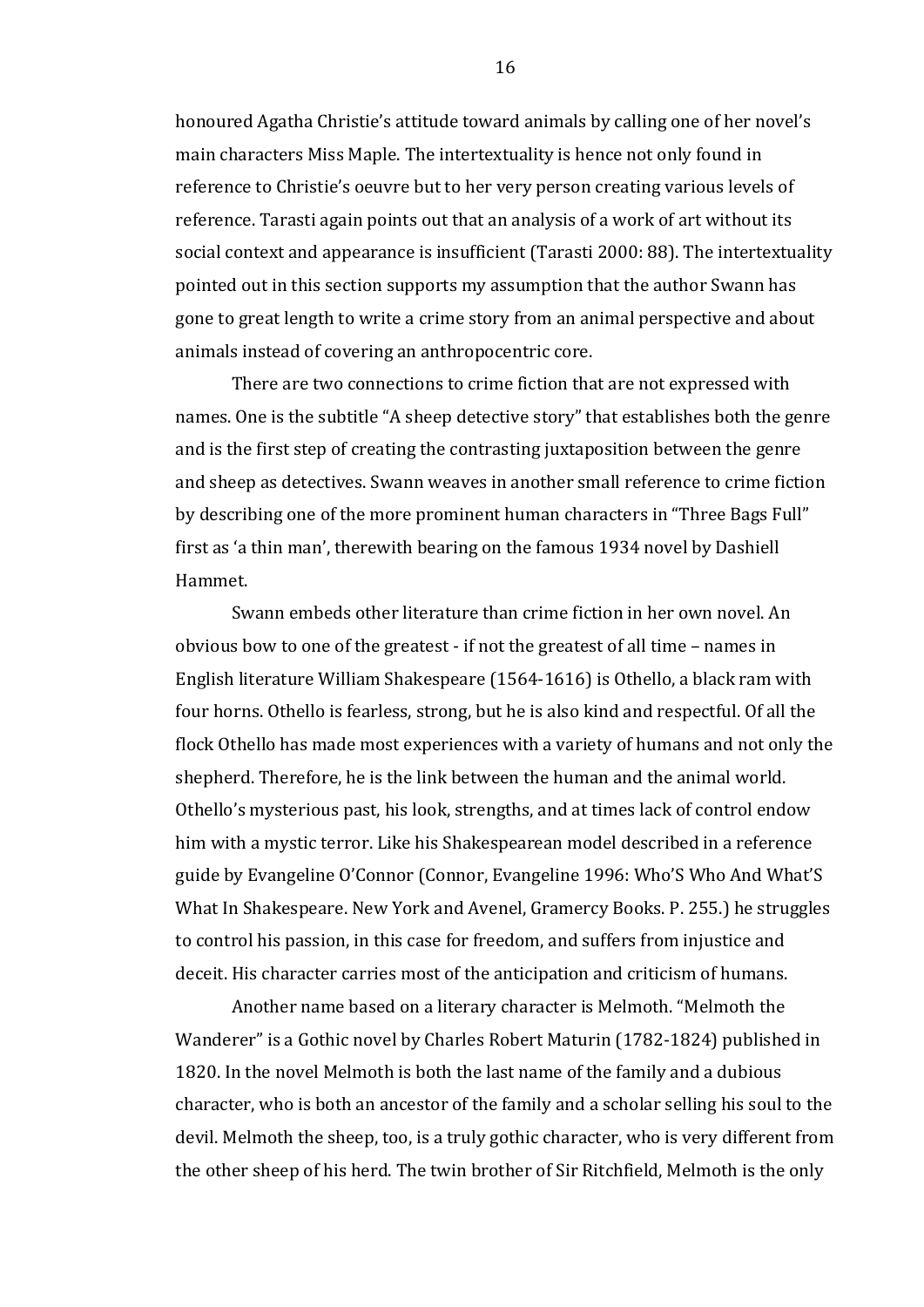sheep ever to have left the herd to live much like a wanderer, solitary and homeless. He looks shaggy, speaks in riddles and is accompanied by two crows reminiscent of the two ravens of the Norse god Odin, who is the god of war, wisdom, and magic. Melmoth's characteristics do not meet the stereotypical image of sheep, because Melmoth is independent, wise and not at all in need of protection. The sheep character Melmoth is less gloomy than his human counterpart but shares his homelessness. In "Three Bags Full" Melmoth takes the place of the wise scholar, who is most essential for the development of the character of Othello.

Interestingly, Charles Maturin was the great-uncle of Oscar Wilde (1854-1900) through marriage. Wilde used the pseudonym Sebastian Melmoth in 1897, according to the Oscar Wilde Society, after he was released from prison and moved to France. Melmoth, therefore, refers to both Maturin's poem and Wilde, showing Swann's skills in linking her novel with a vast history of British literature from the Elizabethan era to the Victorian period.

The last name with an intertextual link is Zora, a female sheep that is an especially dexterous climber and deep thinker. Her name derives from the popular youth novel "Die rote Zora und ihre Bande" ("The outsiders of Uskoken Castle", translated by Lynn Aubrey) from 1941 by Kurt Held, the pseudonym for Kurt Kläber (1897-1959). An adaptation for television from 1979 was very popular In Germany and Swann may have encountered Zora on television during her childhood. Susanne Gaschke points out that many children admire the heroine Zora for her independence and freedom (Gaschke, Susanne 2002: Hexen, Hobbits und Piraten. Die besten Bücher für Kinder. Stuttgart/München, Deutsche Verlags-Anstalt: p. 234) and this may well be the case for Leonie Swann as well, who uses the name Zora to immortalize a heroine of her reading experience in her own work. Her Zora is independent and courageous, and her pondering is essential for the herd's success of solving the mystery around George's death. Among the afore mentioned giants of British literature Zora is a refreshing intertextual reference paying children's literature the deserved attention.

The ultimate intertextuality is found in the fact that both shepherds, George Glenn and after his passing his daughter Rebecca, read to the sheep. George's choice of reading material is rather limited. He has books on sheep keeping and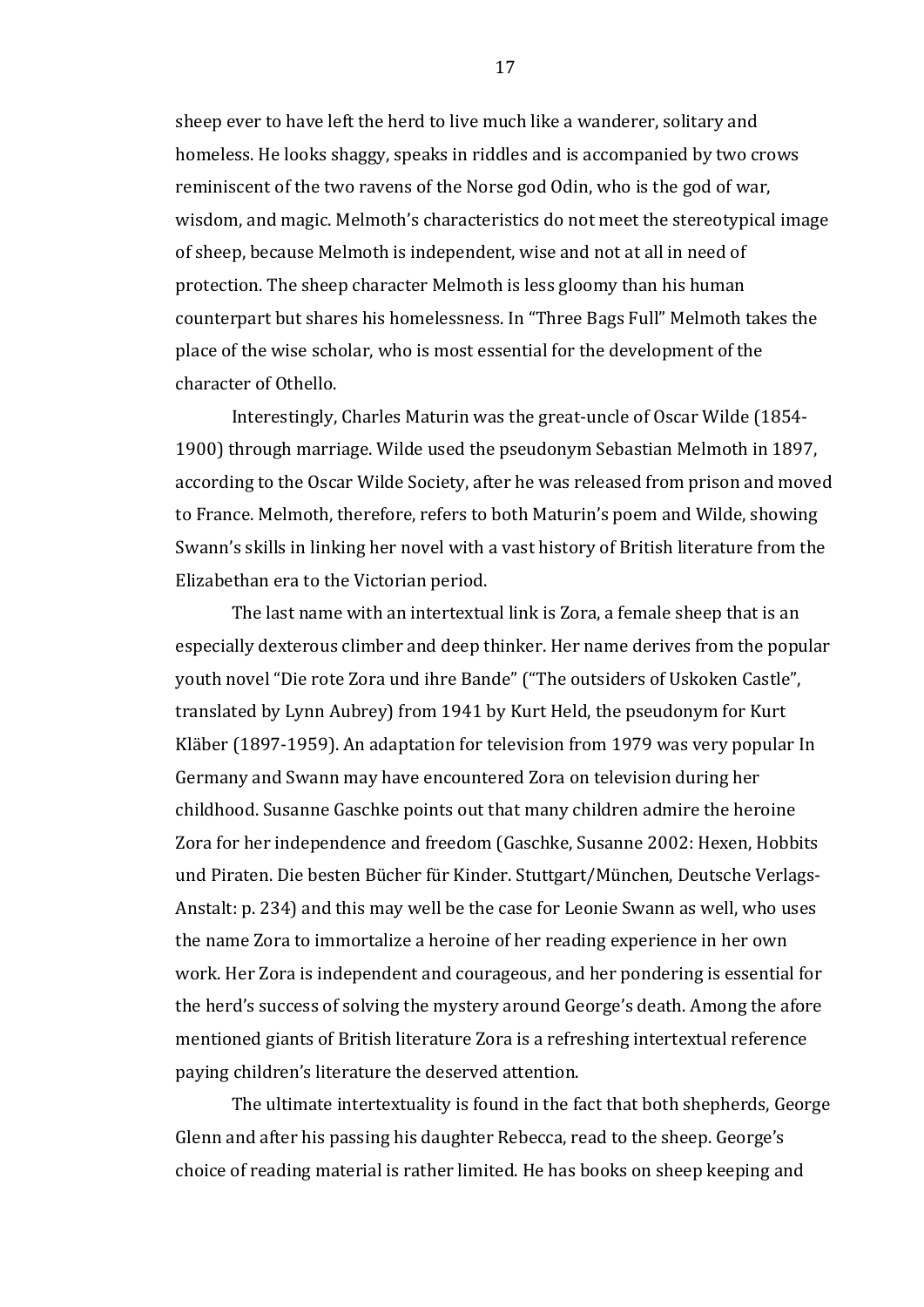health, and apparently loves stories in form of penny dreadful. From this reading the sheep gain knowledge about their own needs and human affairs. Rebecca's choice is different from her father's. The readers know she lived in Dublin and may have a better education than her father received in a small village in the countryside. Rebecca reads Emily Brontë's "Wuthering Heights", which can be deducted by the depiction of the story and the name Heathcliff, and she promises the sheep that bother her to read "The silence of the lambs", a horror-crime novel by Thomas Harris from 1988, perhaps better known as a movie, to them. Swann's idea of reading novels and other literary works to animals to such an effect that they may learn from them is both hilarious and fascinating. For this investigation the act of reading to animals belongs to their perception of *Umwelt* and human nature. It is discussed in chapter three.

In the first part of this thesis the subject of investigation, the novel "Three Bags Full", its characters and author were introduced. The intertextual traits of characters and their names were revealed and a stereotypical image of sheep was drawn. Readers' expectations connected to genre were discussed. As the analysis of sheep in literature presented in this chapter has shown, the focus is not on sheep as biological, real animals but on sheep as a replacement for certain human characteristics like in fables or part of a certain imagination like the pastoral idyll. To narrow down on the animal itself I introduce in chapter two the theory used for the analysis of animal worlds before I move on to use it for the novel's analysis in chapter three.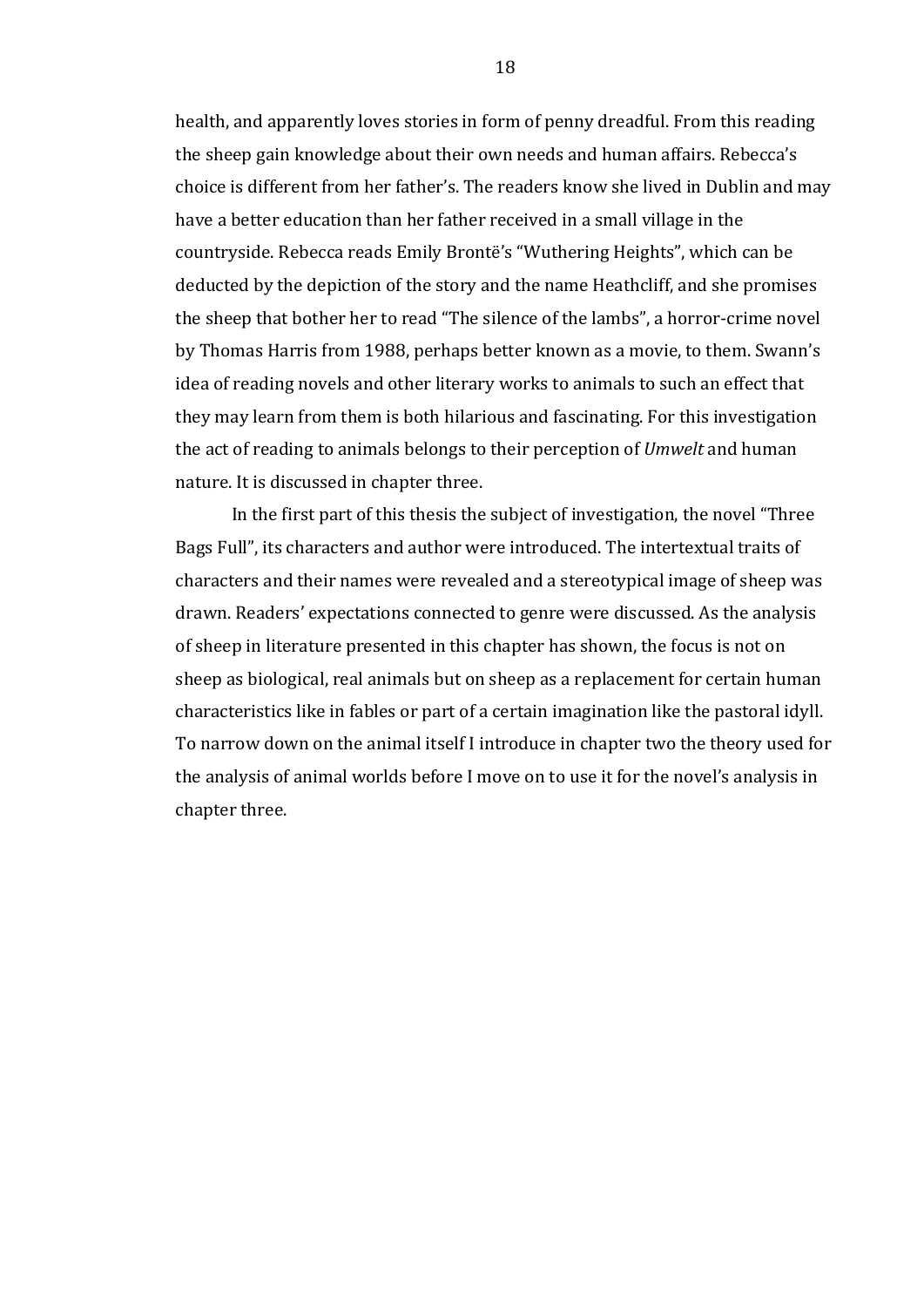# **II Zoosemiotics and literature**

This chapter introduces theory from a biology background that is taken into use for literary analysis of the example text in chapter three. The reason for using a non-literary approach is to be able to unload the animals from prevailing stereotypes and expectations discussed in chapter one.

Zoosemiotics, a term invented by Thomas A. Sebeok (1920-2001) in 1963, is a discipline "devoted to the scientific study of signalling behaviour in and across animal species" (Sebeok, Thomas A. 1972: Perspectives in Zoosemiotics. The Hague and Paris, Mouton. P. 178). It was developed further as "the study of animal semiosis, communication and representation" (Cobley, Paul (ed.) 2010: The Routledge Companion to Semiotics. London and New York, Routledge. P. 357). Winfried Nöth defines zoosemiotics as the study of sign usage in animals (Nöth, Winfried 2000: Handbuch der Semiotik. Stuttgart und Weimar, Metzler. P. 260). He points out that zoosemiotics does not only examine the specific traits of semiosis in animals in opposite to humans, but additionally demonstrates that zoosemiosis is in some cases superior to human semiosis. The discipline zoosemiotics is therefore adequate to study animals on an equal basis and does not make them inferior beings compared to humans.

Zoosemiotics is aware of the problem of humans studying animals and the risk of wrong interpretation. Sebeok states that a human observing animal communication for instance becomes a cryptanalyst, who is neither the receiver of the message he observes nor does he have the code transformation rules (Sebeok, Thomas 1975: Zoosemiotics: At the Intersection of Nature and Culture. The Peter De Ridder Press, Lisse. P. 6). Sebeok continues that despite great efforts "none of the several million codes still in use is entirely understood by man" (Sebeok 1975: 7). These codes are so rich and varied that they do not open up easily to those unfamiliar with them. Both biased presuppositions and misinterpretations of animal communication and behaviour may influence the result of examinations too. Also Thure von Uexküll (1908-2004), son of Jakob von Uexküll, who is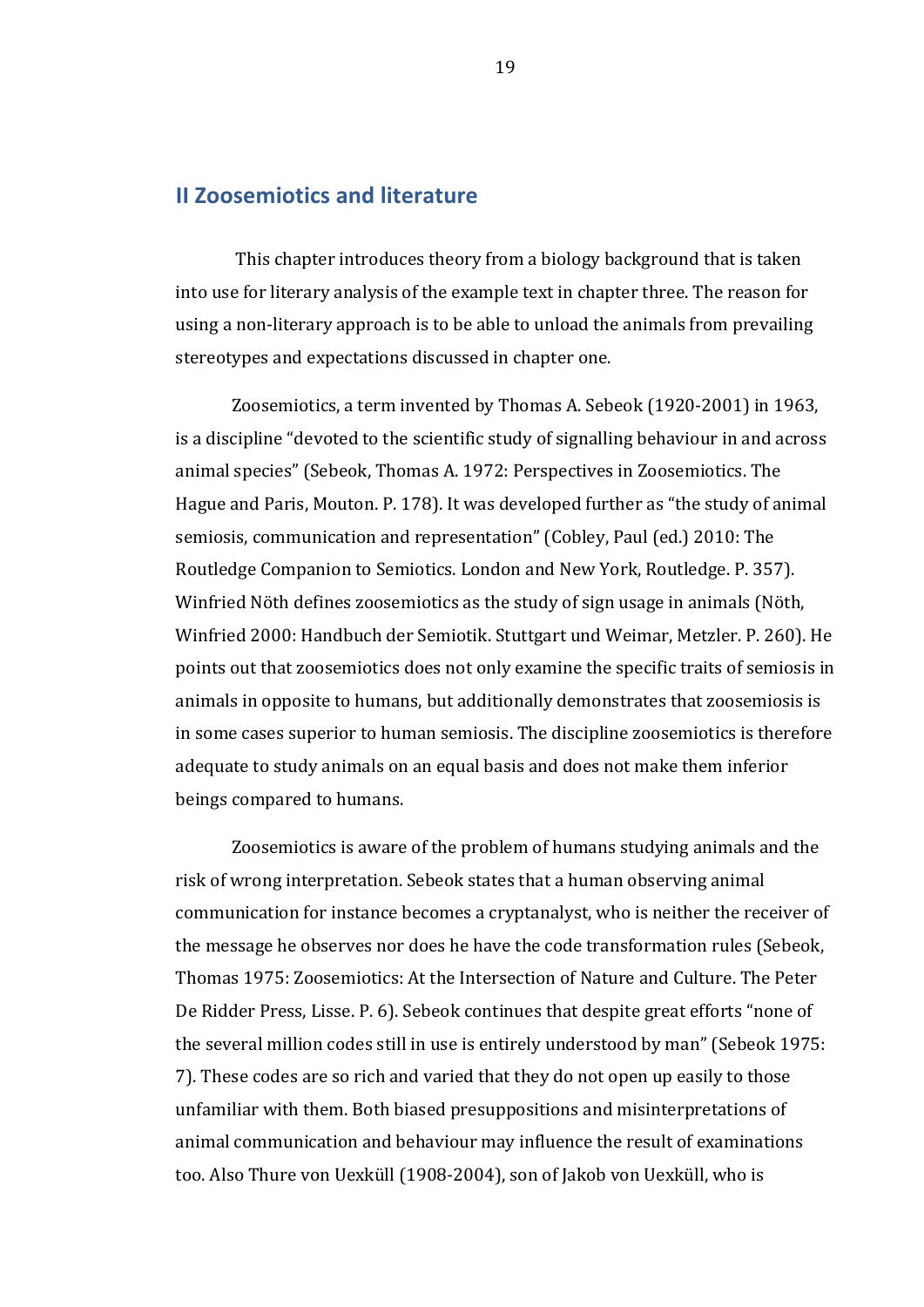introduced in the next section, emphasises the need for awareness all the time by the human observer of the fact that she or he interprets experiences of the observed animal that a human cannot make (Uexküll, Jakob von, Kriszat, Georg 1970: Streifzüge durch die Umwelten von Tieren und Menschen & Bedeutungslehre. Frankfurt, Fischer. P. XXX). Here the scientist and the artist are very close to each other. Both observe, interpret and to a greater or lesser degree add a personal touch to the outcome of their observation. I will return to this point in section II.3.

Sebeok points out that "every type of sign thus analyzed has been found to occur in the animal kingdom as well as in human affairs" (Sebeok 1975: 8) making it therefore easier to approach animals in literature as natural animals, because they are perfectly capable of semiosis albeit in a different *Umwelt* than most humans are used to and additionally the investigation of animals in art puts authors and readers into the place of the puzzled observing scientist. Zoosemiotics seeks to be used in the human sciences as the editors of "Readings in Zoosemiotics" point out in their introduction to the book (Maran, Timo et al. eds 2011: Readings in Zoosemiotics. Berlin and Boston, De Gruyter Mouton). Its holistic approach of incorporating observations from natural sciences and investigations of representation from the humanities renders it certainly suitable.

### **II.1 Umwelt theory and its application**

In this section first the developer of the *Umwelt* concept Jakob von Uexküll is introduced before the concept itself is exemplified. After the introduction of *Umwelt* its possibilities for literary analysis are investigated. Von Uexküll is nowadays considered a zoosemiotician despite the appearance of the term after his death. His interest in animal perception and communication is self-evident in the *Umwelt* concept he developed. He saw how organisms created their own subjective *Umwelt* instead of such filling an environmental niche that caters to their needs. His investigations and analyses are the initial of a semiotic approach in biology (Cobley 2010: 347).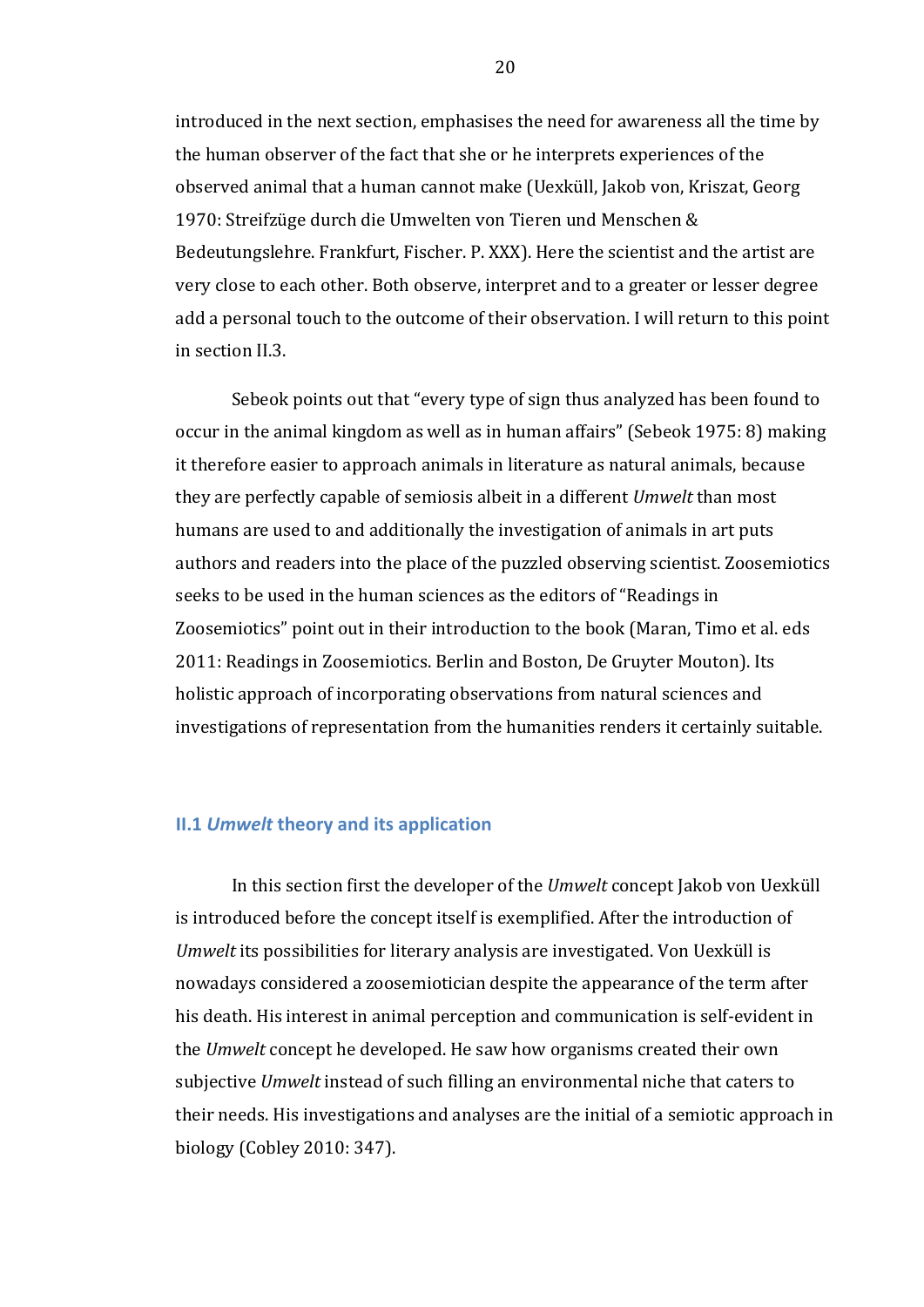### **II. 2 Jakob von Uexküll**

The biologist Jakob Johann von Uexküll was born to a Baltic-German nobility family in 1864 in Keblaste, now Mihkli, Estonia. He had first a Russian nationality and later applied and received the German citizenship. He studied zoology at the University of Tartu and worked after his studies at the University of Heidelberg, Germany, and the Zoological Station in Naples, Italy. His research shifted from muscular physiology to perception and behavioural studies.

From 1925 to 1939 when he retired von Uexküll worked at the University of Hamburg, Germany, where he was the director and founder of the Institut für Umweltforschung (direct translation: institute for environmental research, but it did not mean ecology in the sense of how it is used today) from 1927 to 1939. The institute was host to a variety of biologists, among others the behavioural scientist Konrad Lorenz, and seminars on natural philosophy and cognitive science were held. In 1959 the institute was closed but an archive of its library and von Uexküll works still exists up to today at the University of Hamburg.

The training of guide dogs was a very practical part of von Uexküll's work and his *Umwelt* concept. He developed a method together with Emanuel Sarris where the integration of objects of a human environment into the dog's environment helps the dog to guide its human partner safely.

In 1993 the Uexküll Centre opened in Tartu, Estonia, where von Uexküll studied zoology from 1884-89. The centre continues investigation on yon Uexküll's line. The university of Tartu is one of the most important centres of semiotics in Europe and many semioticians, especially biosemioticians, have worked in Tartu. Today Kalevi Kull (\*1952) is a biologist and semiotician working with von Uexküll's theories at Tartu. The founder of zoosemiotics, the study of animal semiosis, communication and representation, Thomas A. Sebeok (1920-2001) brought von Uexküll back to attention and was highly influenced by his work as well.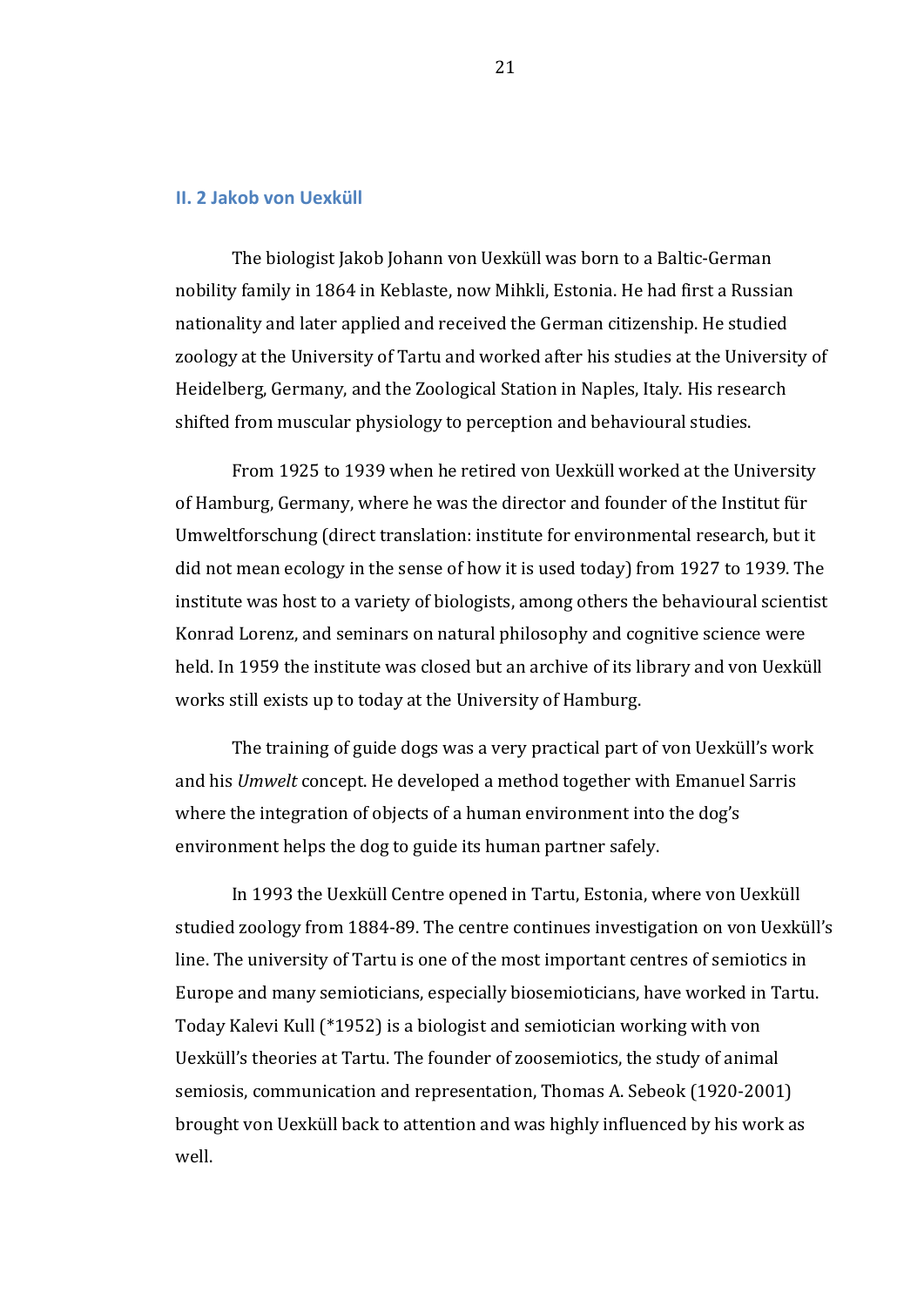Von Uexküll died in 1944 on the island of Capri, Italy.

### **II.3 Von Uexküll's** *Umwelt* **research**

The English translation for the German word *Umwelt* is environment – or ambience depending on the context - and is in everyday life mostly understood as "the natural world, as a whole or in a particular geographical area, especially as affected by human activity" (http://oxforddictionaries.com/). The Oxford online dictionary provides another definition more suitable for my purpose: "the surroundings or conditions in which a person, animal, or plant lives or operates". Jakob von Uexküll used the term in 1909 for the first time to name the self-centred world of an organism. The term organism allows its user to include any form of life and is less limiting than the Oxford dictionary entry, for instance. Sometimes *Umwelt* is referred to as "subjective universe" or "semiotic world of organisms" (Martinelli 2010: 279). I prefer the latter because the term 'universe' seems to me problematic based on its more psychological meaning and scale. What *Umwelt* in the Uexküllian sense does not mean is environmental niche, habitat or environment (Martinelli 2010: 280), because it has always an organism at its centre that makes sense of it and shapes it through its own relation to its *Umwelt*.

There are two major points in von Uexküll's definition that are attractive for cultural research as well. The first point is that according to von Uexküll organisms are active subjects with abilities to integrate themselves into complex environments. The second point refers to the world or environment of an organism being perceived according to the organism's design, activity, needs, etc. The individual organism is always actively creating its *Umwelt* and not only perceiving. Therefore each organism's *Umwelt* is unique even though some features are shared with members of the same species or other organisms with similar design, needs, etc. Here is the difference to environment that is always the same for every organism. *Umwelt* theory allows both common and individual traits in organisms' perception and function, and additionally does not consider certain species as dominant over others, which is a crucial point for the research of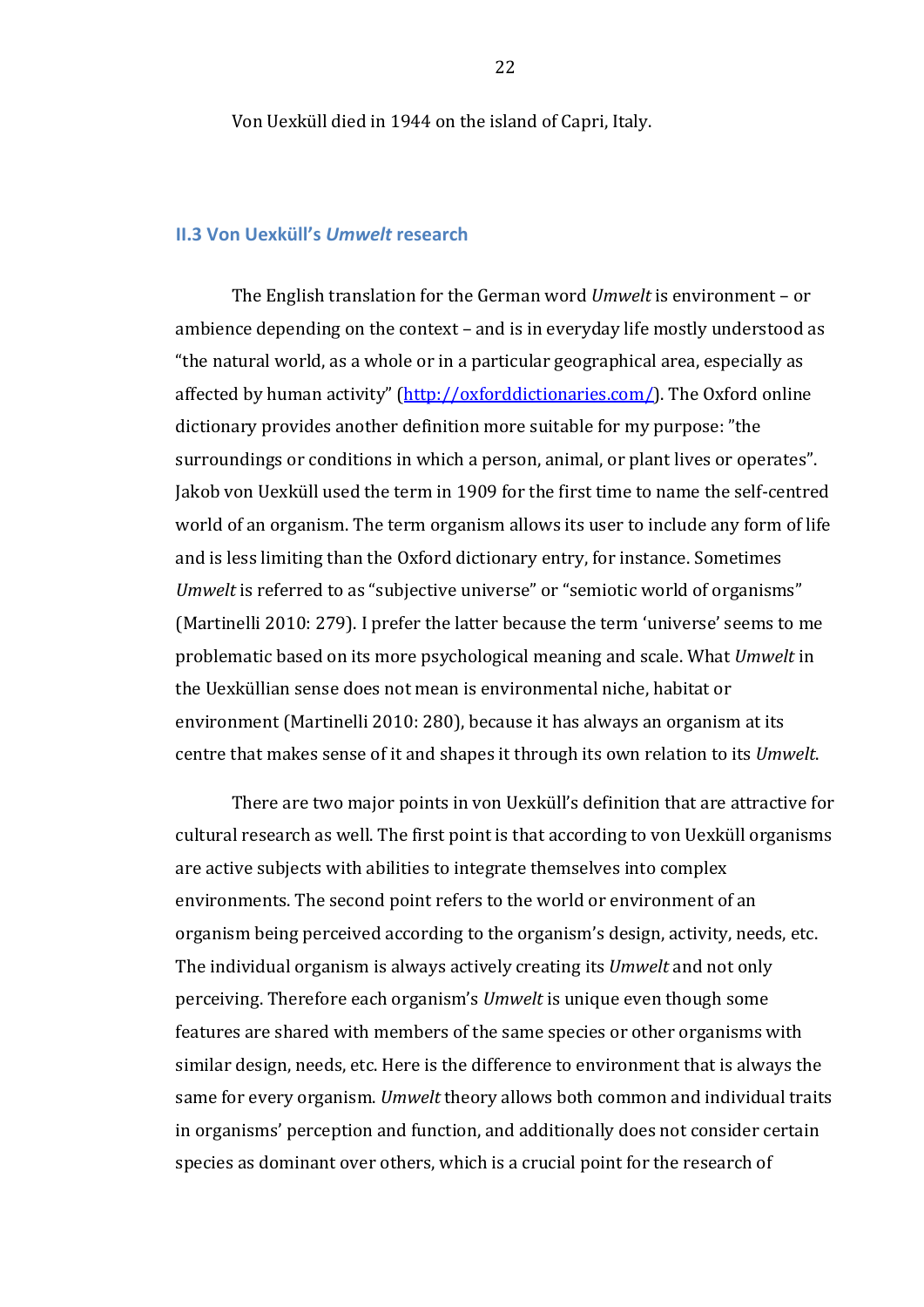literature as well. I will return to this point in the following section about *Umwelt* in literature.

To explain the differences in *Umwelten*, the plural of *Umwelt*, von Uexküll uses the example of a stem of a blooming meadow-flower that occurs in the environment. The very same object has very different meanings for a human child picking flowers to make a bunch, for an ant searching for an ideal pathway to a food source, a cicada-larva using the sap of the stem for constructing itself a shelter, and finally for a cow eating the whole flower. One thing, the stem of a meadow-flower, becomes four different objects: decoration, a path, an extraction point for material, or food (Martinelli 2010: 26).

Responsible for the creation of *Umwelt* is the functional cycle (*Funktionskreis*). This cycle consists of sensory and action processes that can work combined or separate. This cycle illustrates the interrelationship between the organism as subject and objects in its *Umwelt*, and the reciprocal effects between organism and object. Object here means those signs of a thing that are important to the perceiving and acting subject (Nöth 2000: 256). As it is a cycle it explains how sensing and actions are equal parts of any function. The functional cycle make the organism's active shaping of its environment visible and explains on such examples as the above how different *Umwelt* and its perception are for different species. The stem of a meadow-flower is part of different functional cycles, for example the functional cycle of movement or foraging.

An organism constructs its *Umwelt* as a result of a *Merkwelt* and a *Wirkwelt* (Martinelli 2010: 279). The *Merkwelt* is the perception world connected to the sensory processes of the functional cycle and *Wirkwelt* the effect or operational world (Cobley 2010: 348) of action processes. The German verb *merken* means to perceive and realise whereas *wirken* means to act, function or operate. The perception organs of an organism react to certain stimuli from outside that carry meaning. Perceiving is not just a habitual process but includes anticipation (Kull 2010: 47). The effect organs then trigger the suitable reactions to the various stimuli. Perception organs and effect organs are part of the inner world (*Innenwelt*) of an organism where the outer world is represented in the organism's sign system. *Umwelt* and *Innenwelt* form an ecologic and cognitive cycle, according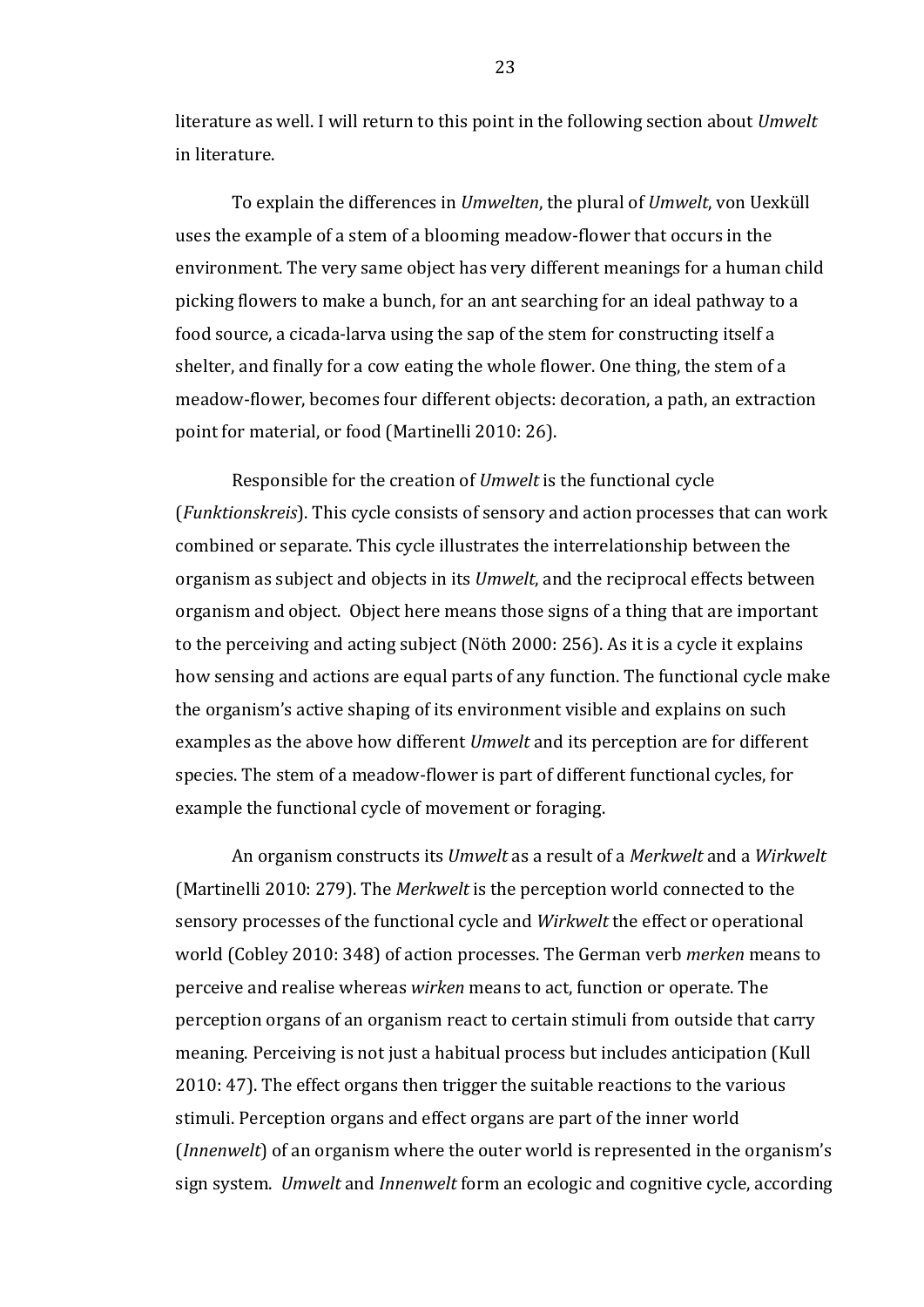to Nöth (Nöth 2000: 256), because of the anticipation formed in the inner world as a cognitive model of the subjective *Umwelt*. An object may exhibit several meanings for an organism. It is both the carrier of the perception-mark guiding the organism's perception and it is carrier of effect-marks that trigger the organism's actions. An organism may be linked to an object with multiple functional cycles that shape the various layers of its *Umwelt* (Uexküll 2010: 49-50). Objects can hence have several meanings for an organism that are linked with its habits but the possibility of change of meaning and therefore habits dependent on the circumstances occurs as well, as Uexküll points out (Uexküll 1980: 278). The success of semiosis, the meaning-making sign processes and reaction of the functional cycle, is key to the organism's achievements. No organism can exist outside of its *Umwelt* because then everything would be meaningless to it, *i.e.* sign processes would have stopped. Without sign processes there is no life.

Von Uexküll clarifies the equal worth of any *Umwelt* on the example of a tick, an animal not commonly a popular figure with humans. However, as a living organism the tick is just as apt at constructing and using its own *Umwelt* as any other animal, even of a much more complex design. For the tick's *Umwelt* only three features, in this case three stimuli from a mammals body, and three effect marks that enable the tick to perform what is needed to produce an offspring. Despite the lack of richness of the tick's *Umwelt* von Uexküll claims that its poverty is central to the success of the tick (Uexküll 2010:51). Hence richness or complexity of its *Umwelt* is not necessarily the key to an organism's well-being and thriving.

Von Uexküll's functional cycle is called semiosis by semioticians like the former mentioned Kull (Cobley 2010: 348). Semiosis is the action of signs or in other words a process where something is a sign to some organism (Cobley 2010: 318). 

To sum up the important contribution of von Uexküll for the analysis of animals I use Dorion Sagan's apt summary of von Uexküll's work in his introduction to the American publication of "A foray into the worlds of animals and humans" (Uexküll 2010: 3):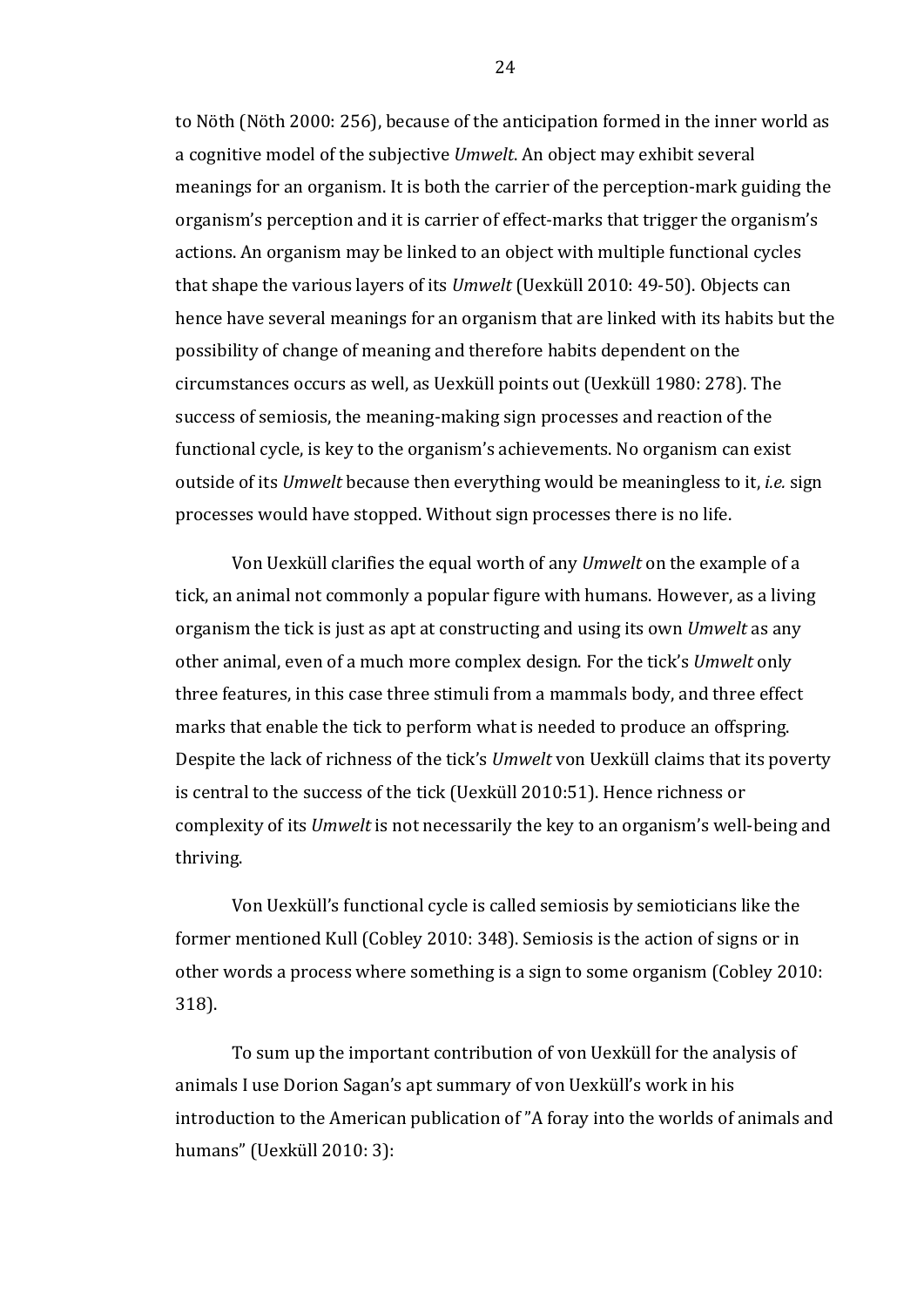"Uexküll sees organisms' perceptions, communications, and purposeful behaviors as part of the purpose and sensations of a nature that is not limited to human beings. Uexküll's conviction that nonhuman perceptions must be accounted for in any biology worthy of the name, combined with his specific speculations about the actual nature of the inner worlds of such nonhuman beings, is a welcome tonic against the view that nonhumans are machine-like and senseless".

Arguably this quote that von Uexküll's work is suitable for human sciences as well whenever they engage with the analysis of animals in art, culture or social history, for example.

### **II.** 4 *Umwelt* in literature

There are two main reasons why *Umwelt* is deemed appropriate for the use in literary analysis. The concept of *Umwelt* is broader than that of adaptation because it gives the organism an active part in shaping its environment into its *Umwelt* instead of just adapting to changing circumstances. *Umwelt* theory accepts that *Umwelt* is fashioned according to each organism's abilities and needs, and therefore it does not give one species dominance over another. This way various characters of a text can be analysed on an equal basis independent of what and who they are. Even though one species or individual organisms may be described in a text as dominant, the concept of *Umwelt* will enable the analysis to be neutral and balanced. Von Uexküll wrote: "All animal subjects, from the simplest to the most complex, are inserted into their environments to the same degree of perfection. The simple animal has a simple environment; the multiform animal has an environment just as richly articulated as it is" (Uexküll 2010: 50). The adjective 'simple' is not to be loaded with negative connotations, but refers to the composition of the organism. It is hence possible to analyse animals' semiotic processes in their *Umwelten* as equal to any other organism and exclude the notion of the animals as inferior to humans. To make this clear, every human exists in her or his own Umwelt that is unknown to everybody else. Von Uexküll writes that a biologist denies the existence of a general world stage (Uexküll: 306). There are only *Umwelten* and they are different for each and every subject despite some undisputed common features. The biologist and indeed readers of fiction embark on an expedition to explore and understand another subject's *Umwelt*. The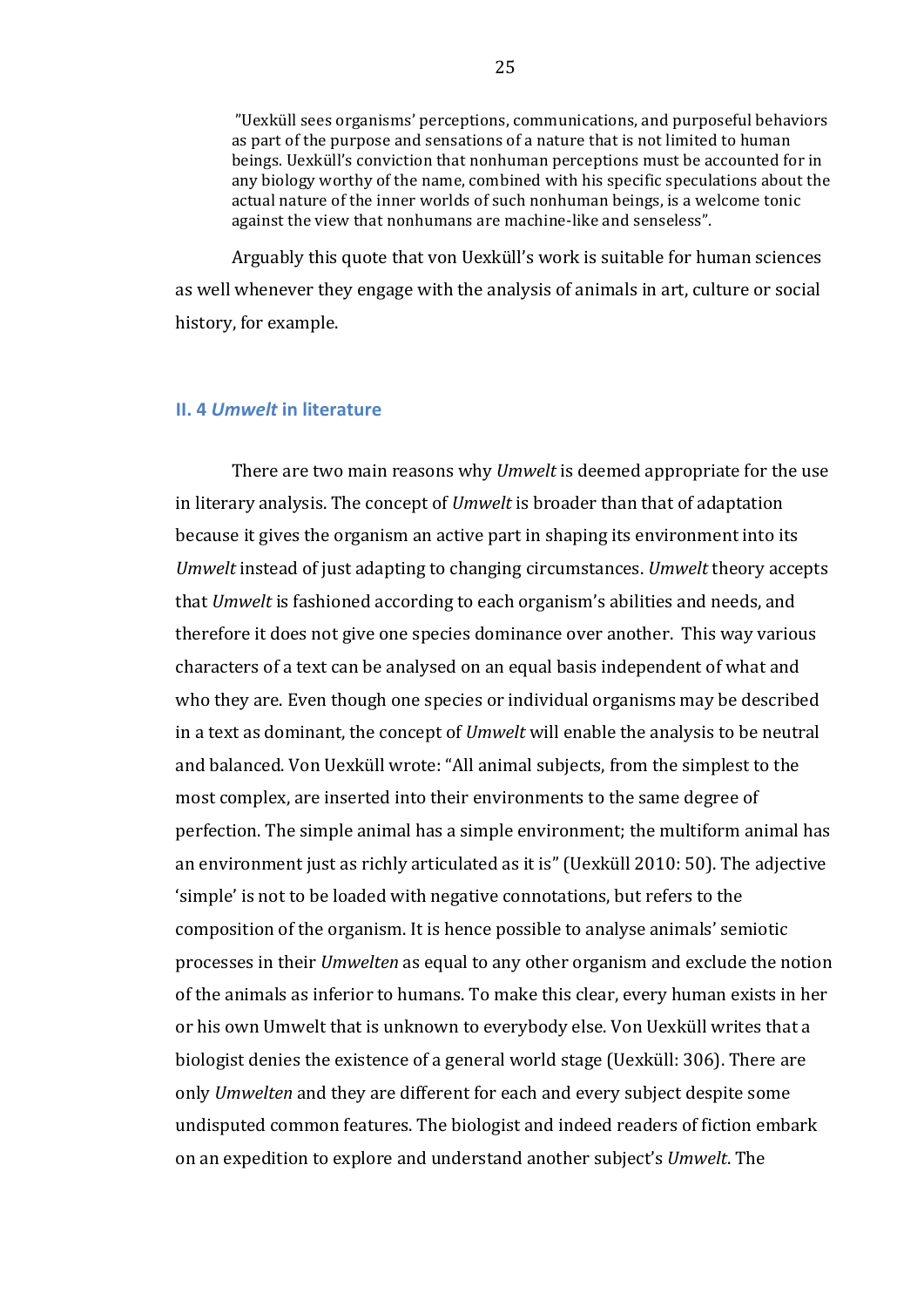similarity between functional cycles in the Umwelten of animals and humans is illustrated by von Uexküll on the example of sexual attraction. Each subject as the master of its own *Umwelt* is the receiver of meaning and assigns the role of meaningful object to the partner. At the same time the subject is the sender of meaning, the object, in its partner's *Umwelt* (Uexküll: 284-285). Perhaps this example lacks the factor of romance but it makes clear that only an object perceived as sending meaning will have an existence in a subject's *Umwelt* at all.

In fiction as in the real world<sup>6</sup> there are both environments and *Umwelten*. An author or the authorial voice may describe a physical environment that is the same for both the readers and the characters in the text. Each character will experience her or his *Umwelt* according to her or his designs and needs. In addition to that the readers will add their interpretation of the *Umwelten*. It may be challenging for the readers to understand the semiosis and the resulting *Umwelt* of individuals, especially if they are members of different species. The effort is rewarded with a deeper understanding of what share of the living space and ultimately the power structure each organism possesses. In fiction there is often a power struggle between both species and individuals, and the question arises who is the one sharing space and distributing the right of participation. The fiction example of this thesis will shed a light on sharing of and participation in various *Umwelten* in fiction. The following chapter three illustrates the challenges and beauty of perceiving the environment as the *Umwelt* of sheep.

 

 $6$  As Tarasti underlines one cannot be content with analyzing a work of art without taking the reality that was part in its creation and that becomes perceptible in the sign system of the work (Tarasti 2000: 88).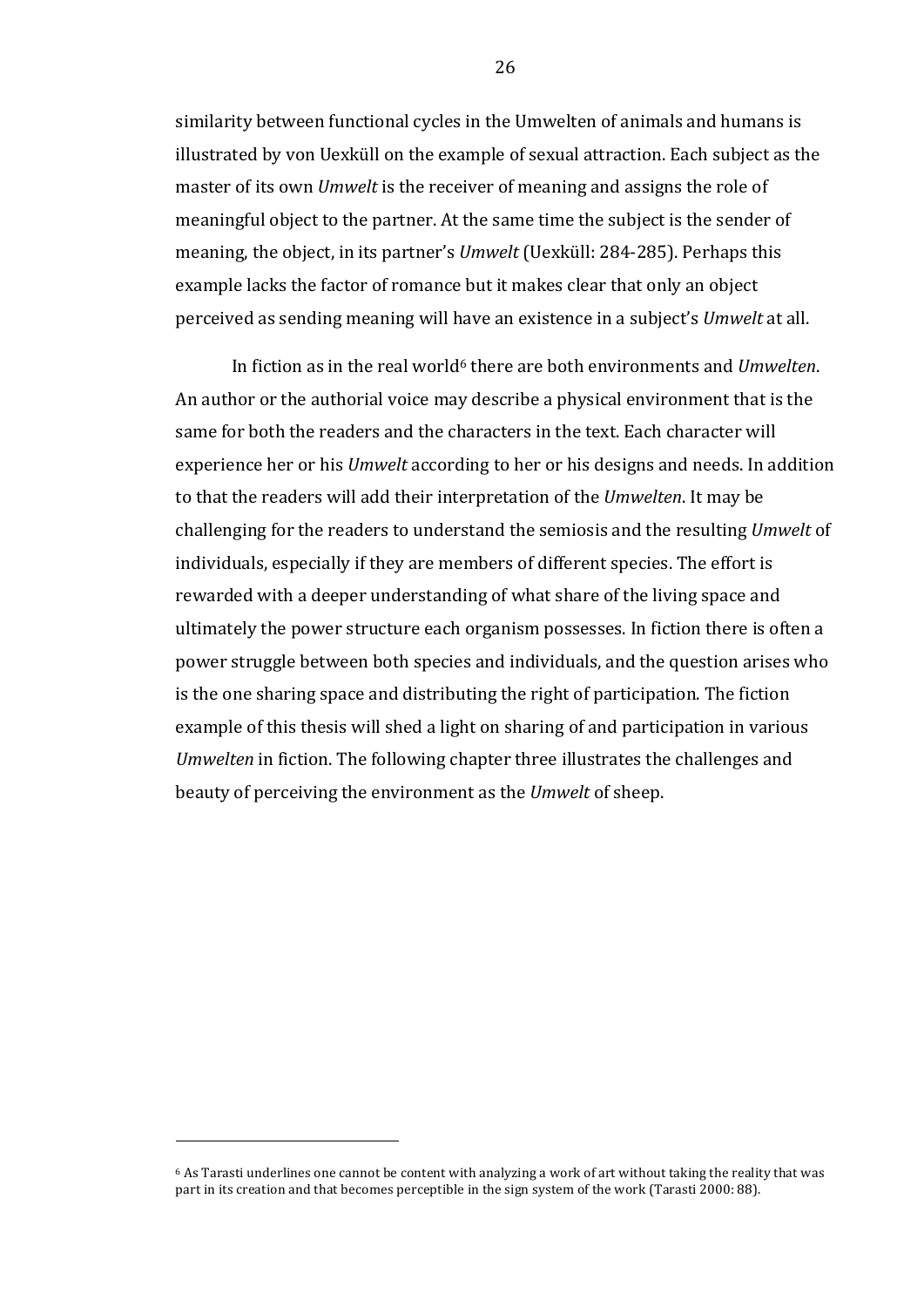# **III. Analysis of Umwelt in the novel "Three Bags Full"**

In this chapter the concept of *Umwelt* is put into use in literary analysis on the example of the novel "Three Bags Full". A contrast of different *Umwelten* of the main characters, the sheep, and the semiosis taking form in them and the resulting challenges for the readers are both presented and analysed. A quote of Stephen Crane's, an American author and journalist, who lived in England for some time, "Tales of Adventure" between the *Dramatis Oves* and the first page of the actual story already underlines the author's intention to display her sheep characters as free of will, determined and independent: "The trail wound here and there as the sheep had willed in the making of it" (Swann 2006). The quote exemplifies a case of the sheep acting in their *Umwelt* to gain access to food and perhaps shelter. The trail enables them to forage and find suitable places of protection from both the elements and predators. This one sentence opens a world of an animal virtually independent from human and endowed with a mind to act.

The sheep deserve special attention because the author Leonie Swann made them the absolute main characters and contradicts the stereotypical image of sheep by putting them in a detective story. In addition to the sheep as main characters and the story being told from their perspective, the focus on the sheep is emphasised by the author's plea at the end of the book in "A Note of Warning" (Swann 2006: 352) when the story is finished not to give alcohol to real, living sheep and her gratefulness to a sheep expert from the Leenane Sheep & Wool Centre, Connemara, Ireland. With the plea and the acknowledgement Swann ties her literary sheep to their real-life example, and underlines her effort in creating a story around real animals despite the obvious artistic licence. To emphasise the reality of sheep Swann uses real sheep breeds such as Hebridean, Merino and Cladoir (Swann 2006: 264-265) but most of the humans in her own story are not interested in neither individual characteristics of sheep nor their breeds. The readers are faced with this form of anthropocentric ignorance in order to think about their own positioning and in addition readers are invited to ponder the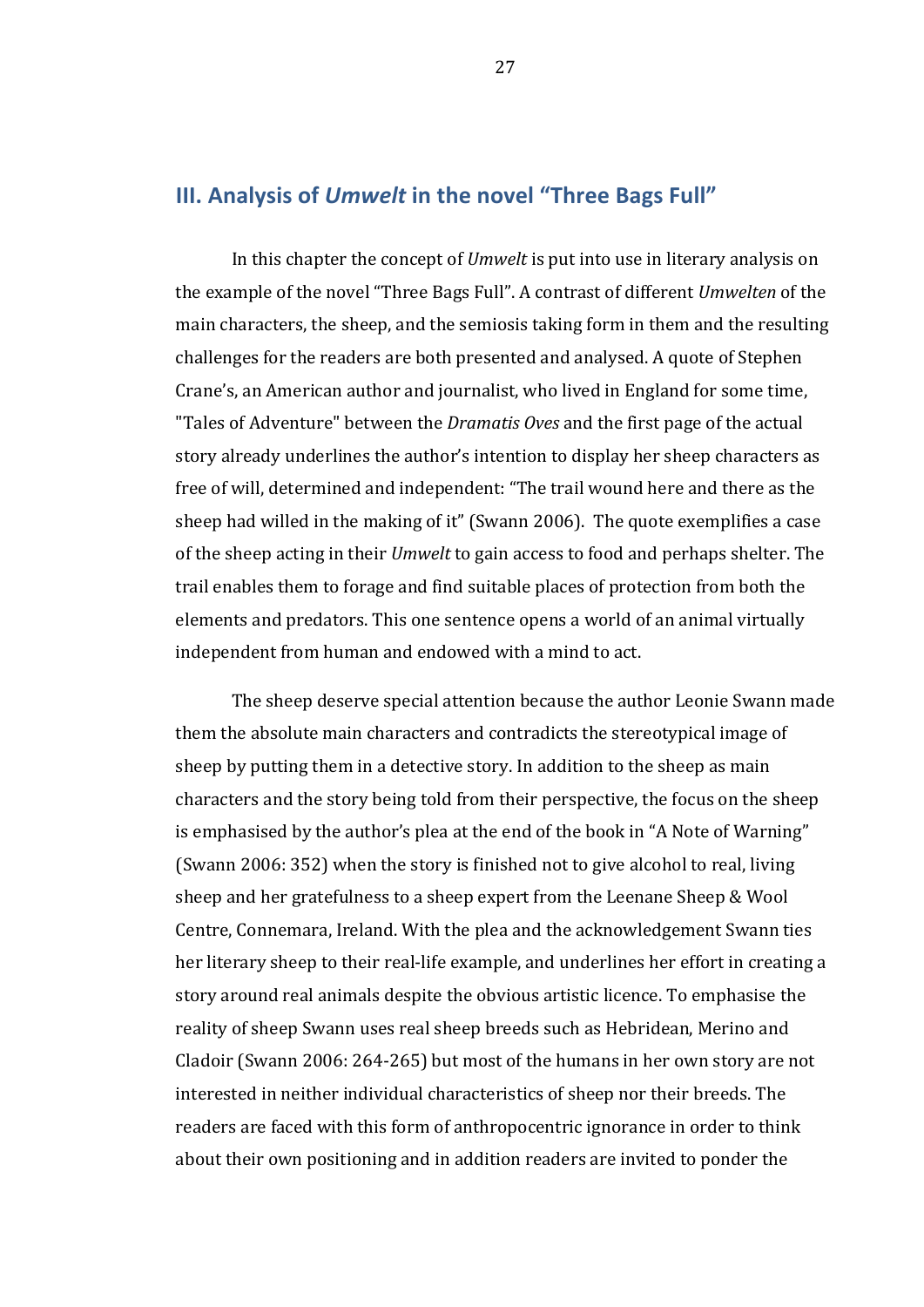distance human life has taken from the world of animals and nature in general. "Three Bags Full" was awarded the German PETA Progress-Award in 2008 for the most animal-friendly book<sup>7</sup>. The award is presented to individuals and companies representing a sense of responsibility, creativity, and compassion in animal matters, therewith promoting a more humane life style. The reasons why "Three Bags Full" was chosen are that the novel displays animals as individuals with feelings and that it endows them with the right to a self-determined life. The reasons why sheep may be challenging to identify with are the stereotypes and the fact that sheep are productive livestock, and hence less close to humans as pets, for instance. As Erica Fudge writes about the "inability to draw a line between what is pet and what is food" (Fudge, Erica 2002: Animal. London, Reaktion Books. P. 35). She continues later on in her chapter on meat production and animal experiments that when eating meat "it can remind us that what lies behind the Sunday roast is a real, living, breathing animal" (Fudge 2002: 36). To put this observation into the *Umwelt* perception of human, the sheep in a meadow is a different object in a human's *Umwelt* than the mutton on the plate (see Fudge 2002: 37). The signs of the living animal are virtually erased in the piece of meat. This is very much in line with Martinelli's eleven categories of animal-human interaction based on Sebeok's work (Martinelli 2007: 225-226). If the animal is perceived as commodity to fulfil human needs, such as hunger or appetite, clothing, and comfort, then humans are predators or parasites of animals. This point is taken up in section III. 4.

Unfortunately most of the critics of "Three Bags Full" did not take the opportunity to read the novel as a non-anthropocentric view on animal-human relations, but reviewed the book as somewhat funny but rather trivial<sup>8</sup>. Some critics caught on the intertextuality of Swann's debut but none really tried a critical non-anthropocentric approach. It is perhaps the genre that prevents a more varied and profound review or there is a lack of critical culture that would pay attention to animals in literature. This chapter aims at establishing a more concerned approach to animals in literature.

 

<sup>7</sup> http://www.peta.de/progressawards2008#.Vhdj\_KQ4Efp

<sup>&</sup>lt;sup>8</sup> Reviews of this kind can be found online for example at: https://www.perlentaucher.de/buch/leonieswann/glennkill.html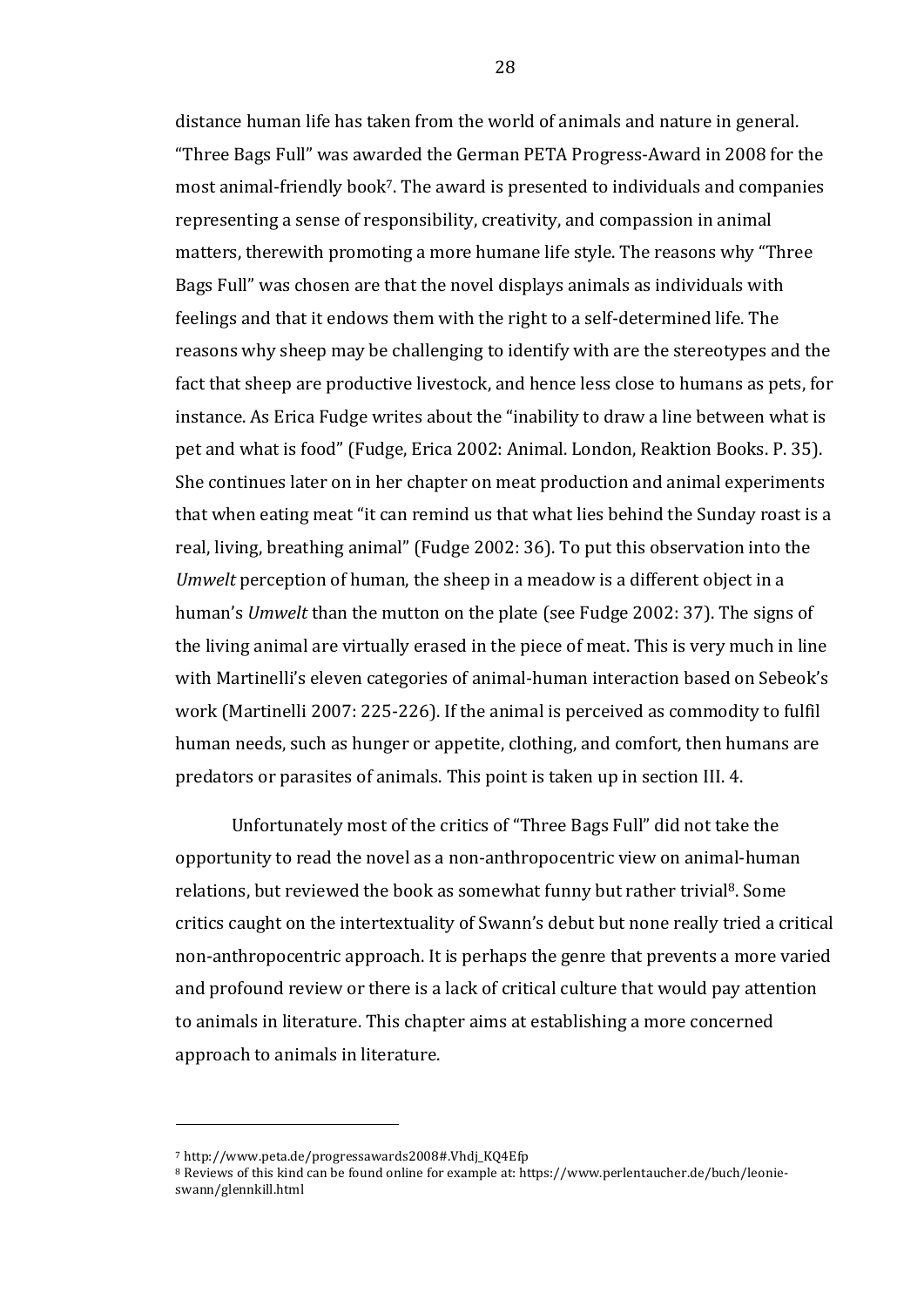### **III. 1 The Umwelt of the sheep in "Three Bags Full"**

Despite the third person narrator the readers of "Three Bags Full" are given a sheep perspective as mentioned in the first chapter of this thesis. The events of the story, the environment, sentiments, thoughts, and the philosophy of life are all seen from the standpoint of the sheep. The perspective only changes between the individual sheep characters. Hence the readers face some challenges of understanding both the events and the worlds of sheep, the *Umwelt* they relate to and act in. It is made clear quite early in the novel that the *Umwelt* of a human is just as strange to other organisms as their *Umwelten* are to humans. The author writes with the voice of Melmoth: If you want to know what the Two-Legs know, you have to stop and think what they don't know. All that matters to them is what they can see with their eyes. They don't know more than we do, they know less, that's why it's so difficult to understand them..." (Swann 2006: 62). This quote suggests that humans are trapped in their own *Umwelt* and therefore unable to neither understand other humans nor other animals. One of the handicaps besides their self-centredness is the human lack of using all senses equally. What is not visible is much harder for them to perceive and therewith harder to attach meaning to. Reactions and dialogues of human characters in the novel reveal their attitudes, relationships, and demeanours, but the readers are drawn to interpret characters and situations on both the same information and knowledge level as the sheep, and their anthropocentric point of view. Naturally, the readers would assume that humans understand human issues better, but when they find themselves in a sheep Umwelt they need to rethink the signification of objects formerly represented though different signs. The following example illustrates the difference between meaning of objects in *Umwelten* of sheep and humans.

When one of the sheep finds a so far unknown object, a 'Thing' as the sheep call it, and wants to keep it because she thinks it is beautiful to look at, the herd's lead ram Sir Ritchfield explains why it is useless for sheep to have such a 'Thing': "You can always look at everything really beautiful. The sky. The grass. The cloudsheep. You can catch the scent of lambs. See sunlight falling on fleece. Those are the important things. You can't have them" (Swann 2006: 89). A little later he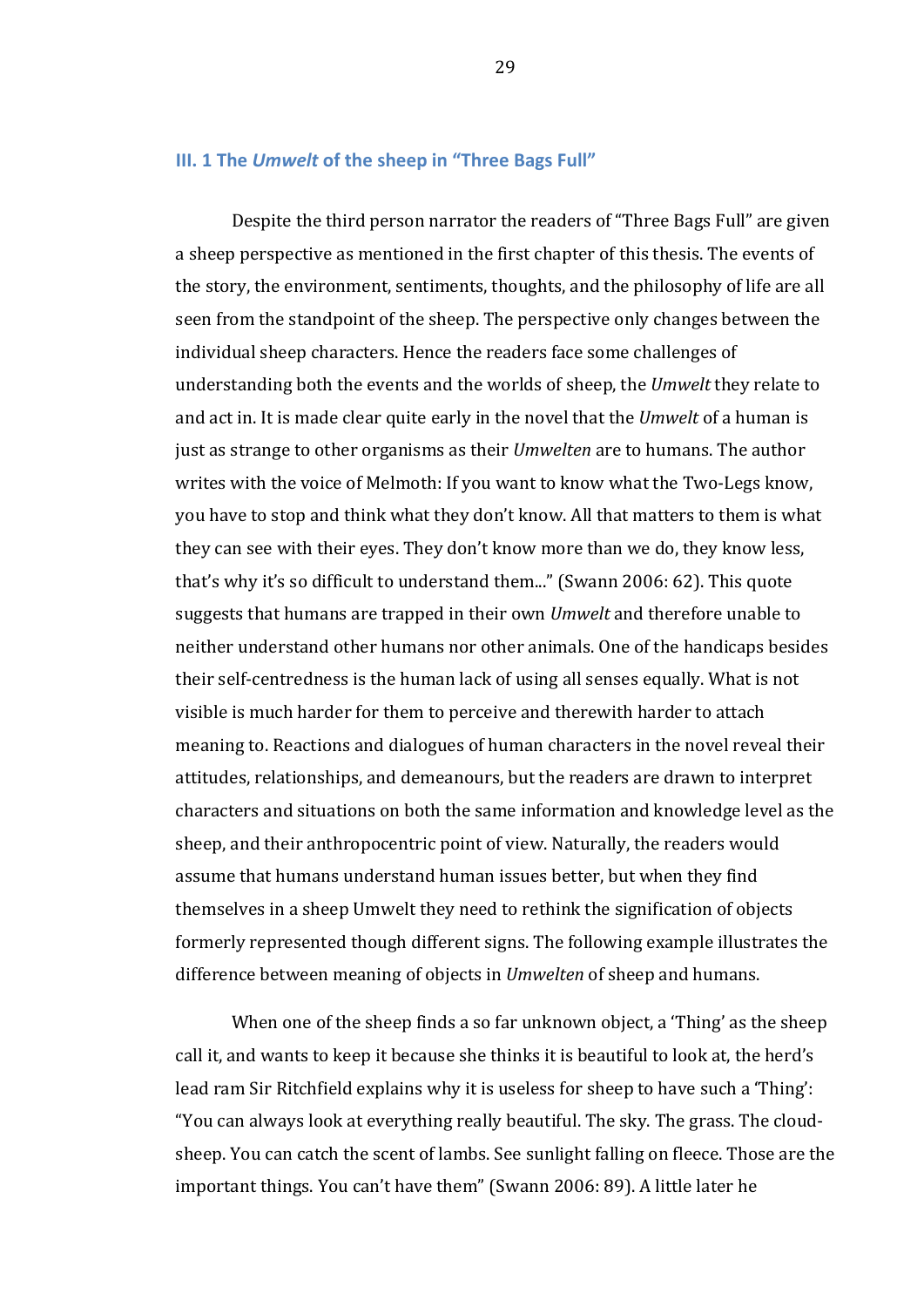continues: "You can only have what's alive. A lamb, a flock. If you have something, it has you. If it's alive and it's a sheep, that's good. Sheep are meant to have each other" (Swann 2006: 89). Despite the obvious philosophical quality of the quotes, there is something fundamental about the *Umwelt* of sheep in it as well. All that is really important as an object in a sheep *Umwelt* is other sheep, and all that is connected to the sheep's physical wee-being, like food, shelter, and the like. What is most important is organic matter, objects that are alive. A thing is something without a name because it is an object that does not carry any meaning for the sheep. It should simply not exist in a sheep's *Umwelt*, but in this example one sheep took interest in it anyway. Animals exhibit curiosity and examine objects that are meaning- and functionless for them. Animals also exhibit play and may use otherwise meaningless objects for play like dogs for example use balls.<sup>9</sup> The example in question deals with a different matter, namely possession and the lack to recognise what is a really meaningful object. The contrast to humans as described by the author is evident. They strive for wealth usually expressed through possession and do not understand that their relations to other humans would be the more important functional cycle. The author lets the missionary, Beth, express what is wrong with the humans of her village: "Money is all they can think of" (Swann 2006: 145).

Already at the very start of the novel in its second sentence there is the setting for the sheep part of the world: "He was healthy yesterday, said Maude. Her ears twitched nervously" (Swann 2006: 11). The animal is twitching its ears, an ability humans do not have, but understand that animals are able to use their ears to express certain emotional states. Maude's ears are both perception organs to engage with her *Umwelt* and signalling devices to send messages to her flock. There are several instances in the text where the readers are reminded of the differences of animals acting in their *Umwelt* to signs and stimuli, for example when Zora locks out for the lost Mopple "tail wagging restlessly" (Swann 2006: 75) to again indicate nervousness. Not only will such examples help the readers to build a life-like image of sheep in their minds while reading the novel, they also allow understanding how sheep interpret their *Umwelt*. The dead shepherd and a

 

<sup>&</sup>lt;sup>9</sup> On the semiotics of play see Martinelli 2007: 53-64.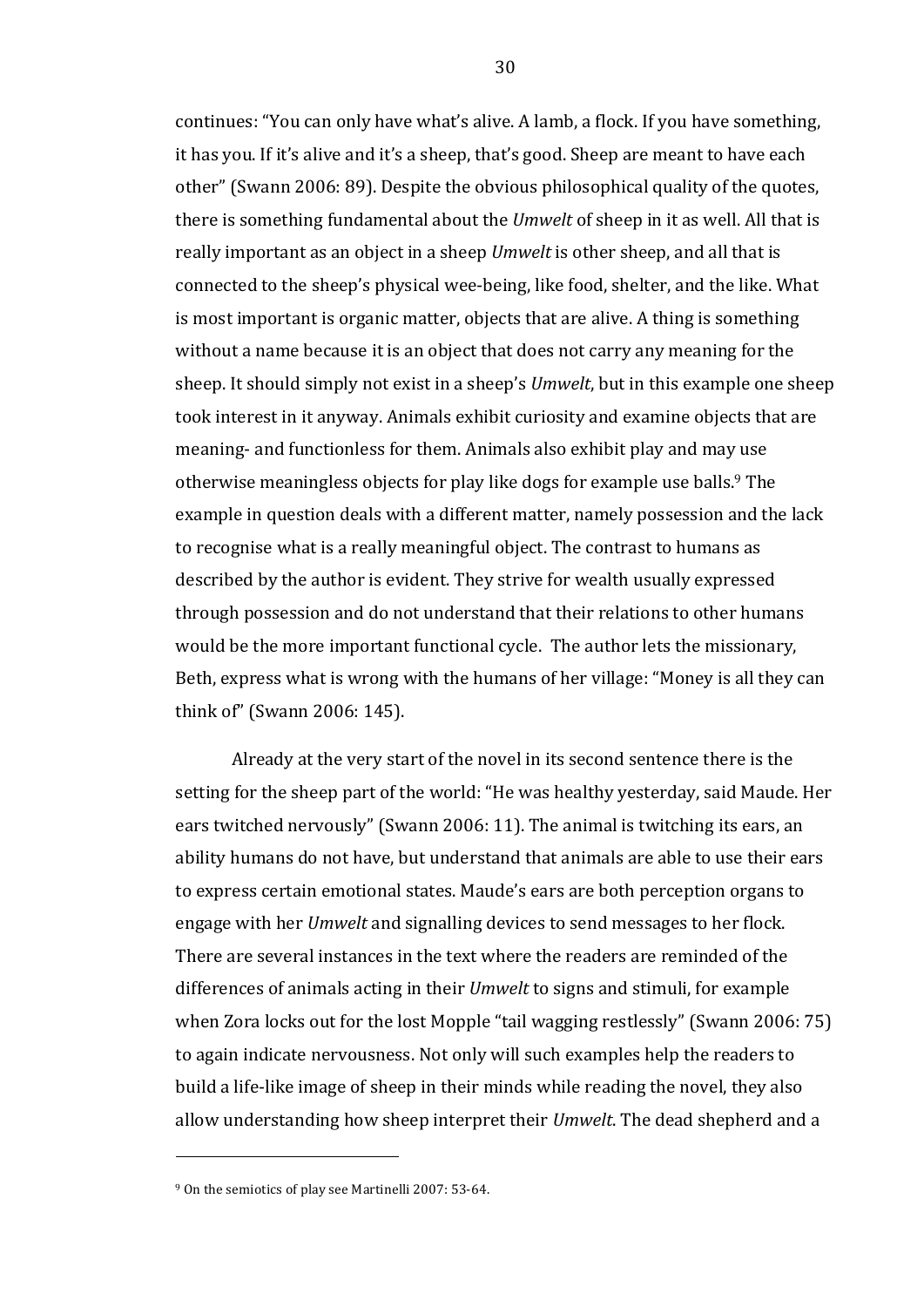missing sheep are both meaningful objects. The shepherd has changed his known state of living to being dead, indicating that something has happened and triggering the sheep's' anticipation of change in their lives. In the case of Mopple's and other sheep's disappearance the meaningful object was removed from the *Umwelt* leaving as it were a blank spot. The sheep wonder where the object, a fellow member of the herd, went and when taking into consideration that sheep are indeed social gregarious animals, readers may assume that such animals would notice and wonder about the absence of a herd member. In fact, the author goes further and writes that the sheep when noticing the absence of some of the herd try to imitate their shepherd to whom it was enough to count the sheep in order to see if they were all there (Swann 2006: 76-77). He apparently did not have closer ties to one particular sheep and knowing the correct number of the individuals in his herd satisfied him. To the sheep numbers do not mean anything, because numbers are not objects in their *Umwelten*. Other sheep are meaningful objects and belong to the functional cycles of social interaction, like grooming, mating, and communication. The sheep *Umwelt* actually only makes sense to the sheep if there are other individuals of its kind in it. A single sheep seems to be an impossibility. During the course of the story some of the sheep, Miss Maple, Othello and Mopple the Whale venture on their own trails for a short time, and learn to interpret different environments like the village through making them part of their *Umwelt*. This is partially done by means of comparison. Mopple seeks shelter under a large tree that reminds him of a barn (Swann 2006: 80) therewith attaching meaning of a known currently absent object to an unknown present one. Miss Maple faced the more challenging task of attaching meaning to human language and actions. She does that by comparing humans to other animals and to the literary characters known to her through George's reading. Othello tries to make sense of a funeral in a graveyard. His olfactory sense reveals what sort of place a graveyard is and that the funeral is George's, who is buried "in a box" (Swann 2006: 83). Smells additionally convey that the humans present at the funeral are not sad but exited. His visual perception creates the image of a garden because the place is orderly, but his experience of a life in a circus before George rescued him provides him with the memory of a pit where dead animals where disposed of. These incidents of sheep exploring the surroundings on their own and their forming new relations in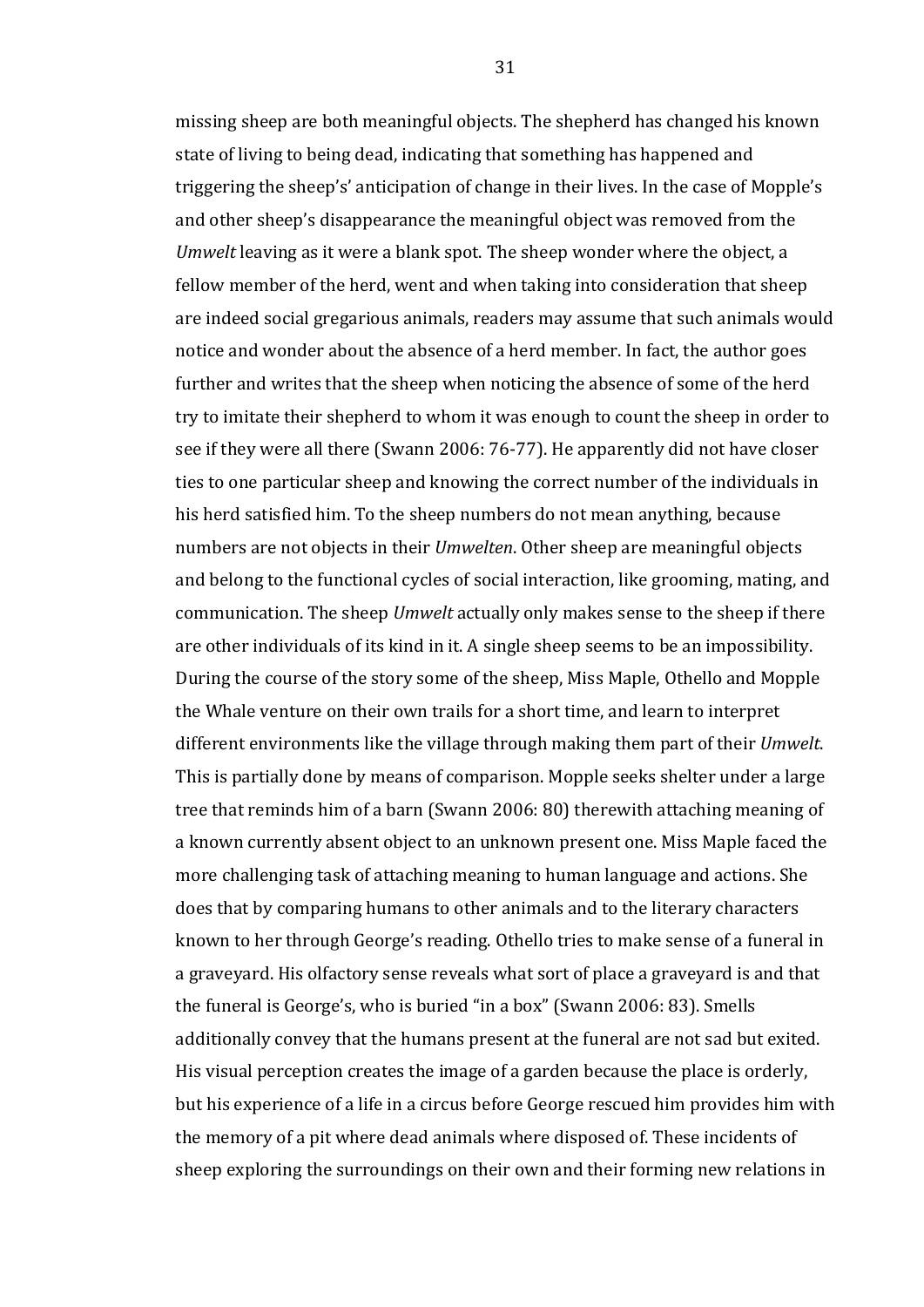their *Umwelt* are the catalysts for the readers to ponder about their own relations to certain places like a graveyard. A tree as shelter, humans compared to animals, and graveyards as strange gardens are after all not far away from human experience if it remains on a personal level and ignores education, for example about how to behave at a funeral. Some readers may even have experienced the same sensation that visitors at a funeral are not necessarily sad, but humans are not able to determine such an impression through olfactory clues.

After the discovery of George's death the story goes on by declaring how the sheep try to stay in a distance to their dead shepherd because of the smell of his blood. Slowly the author builds a sheep *Umwelt* based on their perceptions of and interactions with it. There are two other animals present at the discovery of George's body, a crow and a rabbit. The crow "was studying his [*i.e.* George's] internal arrangements with professional interest" (Swann: 11), a somewhat bizarre remark that provokes a silent laughter or smirk in the readers. It makes perfect biological sense though. In the crow's *Umwelt* George's body is a smellemitting corpse with signs of food. It belongs to the crow's functional cycle of foraging and the crow has no other signs attached to it. What was once a living individual has completely disappeared from the crow's *Umwelt* if it has ever been a part of it. The rabbit does not perceive the object of George's body at all. If it smells blood or decay, it is not bothered by the smell. Even though humans share the same senses with sheep and most other mammals, it comes to no surprise that olfactory and auditory sensing is essential for sheep. They are prey animals and rely on their senses to stay alive. They need to identify danger in their perceptual world (Merkwelt) in order to initiate the right processes for life conservation. Therefore, sheep use their olfactory and auditory senses much more than humans therewith having an advantage humans may either not be aware of or ponder on how significant the additional information is that sheep may retrieve. The investigation of the shepherd's body, that is an object in the perpetual world that is meaningful by means of interrelation to the sheep by which they can identify it clearly, is started by both looking at it and by smelling. It is the latter that establishes the death of the shepherd. It is the meaningfulness of the object *i.e.* the dead shepherd to the sheep that initiates the actions in the *Wirkwelt* (operational world). The sheep face many challenges related to their body design. They do not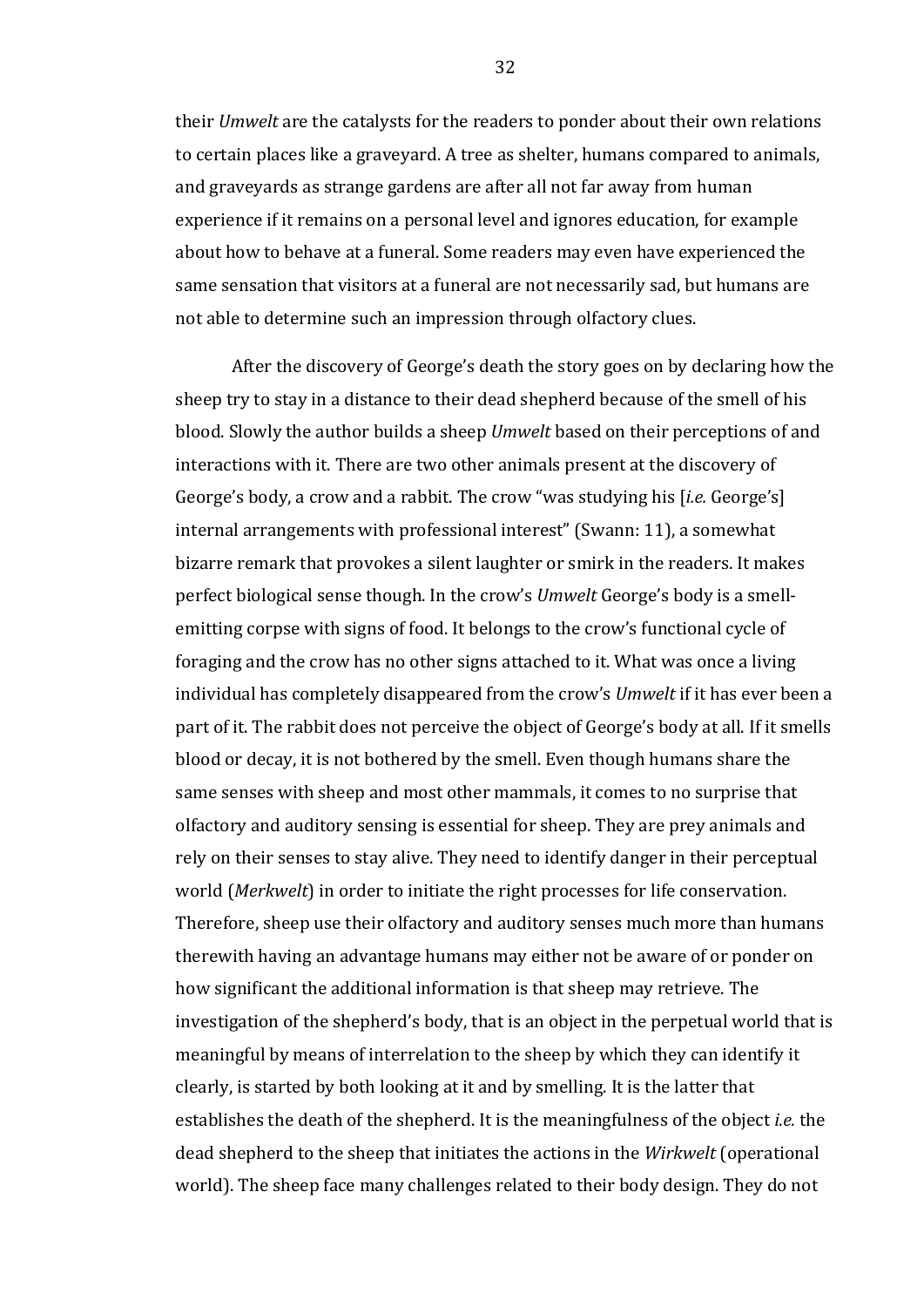have hands to investigate and pick things up. They rely on the functions of their hooves and muzzle. The process induced by the information retrieval is deduction that is identifying the right conclusion of given premises. The conclusion that the shepherd is dead because a spade is stuck in his body is wrong, but for example the conclusion that a sheep was present around the time of his death based on observing a fading hoof print on the shepherds body is correct. It is left to the readers whether they allow a high degree of intelligence to the sheep or not. Without a remarkable degree of intelligence a sheep could not deduct such a conclusion about a hoof print. The author actively supports the idea that one of the sheep, Miss Maple, is exceptionally clever. On the other hand, Swann also relies on the sheep's natural intelligence and capabilities that allow them to learn and survive. At one point Swann describes the functional cycle of escape from a predator accurately: "When a sheep thinks Wolf! Its proper course of action is to bleat and run away" (Swann 2006: 96). Once the object is perceived as a predator, the proper action is to flee from the object and warn fellow herd members. The sheep display this particular functional cycle several times. They take refuge when disturbed by humans, who could be predators of sheep. For George's only the butcher is a human object with predator signs, but other humans should not trigger the escape cycle. The author though remains truthful to the nature of her main characters and does not judge particular behaviour is inappropriate even if displayed at no eminent danger.

The act of grazing is from a human perspective rather mechanical and automatic exercise. Swann instead describes it as graceful and conscientious, the opposite of unspiritual. Not only is the intake of food the most fundamental effect for the sheep's survival, it provides them with individuality and freedom. When the sheep graze for the first time outside during the night they enjoy the new experience that was not possible when their shepherd was still alive and kept them inside during night time. On almost a whole page the author describes the different grasses and herbs each sheep likes Swann 2006: 99-100). In the description the individual *Umwelt* of each sheep is made visible to the readers in a subtle, inspiring way. Suddenly a grazing sheep is turned into an individual object with which the reader establishes an even closer relation. There is no doubt that the author has given her sheep both personality and a mind or soul. The sheep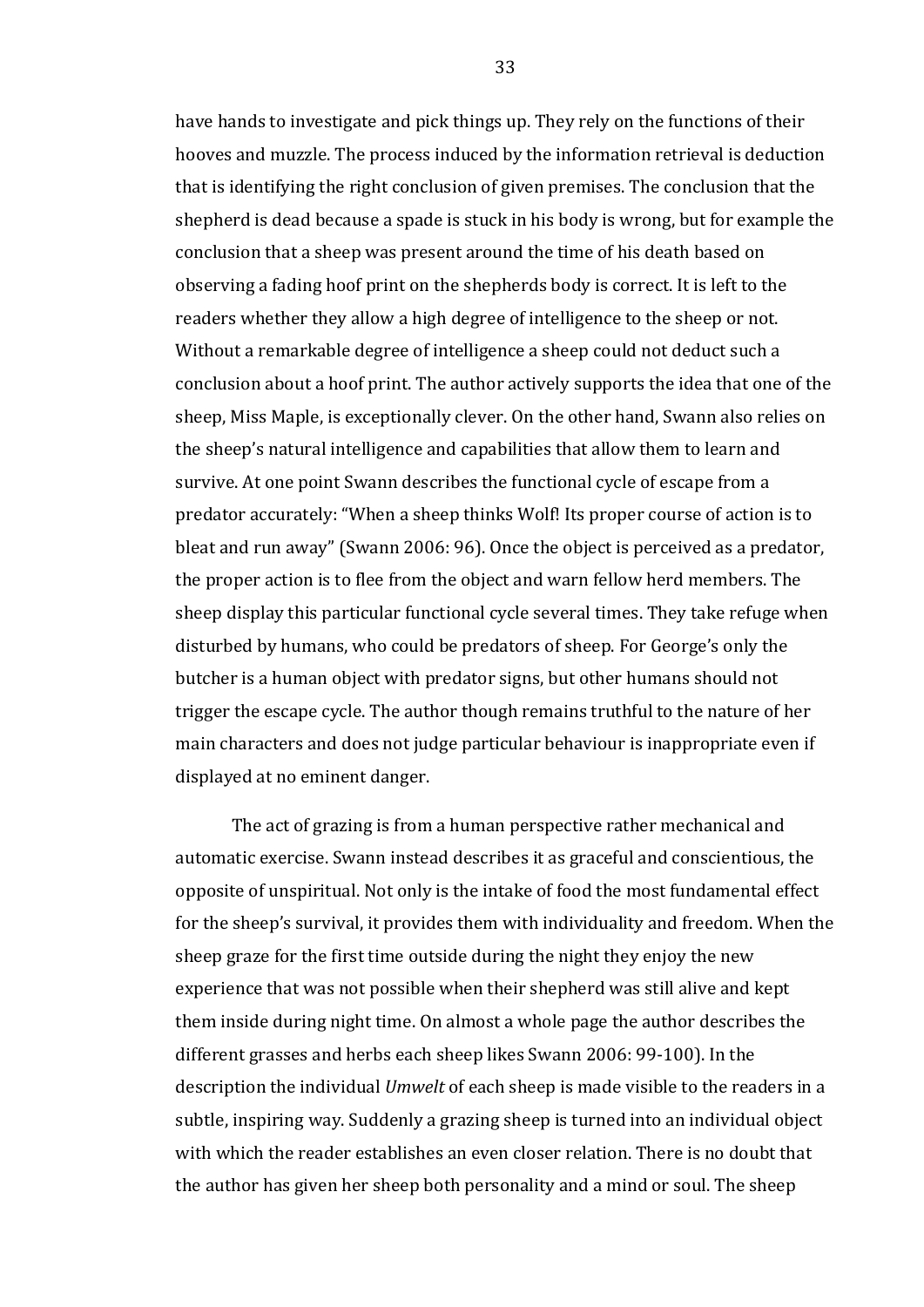debate whether humans have souls and have their doubts that they do, because the sheep believe the soul is situated in the nose. Swann obviously participates in the discussion about whether there is such an entity as 'soul' in humans and other animals, and if so where and how it could be located in a body. In his contribution "Animal Language And Thought" for "the shorter routledge encyclopedia of philosophy" (Craig, Edward ed., 2005. London and New York, Routledge) Dale Jamieson writes: "Cognitive ethology and comparative psychology have emerged as fields that study animal thought. While there are conceptual difficulties in grounding these fields, it appears plausible that many animals have thoughts and these can be scientifically investigated" (Craig 2005: 19). One will have to notice the very careful expression "it appears plausible". In his book on ecocriticism Greg Garrard point out how carefully scientist such as ethologist Konrad Lorenz avoided non-technical terms and anthropomorphic hypotheses in animal studies (Garrard, Greg 2012: Ecocriticism. London and New York, Routledge. P. 164-165). However, according to Garrard there are different kinds of anthropomorphism and some of them have proven useful in ethology, for example. He does not only see anthropomorphism as the "sentimental projection of human emotions onto animals" (Garrard 2012: 154) but argues that it would be impossible to describe animal behaviour at all without comparison to human behaviour. This is certainly true for a literary context like the one at hand where human language is the only way to describe animal behaviour including communication and animal appearance. Nobody would put scientific pressure on Leonie Swann to describe her sheep creations in scientific terms, but she felt herself obliged to keep a difference between the sheep and humans, and to draw an animal world fundamentally different from the human world based on perception, interpretation and action, in other words and to come back to *Umwelt* studies, based on very different functional cycles. Whether such entities as mind and soul are situated in the inner world (*Innenwelt*) that models the Umwelt remains a hypothetical question.

In his discussion on animal mind and semiotic self Timo Maran argues that zoosemiotician Thomas Sebeok preferred the term semiotic self for two reasons. The first reason is that such an entity as mind is difficult to define and to study. The second reason is the understanding of the semiotic self as a multilayered structure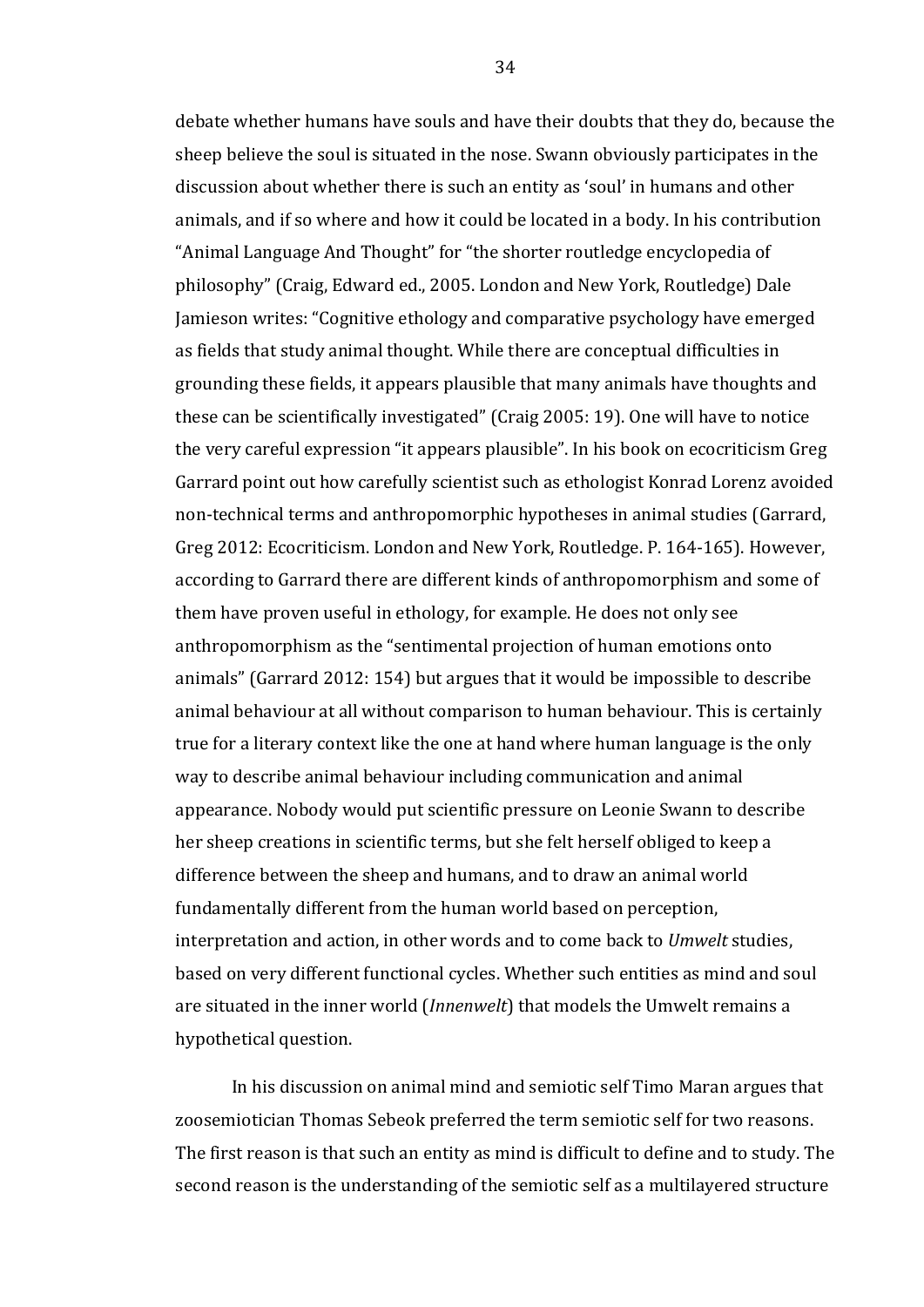that is not permanent but developing with its organism's life cycle and exterior circumstances (Maran, Timo 2010: Why Was Thomas A. Sebeok Not a Cognitive Ethologist? From "Animal Mind" to "Semiotic Self". In: Biosemiotics 2010, Volume 3 p. 315-329. Dordrecht, Springer.). The semiotic self does not have a location but is the result of the interpretation processes between inner world and Umwelt. It is impossible to share the views of the semiotic self, which is why research methods of zoo- or biosemiotics differ from those of cognitive ethology, where the aim is to connect to the world of an animal, for instance. Maran points to von Uexküll's research as crucial for zoosemiotics and makes clear why it is an apt tool for the analysis of animal. He writes. "Based on Uexküll's Umwelt theory, the pluralistic approach would not strive towards any hierarchical understanding of animal communication systems but would rather emphasis and investigate their specific peculiarities in different Umwelten, individual histories and relations to the environment. In this framework ethical involvement in environmentalist debates should also be possible for zoosemiotics, but the starting point in such case would be emphasising the value of animal life because of its uniqueness and difference as well as mutual involvement in semiotic networks rather than solidarity based on resemblance or empathy" (Maran 2010: 327). The example of grazing sheep underlines Maran's point and links it to this thesis. The sheep are described in their own *Umwelten*, they do not resemble humans in neither their looks nor their activities. The common characteristics are individuality and capabilities tied to both their own species and individual history. There is no denying that at times the sheep in "Three Bags Full" are described from an anthropocentric point of view but there is no reason to keep this the sole possibility of interpretation.

Another peculiarity in addition to the procedure of food intake in sheep *Umwelten* is the olfactory sense. It is very much the nose that determines whether the sheep like a certain human individual or not. The butcher smells appropriately of death, of "screams, pain and blood" (Swann 2006: 17), so that even the dogs are afraid of him. This discloses the information that sheep can smell a lot of things humans cannot and that other animals like the dogs in this case share this ability. It is this semiotic difference of the same senses where the sheep get more and explicit information that separates animals from humans, and on top of that creates a good part of the fascination humans have with the animal world and their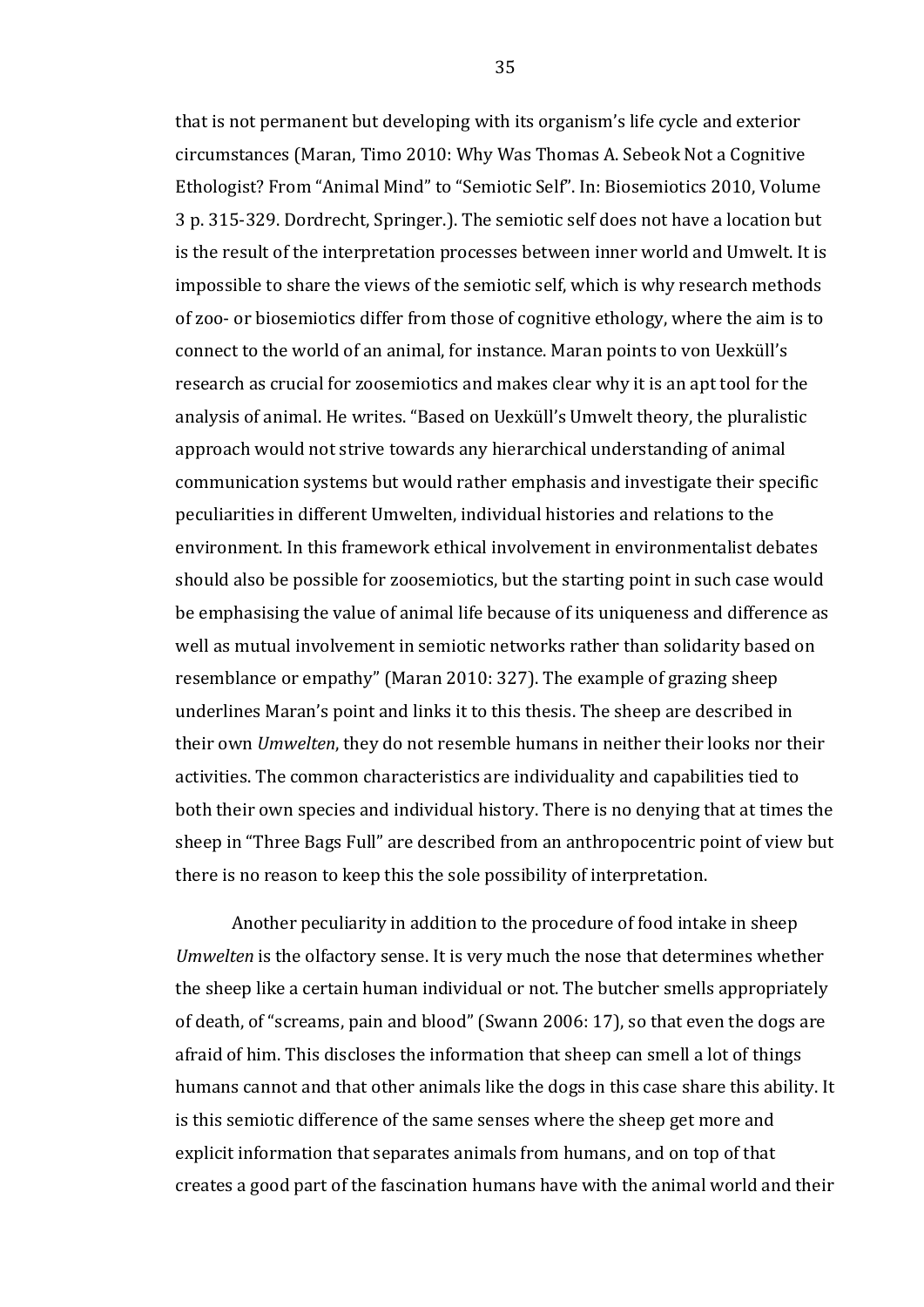perception. Again the author uses the opportunity to show the difference between sheep and human from within the sheep *Umwelt*. Miss Maple ponders when deprived of the smell of humans she observes through a window that her discomfort must be constant "for human beings, with their small souls and their sticking-out noses. It meant distrust. Uncertainty. *Anxiety*" (Swann 2006: 146, original italic). The assumption is correct, as there are distrust, uncertainty and anxiety among the human of Glennkill. It is not only the nose though that fails the humans, but their selfishness and inability to communicate with each other create the gloomy atmosphere in the village.

Since sheep are prey animals the blood they smell is most likely their own or that of a fellow herd member. The humans cannot perceive the butcher's smell but they nevertheless know perfectly well what he is doing. The readers will most likely attach negative connotations to the object 'butcher', because he is a certain person with a name and a face in opposite to modern slaughterhouses where killing is to such an extent automated that it would be hard to point to a single person responsible for the animals' death. Cunningly the author makes the plan of building such a modern facility in Glennkill partially responsible for the murder committed. The inhabitants of Glennkill are against the slaughterhouse because it would ruin their businesses and not because it is inhumane to animals. Again, the process from lamb to mutton as discussed earlier is pushed out of the human perception and consciousness to be replaced with concern for themselves only.

The sheep are quite distinctive from human characters. On the level of language the author uses words such as 'bleat', 'grunt' to describe the sounds of the animals, and 'woolly' and 'dappled' for their looks, therewith creating a real-life impression of the sheep. These words make it clear that sheep communication is different from human natural language in both auditory and expressive term. Obviously other sheep are important to each individual in its *Umwelt*, because they are gregarious animals that need their herd in order to survive and thrive. In addition to communication the author meticulously describes actions such as grazing to help the readers understand the behaviour and functions of sheep. Another behaviour that distinguishes the sheep from humans is their somatic proximity. Grooming in all its forms builds and reinforces the relations between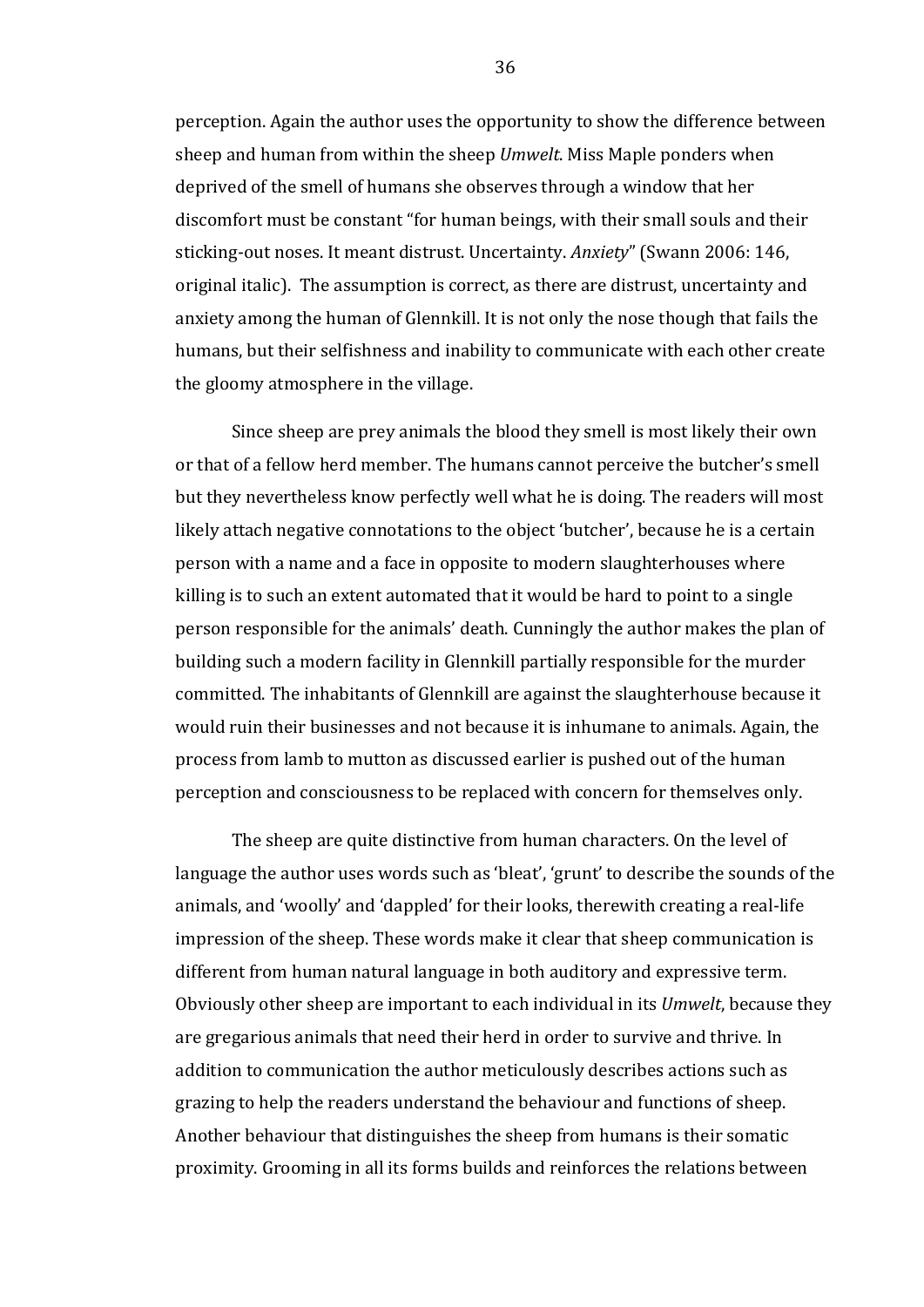individuals. Nibbling another sheep's ear, muzzling its rump or licking its face are examples the author uses to demonstrate both the importance of somatic effects a sheep object would trigger in a subject to maintain relations and the virtue of the herd to each individual. The humans on the other hand do not at all show any somatic interaction and in fact choose a distant stance to each other. The very few instances where humans use touch are to drag away, push or pull. There is no gentleness in somatic actions, which is in stark contrast to the sheep's physical interactions.

#### **III 2. The humans and** *Umwelt* **of "Three Bags Full"**

Humans play only a secondary part in the novel but are ultimately a considerable piece of the world of sheep, because they decide over the animals' fate. Therefore the readers are given a description and analysis of the human world from inside the sheep's *Umwelten*, that is to say what signification the sheep attach to human objects. This peculiar view may well be the foundation of the novel's extraordinary success. Being perceived and assessed by another life form than the human one is challenging yet compelling for readers. At the same time a glimpse into other *Umwelten* is most fascinating.

There are not many relations between the sheep and humans. The only human they had a strong relation to and that was the intersection between their and the human world was their shepherd George. This tie is severed on the first page because George is dead. That the relationship between the sheep and George was special is underline by a quote from Miss Maple: "Hardly any humans ever used to come up here. Except for George, of course, but he wasn't really a human, he was our shepherd" (Swann 2006: 85). In this quote the anthropocentric notion of all sheep in a flock looking quite alike is turned into a version of all humans looking the same to sheep. That George and his relation to his sheep were special is made clear in a quote from Melmoth that supplements the Umwelt concept almost perfectly: "He [George] walked through many worlds, he was a guest in many world" (Swann 2006: 201). The shepherd definitely had by far a better idea about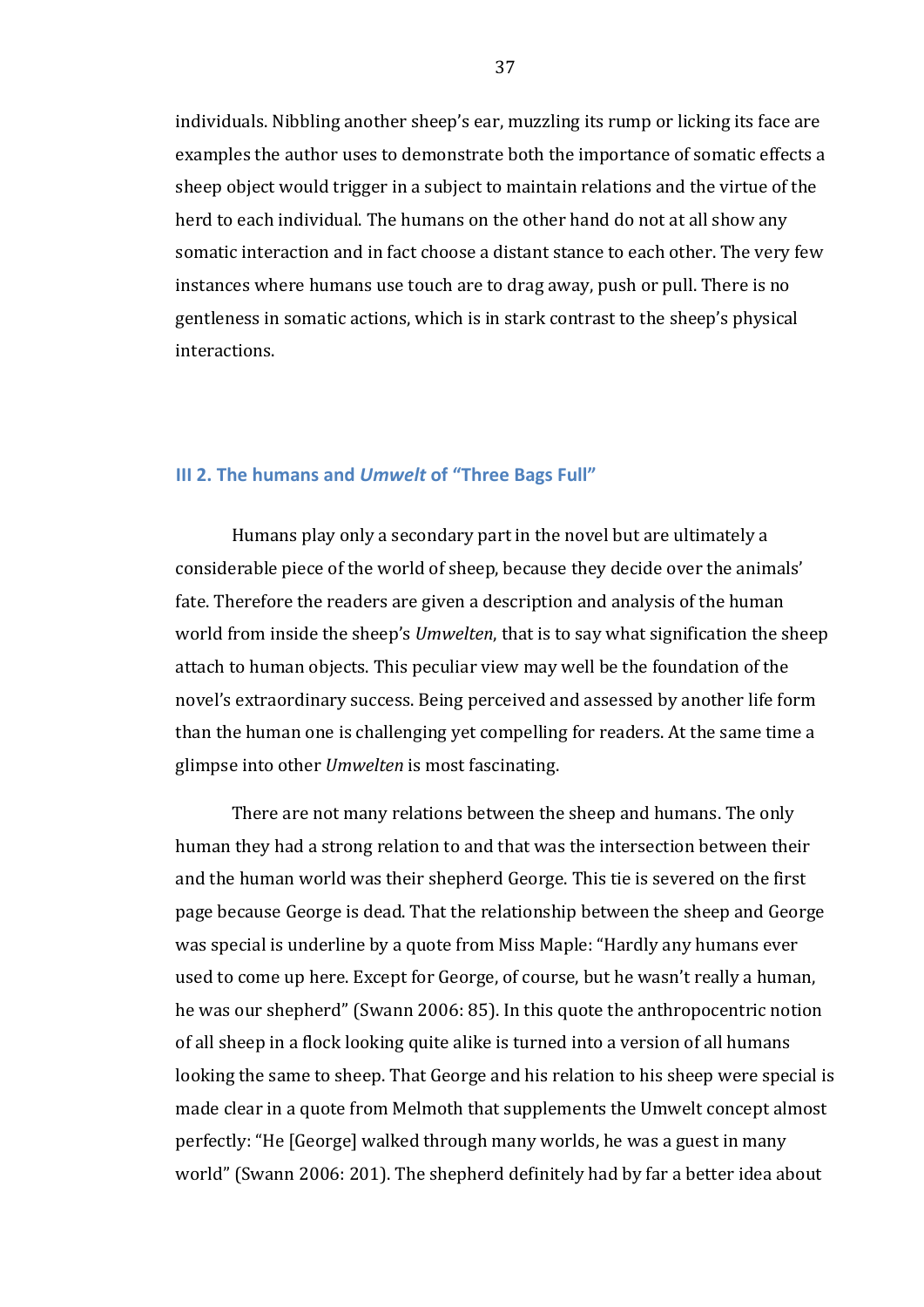the *Umwelten* of his sheep than any other human in the story. It is the author's aim to bring her readers closer to his ability and develop an understanding for the sheep world.

The humans that turn up at the pasture after George's death are new objects for the sheep and hence new relations have to be formed. During the course of the murder mystery another shepherd, Gabriel, tries to lure the sheep into a relation with him. Due to the encounter with Gabriel's own unfortunate herd the sheep of George make Gabriel an object with negative signification and try to avoid him. At the end of the story the sheep are about to form a relation to their new shepherdess, Rebecca, who first of all smells like her father which helps the sheep to attach meaning to her and who continues his habit to read to the herd. In addition, the secretive Melmoth encounters Rebecca before any other sheep and he muses while observing her arriving in Glennkill: "Fancy leaving the tarmac without fluttering her eyelashes or rolling her eyes! Most humans hesitate before stepping off their roads. They're suspicious, their feet are tender, as if the ground were full of holes to make them stumble, and their first steps are like walking through mud. The woman had left the road decisively, like a sheep following her nose. She was still following her nose now, clever as a sheep as she made her way towards the village. She hadn't let the road lead her astray" (Swann 2006: 112-113). Melmoth notices the difference of sheep and human *Umwelt*. He very rightly uses the possessive pronoun 'their' in connection to tarmac roads and knows this is the path humans prefer. Following one's nose is not to be taken literally with humans but certainly should be with sheep. Rebecca is the only human in the story not hampered by her past or embittered by her experiences. She builds new connections in her *Umwelt* and strikes the readers as somebody who will make her way.

A crucial information is given to the readers on the first page is the setting for the story. It is made clear that it takes place in Ireland on a coastline (Swann 2006: 11). Since the only city mentioned is Dublin and the religion practiced by the locals is Catholicism it becomes clear that the story takes place in the Republic of Ireland. The coast line is described as rugged and the ocean as rather overwhelming the readers are led to assume that the village of Glennkill, the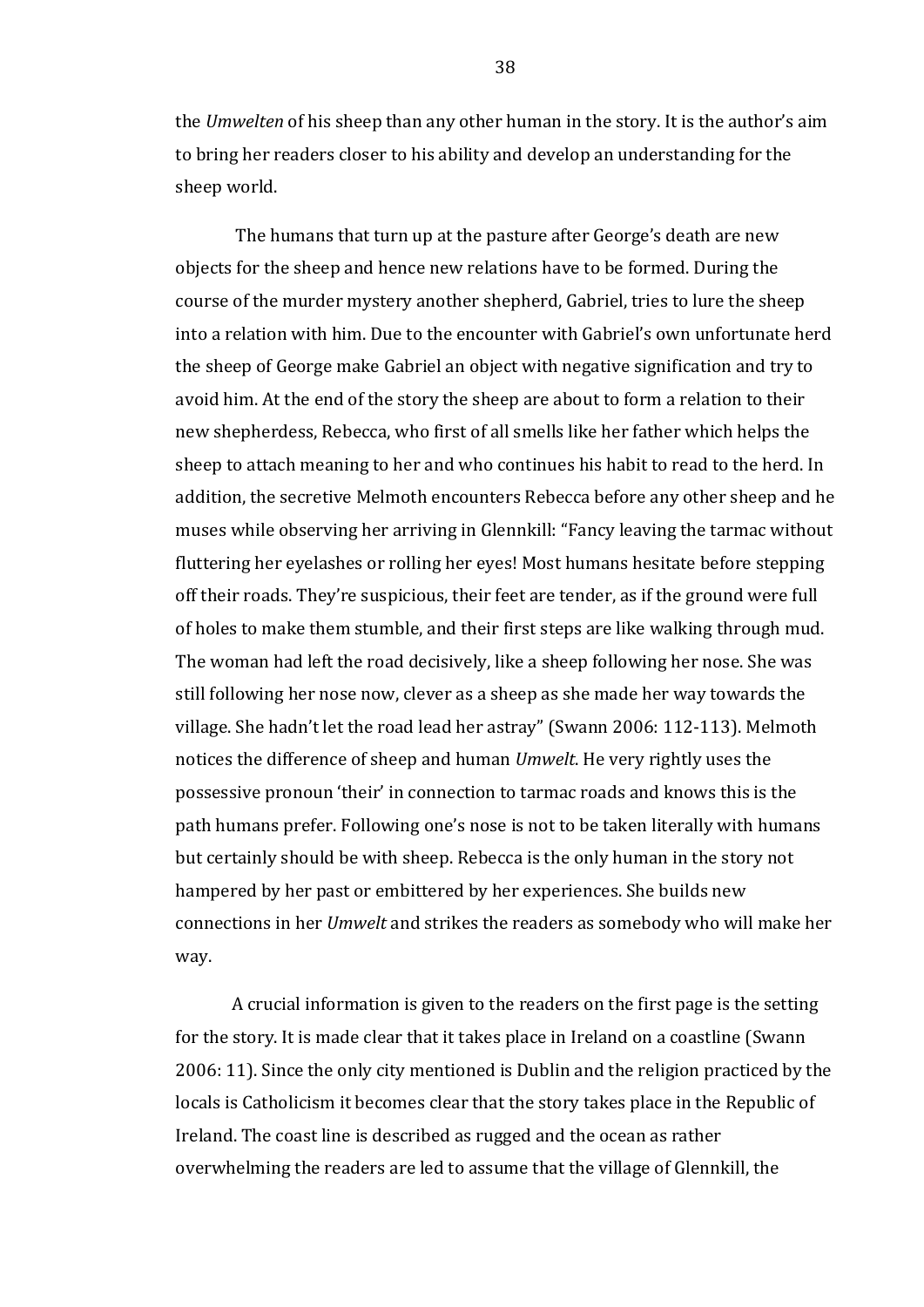fictional location of the story, is situated at the north-western coast. Additionally border guards are mentioned, which means it cannot be far to Northern Ireland. The environment given by the author is hence based on reality. Readers may share this reality to some extend by either having been in northwest Ireland themselves or having visited some other coastal place that would fit the depiction. Ireland is very popular with German tourists<sup>10</sup> and Swann can rely on many of her German readers having a notion of Ireland. Even if the readers were not in any place that could be compared to the western Irish coast, television, advertisements, and to a more and more influencing extend the Internet may have shaped an image of the place in the readers' minds. The fact that the village Glennkill is situated close to the border adds historical and political depths to the story and facilitates the crime scene. George's death is not a murder case, but George was in fact a criminal. He smuggled drugs, alcohol and other goods over the border using his sheep for his 'operation Polyphemus' (Swann 2006: 274) by attaching small packages to them under their fleece. The Cyclops in this case is local inspector Holmes, being much closer to Homer's one-eyed giant than to Conan Doyle's outstanding detective. He is bribed by the same people George works with and turns a blind eye on the smuggling. At the end of the story he is provided with evidence to improve his reputation and therefore like the butcher reconciled.

The readers notice a contrast of the tourist idyll that prevails in German people's minds according to a survey<sup>11</sup>, and the reality of the locals in their village as introduced in the novel. Despite George's wife Kate's claim "It's so beautiful here" (Swann 2006: 32), his daughter Rebecca reveals her thoughts on Glennkill in a different tone: "This is a strange place. It's not the way I imagined it. I thought it would be peaceful here." (Swann 2006: 147-148), underlining therewith the difference between imagination and relations to one's *Umwelt*. Just like the wicked village world of Miss Marple's adventures mentioned in chapter one, Glennkill's beautiful surroundings are corrupted by the activities of humans, who disturb their relations to both their *Umwelt* and other humans by their actions. Murder,

<sup>&</sup>lt;sup>10</sup> According to a news paper article from 17.9.2015 half a million Germans visited Ireland in 2014: http://www.sueddeutsche.de/reise/hippe-kleine-staedteschwestern-cork-alles-in-butter-1.2629245 <sup>11</sup> The survey done by Ireland.com:

http://www.irland.com/news/umfrage-deutsche-sehen-irland-vor-allem-als-laendliches-idyll-1709201201/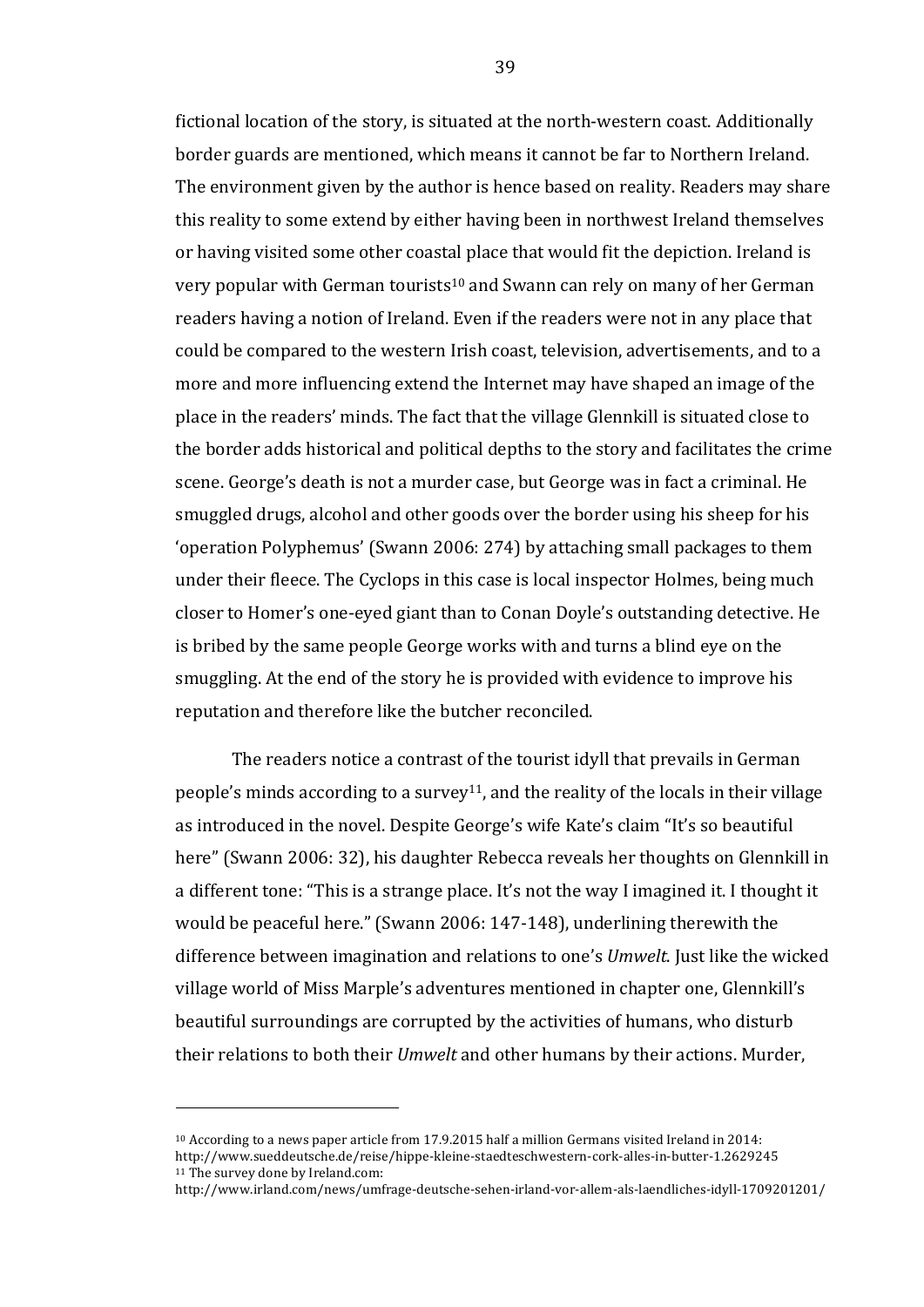one could argue, is an unnatural event that causes disturbance, and in Glennkill both murder and suicide have taken place.

The few relations between humans revealed in the story are either family ties or some sort of business related. George was married but obviously cheated his wife Kate, because his daughter is obviously not the child of Kate. It becomes clear that none of the other villagers was a friend of George's and interestingly enough the local butcher seems to be first affected the most by the passing of the shepherd. Toward the end of the novel Ham, the butcher, makes peace with the sheep by not trying to get them off Rebecca. He, in fact, believes that a bit of George's spirit or soul could be within the sheep. Hence it would be impossible for him to slaughter them in any case. Ham is a tragic figure because he does not have any friends either and after George's death the only person he had some sort of relationship with is gone. To make things worse he has an accident while secretly visiting George's pasture after the death occurred and his legs become paralysed.

George's relations to other humans establish the sheep's point of view that he is a loner and his main if not only function is to care for them. Hence Miss Maple's notion that he was not really human but a shepherd is both true and uncomforting. The reason for that being that George was indeed an important object in every sheep's *Umwelt* where their perception and actions were very much tied to him. Unfortunately for George he was not very important in most human's *Umwelt* with respect to him as an individual. Because of the past events and his behaviour, some humans feared him or thought it best to leave him alone. George did his part to support these notions. The only person who really cared about George is Beth, the missionary. She claims herself at the end of the story that her biggest crime was not to have told George that she was actually in love with him (Swann 2006: 333). The readers are left to ponder whether such a confession would have changed much. George must have noticed Beth's feelings for him, because he reveals his suicide plan to her and ensures her support. In his *Umwelt* her signification was that of a helper, but she obviously was not the object of George's cycle of sexual attraction or particular affection.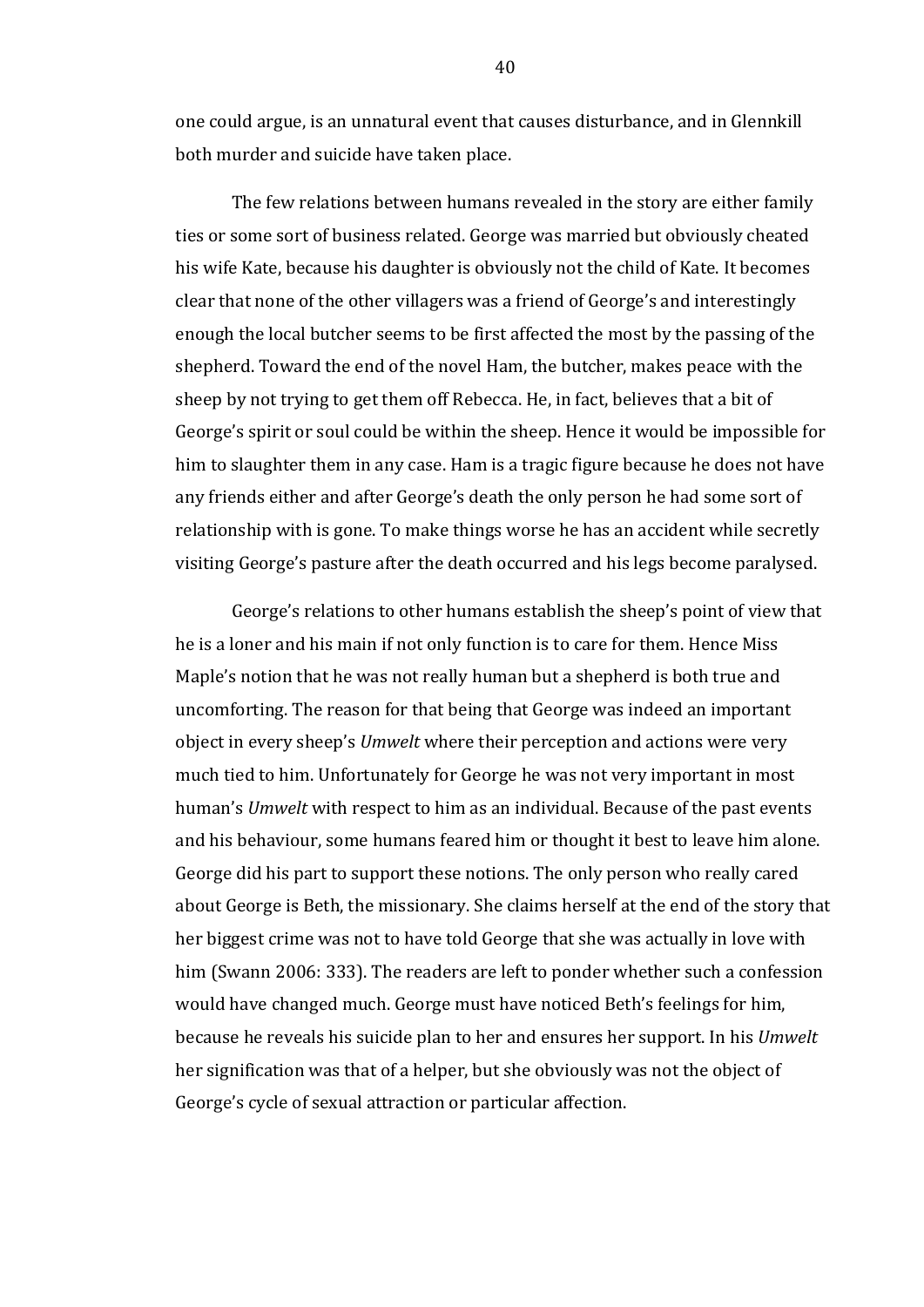#### **III.3 Animals in non-natural** *Umwelten*

The novel "Three Bags Full" does not only introduce animals in almost natural environments but demonstrates animal struggle in non-natural places out of which animals have to construct their *Umwelten*. The examples of the circus and the church are used to emphasise human-made places where animals are abused for entertainment or a demonstration of power. Despite its conditions for the sheep to provide them with food and shelter, not even the pasture is a natural environment. It is fenced in, there are buildings and other human-made elements, and George has confined a small garden in the pasture to prevent the sheep from access to it. The opposite to the tradition of pastoral idyll introduced in chapter one is marked by the condition of a pasture as imprisonment when the shepherd Gabriel builds an enclosure for his own sheep on George's pasture. Gabriel is even less interested in the sheep roaming freely for a purely economic reason. His sheep are bred for meat production. He does not allow them to extend their environment beyond a very restricted area. What happens to these sheep's *Umwelt*-concept is a reduction to one single functional cycle, the one of eating. They do not even forage since they cannot move and food is almost constantly provided to fatten them. Even when they are still alive Gabriel's sheep have turned from living animal individuals to pieces of mutton. George's sheep first fail to establish a connection to them at all. Zora tries but all she sees is "a flickering light" in their eves and she feels like looking into an abyss when looking into their eyes (Swann 2006: 119). Later on one of Gabriel's sheep tells Zora that he and his whole flock are meat, fodder for the human (Swann 2006: 221). He describes how shepherd Gabriel uses fences and dogs to contain his herd, and build a fence of fear that they cannot overcome. Zora and her flock are shocked about this revelation and many readers will feel uneasy. They are reminded of humans being the predator of animals, exploiting them by killing (Martinelli 2007: 225). At this point the lamb is sacrifice again, a sacrifice to human needs. Later on in the story the butcher muses on whether his occupation is a sin but concludes that animals are slaughtered even in the Bible. The readers are left to try and find an answer to the question whether humans should be predator of animals.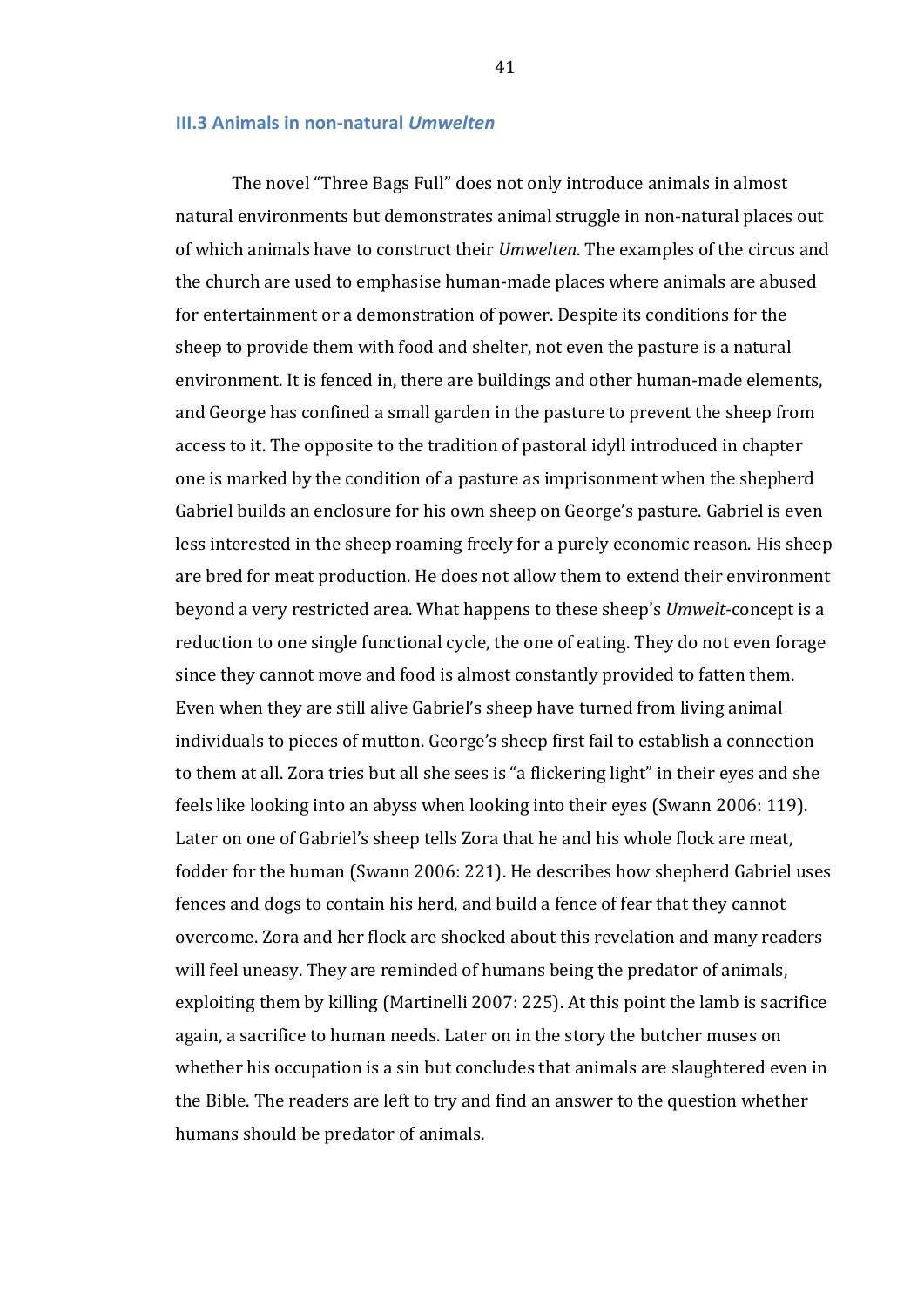Gabriel is immediately exposed by the experienced Othello, who "recognized an animal tamer at once: the same few gestures, the same boredom in the eyes. The same malice behind that deceptive friendliness" (Swann 2006: 114). Due to his personal experiences in a zoo and a circus Othello has given humans a much more varied and sinister signification in his *Umwelt* where humans caused both positive and negative response functional cycles. He is the lead ram in a decisive moment when the sheep choose a new shepherd. Othello prefers Rebecca, George's daughter to Gabriel and pulls the flock with him (Swann 2006: 266). That move saves all the sheep's lives.

Shepherd George rescued Othello from a circus where he was forced to fight dogs. He originally came from Dublin zoo and had therefore never any nature-like environment suitable for sheep before he was taken to Glennkill. Zoos are according to Armstrong places that exhibit animals torn from their ecosystems (Armstrong, Philip 2008: What Animals Mean in the Fiction of Modernity. London and New York, Routledge. P. 174-175). This can be read as animals taken out of their natural environment and forced to model an *Umwelt* based on inadequate premises, because its inner world is partially based on other than experience derived codes and therefore not suitable for zoos. Zoos, to put it bluntly, are there to cater for human needs and not for animals. Swann even writes that some animals in the zoo, mostly sheep, were fed to beats of prey without any concern of those chosen as prey, because they were not perceived as individuals with a right to their own lives (Swann 2006: 108).

Instead of building his *Umwelt* around his needs and opportunities of interaction for his own well-being, Othello had to focus on one single issue: surviving. In the zoo he was prone to become prey for other animals and in the circus his life was at stake every single day in a completely unnatural way. He was trained first by an alcoholic, a man appropriately named Lucifer Smithley (Swann 2006: 108), who used "sugar and hunger and stealthy torment" as training methods (Swann 2006: 114). These methods are not too far away from those described by Paul Bouissac in his work on the circus (Bouissac, Paul 1976: Circus and Culture. A Semiotic Approach. Indiana University Press, Bloomington and London.). Bouissac points out that after the selection of an appropriate animal the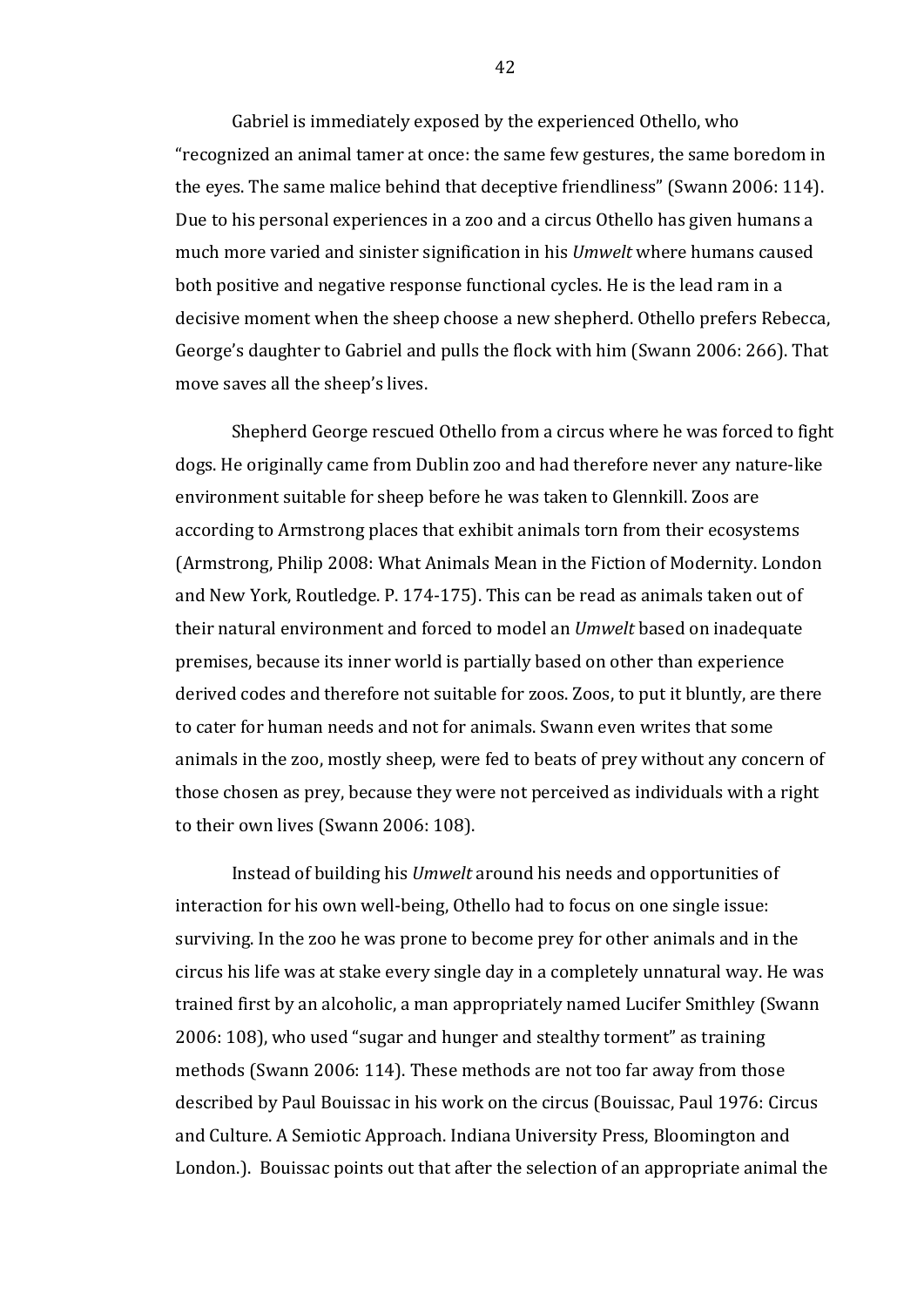trainer may use training methods that contain both pleasant and unpleasant codes. Unpleasant codes are tactile and auditory coercion, and blows (Bouissac 1976: 53). In some circus acts animals perform as superior to humans, but in the end it is the skill, and hence the superiority of the trainer that is presented to the spectators. As Bouissac writes: "... the applause at the end of the act is for the man as trainer" Bouissac 1976: 62). The connection between the animal and the spectator is broken at last. Othello was forced to perform tricks with Smithley, for example a knife-throwing act where the tamer would every now and then miss the target, but because of Othello's thick, black fleece nobody notices the bleeding sheep. In the scene when Othello visits the village church and has his encounter with the local priest, he compares Jesus on the cross to a victim of a knife-throwing act and therewith to himself (Swann 2006: 155). Othello was passed on from Smithley to the cruel clown of the circus and from him to the knacker, who forced Othello to fight against dogs and only by killing them was he able to guarantee another day to himself. At an early part of the story Othello uses his fighting skills to protect the herd from an attacking dog (Swann 2006: 49) and it is made clear how unnatural his behaviour is. Instead of a functional cycle of flight, he is the only sheep that uses the cycle of attack. His experience in a fully human environment where nature is completely excluded shows how ill animals are adapted for such places and their operations. The author uses Othello's fate to demonstrate how unjustified the use of animals for the purpose of entertainment without any concern for the creature actually is.

The village church is another entirely non-animal *Umwelt*. Othello, who enters it once, compares it based on his personal experience to a circus rink. Both the circus and the church trigger a functional cycle of perceiving, avoiding or confronting danger. In the church Othello is in fact a part of a peculiar performance, so to speak, namely confession. He listens to the village priest, a very unpopular, miserable and almost appalling character. Swann quite openly criticises the Catholic Church for taking care of neither humans nor animals. The priest refers to the sheep as 'dumb animals' and suggests to slaughter them when their shepherd is found that, because sheep without a shepherd, i.e. without guidance and control, are unthinkable. Apparently he sees himself as the shepherd of the villagers but none of them really trusts him or deems him important. It is the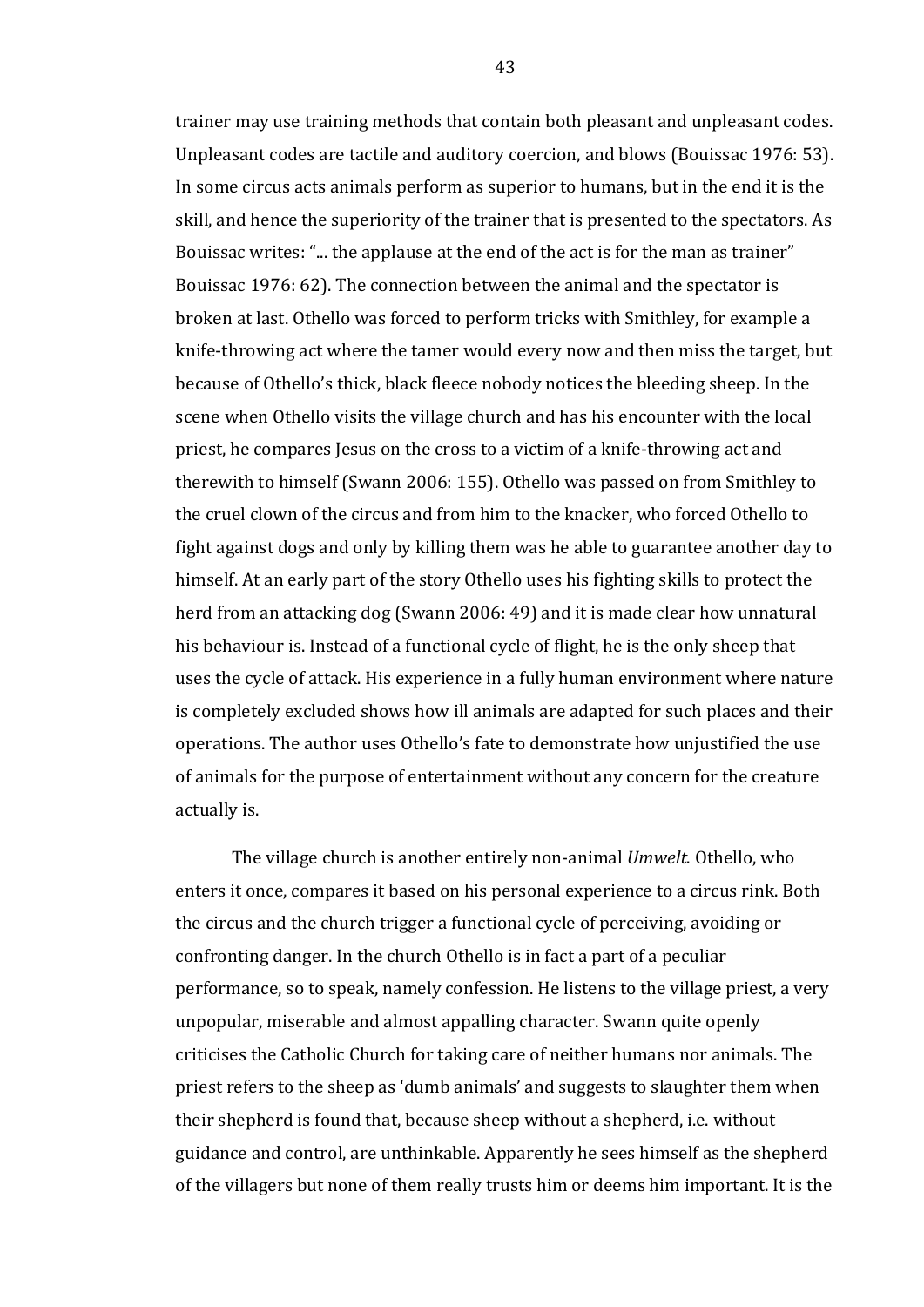establishment of the church that keeps the system running. The villagers, besides George, go to church service on Sunday and play act devote, but are in fact the opposite. Othello is a black ram with four horns. During the ominous confession performance with its very strict semiotic code, the priest mistakes Othello for the devil and henceforth has a personal nemesis. The open criticism of the church is part of the author's criticism of human attitude in general where greed, selfhood, envy, and insensibility rule over any positive characteristics. The church and the circus are made the same place in an instance where Othello perform with the clown in the circus rink: "Why does the sheep have to work at Christmas, a child's voice asked. It's unjust! A woman laughed. Of course it's just. God made animals to serve human beings. That's the way it is" (Swann 2006: 110). Some readers may think that this statement is outdated to some extend, but Armstrong argues that literature still has a duty to bring animals and humans closer to each other or as he puts it: "... we are especially in need of narratives that attempt translation between the animals we are and the animals we aren't" (Armstrong 2008: 225). By showing the very different *Umwelten* and characteristics of sheep and humans Leonie Swann has answered Armstrong's call.

Melmoth, the twin brother of Sir Ritchfield, is the only sheep that willingly disappeared. He was not content with living comfortable with the herd and its shepherd on the pasture, but he wanted to experience more. Swann on some occasions uses Melmoth's voice to narrate the story whenever an observation of the human world from an animal Umwelt is needed. These occasions are marked in italic type in the novel and read like a stream of consciousness or interior monologue<sup>12</sup>. The readers are invited to ponder whether Melmoth could only learn about humans and their *Umwelten* because he left his flock and broke free of the perhaps limiting sheep *Umwelten*. During his adventures he meets Othello and basically saves his life. During the night of George's death he reappears on the pasture, guiding Othello, the other sheep and even Rebecca to some extent through the change. He teaches the sheep to observe properly now that they cannot rely on their shepherd anymore. The awareness of the sheep increases parallel to the loss

 

 $12$  This is a reference to James Joyce's "Ulysses" for both the narrative mode and the similarity between Ulysses and Melmoth.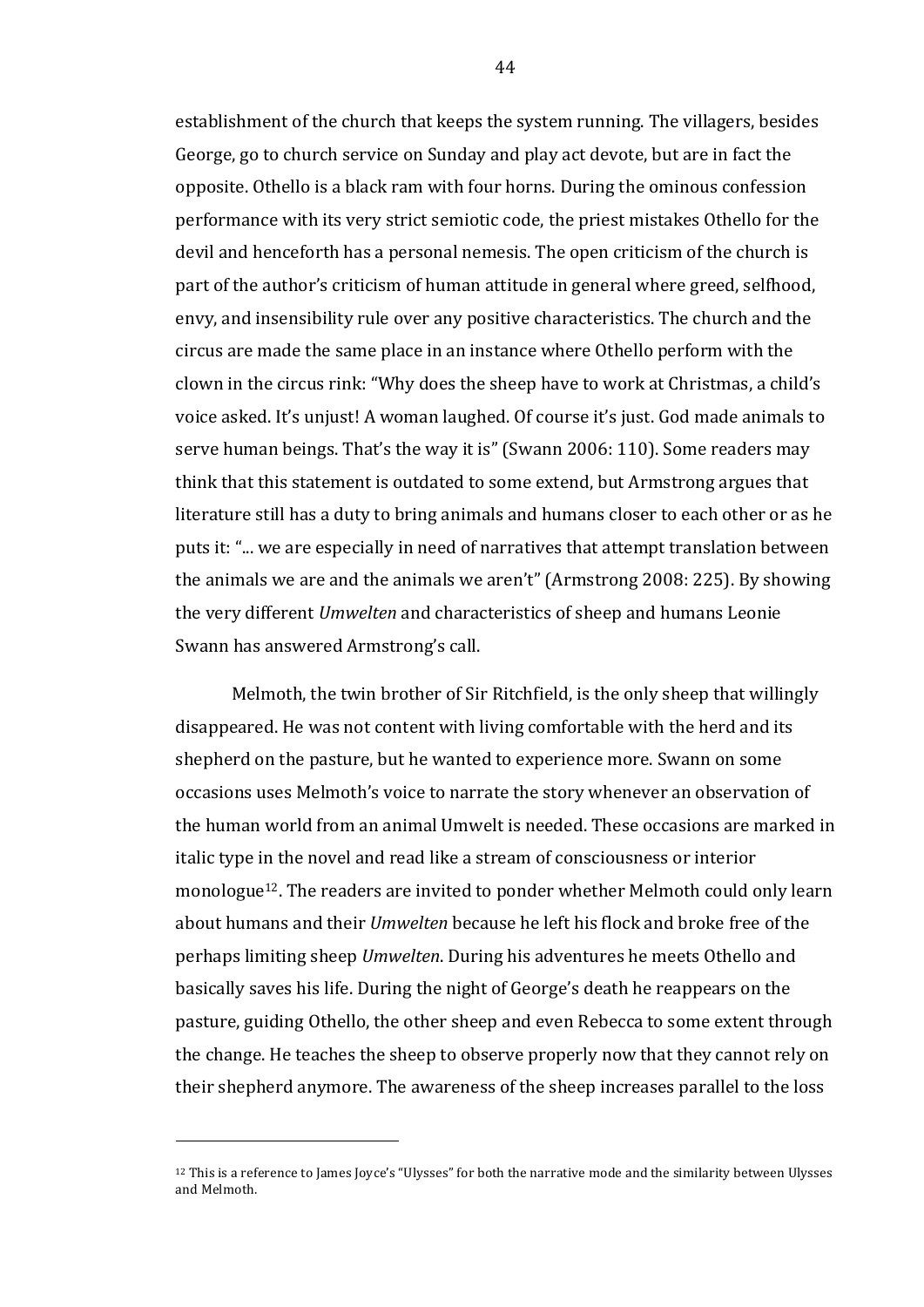of their innocent and carefree life. At the end of the story Melmoth continues on his own trail. He is the ultimate example for every living organism being an individual. Despite being a gregarious animal he prefers not to live in a herd. It is perfectly acceptable that there are individuals among animals that behave differently from the other individuals of their species and to some degree odd in comparison to what is expected of them. Just like his more sinister literary example, Melmoth remains the mythic and magical being somewhere on the edge of sheep and human *Umwelt*.

#### **III.4 Differences and common ground**

There is no verbal communication between animals and humans in the novel. Some human characters say something to the sheep, but they obviously receive no response and the sheep do not always understand. The reason why the herd of George Glenn is able to make some sense of human language is based on their relatively tight connection to their shepherd and his reading books to them. Additionally there is no common language between animal species. The sheep do not understand other animals at all. There is one exception, the peculiar Melmoth. He seems to be able to communicate with birds at least. This aspect is only revealed to the readers, who may assume based on his very different life compared to the herd as mentioned early, that he either acquired skill and knowledge during his adventures that are mainly unknown to the readers. Melmoth may also just be the exception. They exist in both the human and the animal sphere, and a bit of magic and wonder should be allowed to remain when analysing animals no matter how close to reality the author and her story try to be.

Body language is a possibility of communication between different species. George and Zora have a moment of understanding expressed by the shepherd looking and his sheep and grinning after he failed to persuade her off her cliff. One of his persuasion tactics was to throw sheep dropping at her and when his missiles hit people on the beach below George feels contempt and is happy that Zora enabled his prank. Since he has to go on the ground on all four in order to look down from the cliff, he is suddenly able to admire Zora's ability to navigate the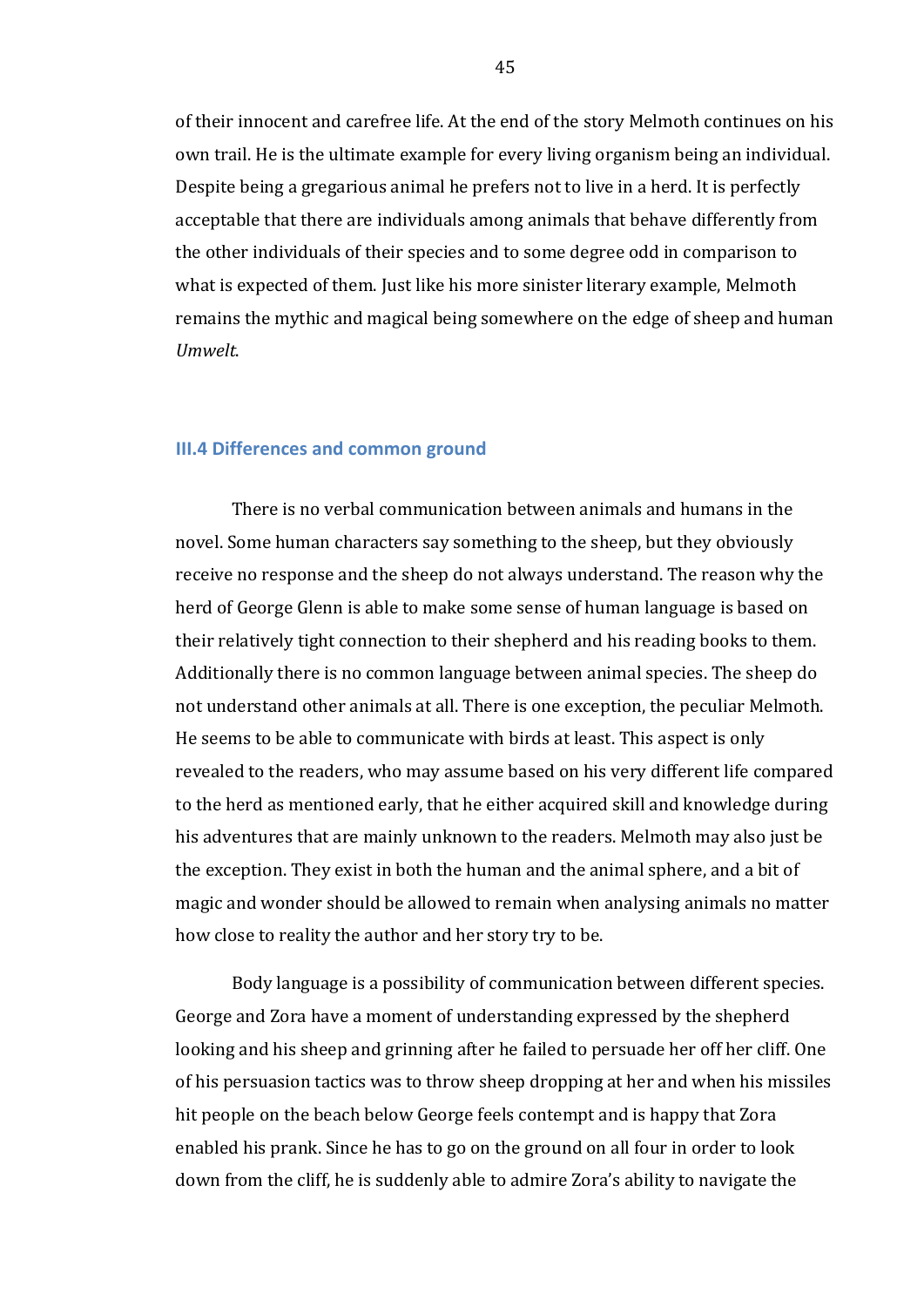steep rocks without problems. He also has to admit his failed attempt to tame and train her. George used the sure-footed sheep to hide a key on the cliffs where humans could not reach it, but unlike a dog the sheep does not always obey. Zora is like Melmoth an example that the sheep can and will live without their shepherd, and are quite different from pet animals like dogs and cats. Perhaps this independence from a human object not matter how central in their *Umwelten* led George to the decision to take a risk and leave their future up to their own decision as he declares in his will that the sheep are to decide themselves who is going to own them. It would appear that George thought that was somehow possible for the sheep to achieve and hence he must have had a good understanding of his animals. The author was certainly aware of the risk that her readers would deem this execution of freewill of the animals as somewhat naïve and not possible in the real world. One could argue though that the shepherd was the only one to have a look into their *Umwelten* and did therefore see that the sheep create relations all by themselves without the need for guidance. The readers are at least convinced that George was not interested in his sheep turning into mutton or any other commodity. 

As there is no common language between species the challenge is to try and understand the *Umwelten* of other beings in order to understand their needs, behaviour, and possibilities. Some environments, the aquatic environment for instance, pose a challenge for humans to understand. Whereas there are mammals like seals and dolphins which cope brilliantly in aquatic environments, humans are less well adapted to the task. Nevertheless, humans perceive water in all its manifestations in their *Umwelten*.

In addition to observation the sheep in the novel learn about humans from books. George has the habit to read to the sheep. His preferred reading matters are books about sheep, their keeping, health, diet and so forth, and penny dreadful. While reading George often explains terms and concepts. It is obvious that he tries to understand them himself and uses his audience to form suitable explanations. One of the sheep, Cordelia, another bow to Shakespeare, is particularly fond of complicated words and fascinated by human language. Also Miss Maple would wish that she could use language to be understood by humans, but their shepherd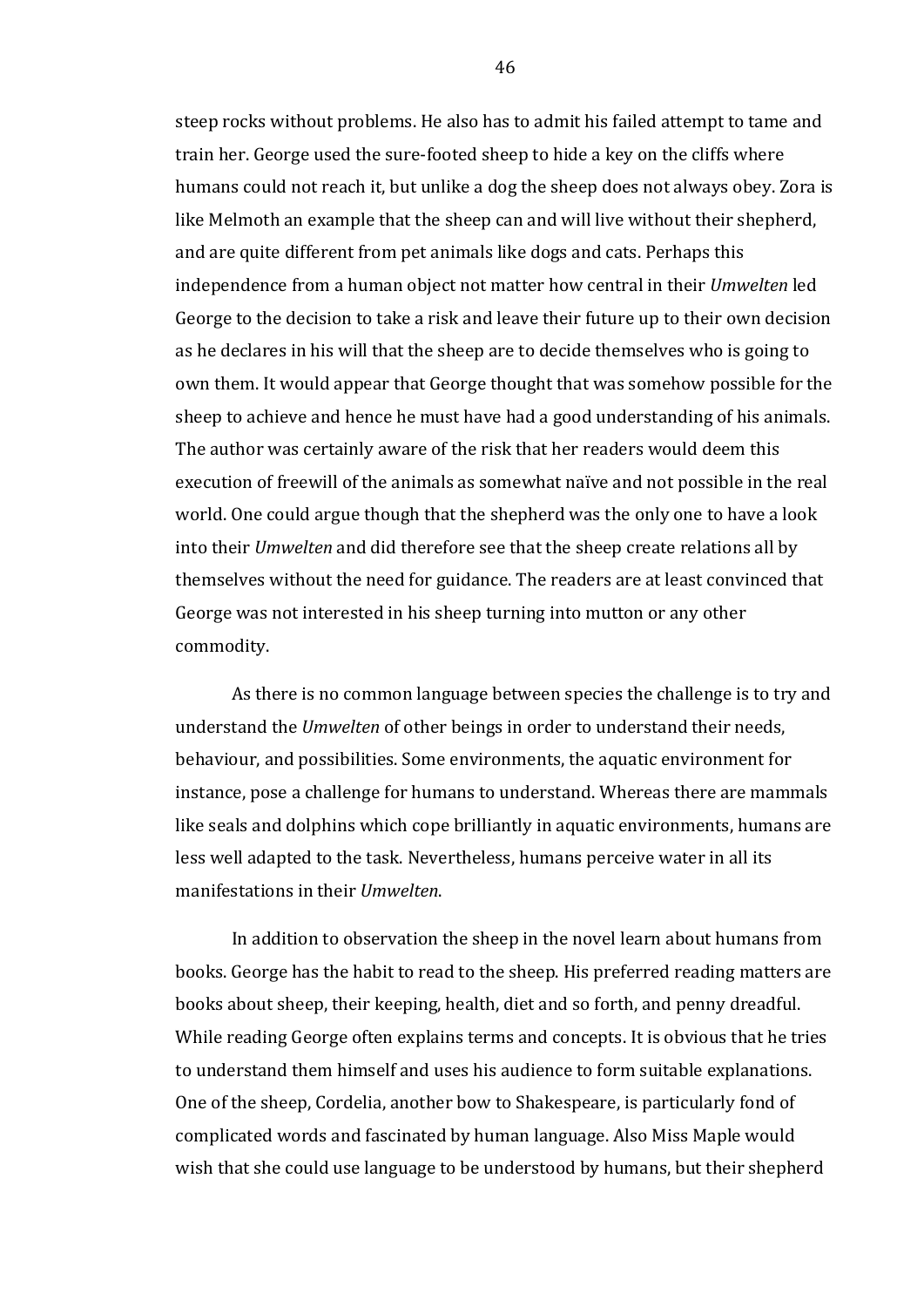is not really a wordsmith. Since he grew up in the remote countryside and became an agricultural worker, his education is limited. This is expressed by his choice of literature in contrast to his daughter's choice of, for instance, Emily Brontë.

The question where from humans learn about sheep arises. George has the personal contact and searches for knowledge about sheep diseases, care, and races in books. All other humans, including shepherd Gabriel, apparently rely on their own ideas and common ideas, such as sheep eating grass and needing protection, but also delivering milk, meat and wool. These humans hang on to the stereotype of sheep at their role as predator or parasite of animals (Martinelli 2007: 225). Only George and Rebecca have a relationship of partner of the sheep. In such a relationship, according to Martinelli, the human may be the host of a guest animal, a pet for example. George's sheep are his pets; he does not keep them for economic reasons despite their involvement in the smuggling.

Another challenge the novel poses to the reader is that of the meaning of death. The sheep understand immediately that their shepherd is dead, but additionally they come to the conclusion that he died in a violent way suggesting the participation of an outsider. While the sheep are George's possession and taken care of, they experience violent deaths nonetheless. First of all they identify the butcher as an object with the sign of 'enemy' in their *Umwelt* based on his smell. Secondly it is mentioned that George would try to find the culprit when a lamb was killed by a dog (Swann 2006: 14), therefore the sheep must have witnessed killing. When the sheep find their shepherd with a spade stuck in his body they assume he was murdered. Miss Maple, the clever sheep, has a doubt already on page 25 of the novel. She was the one examining George's body closely and detected flowers in his fingers. George was not particularly interested in flowers and it strikes her as strange that he had some in his hands when he died. On top of that George's smell elsewhere than close to the wound is not unpleasant and his face looked peaceful instead of being distorted by fear and agony. Even though Miss Maple does not rely on her observation but continues to search for the murderer, the police are not smarter than the sheep and all humans believe George's was murdered. Miss Maple benefits from her intuition like her literary prototype female detective Miss Marple and both are usually not taken serious by others except their close friends.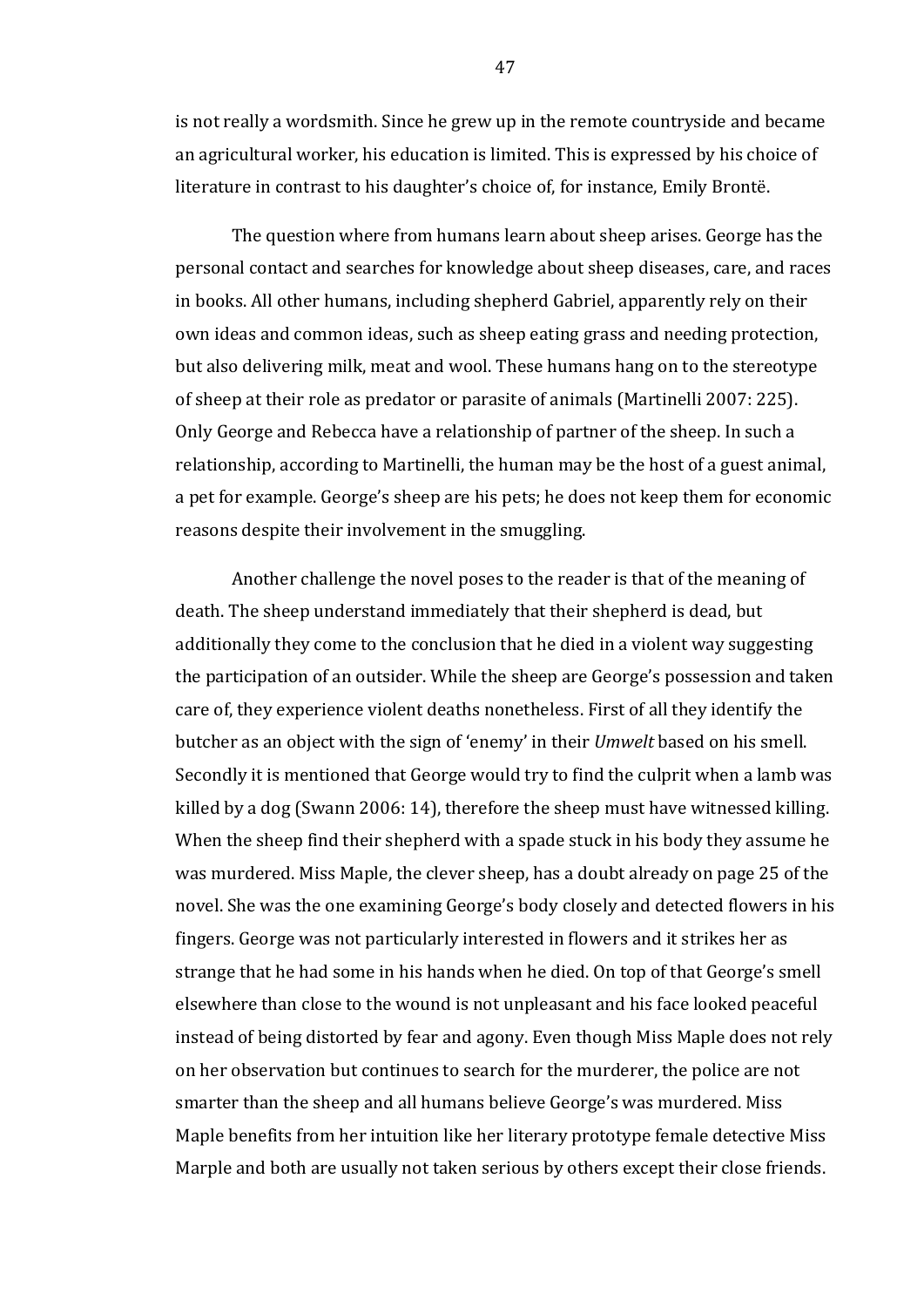Also Miss Maple faces the scepticism of her herd at times when she tries to understand the relations of subjects and objects in human *Umwelten*. The readers may assume that suicide has no meaning in a sheep's *Umwelt* whereas death certainly has. When the sheep get to know that George has killed himself they are puzzled. They cannot understand why he had committed suicide and need the explanation of a sheep more experienced in human *Umwelten*. This sheep is Fosco, the regular winner of the annual 'Smartest Sheep of Glennkill'-contest and he tells the sheep: "They [the human] look at the world and decide they don't want to live" (Swann 2006: 337). Fosco obviously has spent more time with humans and in man-made surroundings. His adaptation even goes so far as to develop a human habit, because this particular sheep seems to be addicted to alcohol.

Despite the sheep not understanding the concept of suicide, they are not angry with George either, because a new object in their *Umwelten* has taken the signification of shepherd, George's daughter Rebecca. Humans suffer from another person's suicide as the examples of Rebecca and Beth show. Especially Beth is a tragic character, because it is hard to see how she could go on without any meaningful object in her *Umwelt* as she does not have any ties to the village and its people after George's passing. Rebecca reconnects with her dead father through his sheep and at the end of the book it seems each sheep is becoming a meaningful object to her. Even butcher Ham, who was punished cruelly for both being the butcher and being coward, changes his perception of sheep. Whereas he at first sees nothing but pieces of meat and bones in animals (Swann 185), he later believes that the sheep have something of George in them (Swann 2006: 344). Based on this belief and his disability it is made clear that Ham will not continue with his profession. Therefore both the sheep and the readers are invited to forgive this individual. However, the readers are left with the problem of animal exploitation as mentioned earlier on the examples of both productive livestock and abuse for entertainment.

One challenging and difficult issue touched upon in the novel is the perception of death of both human and sheep. As already mentioned, sudden and violent deaths of their kind are known to the sheep as well as is disease. Their dead shepherd obviously unsettles them and urges them to solve the mystery around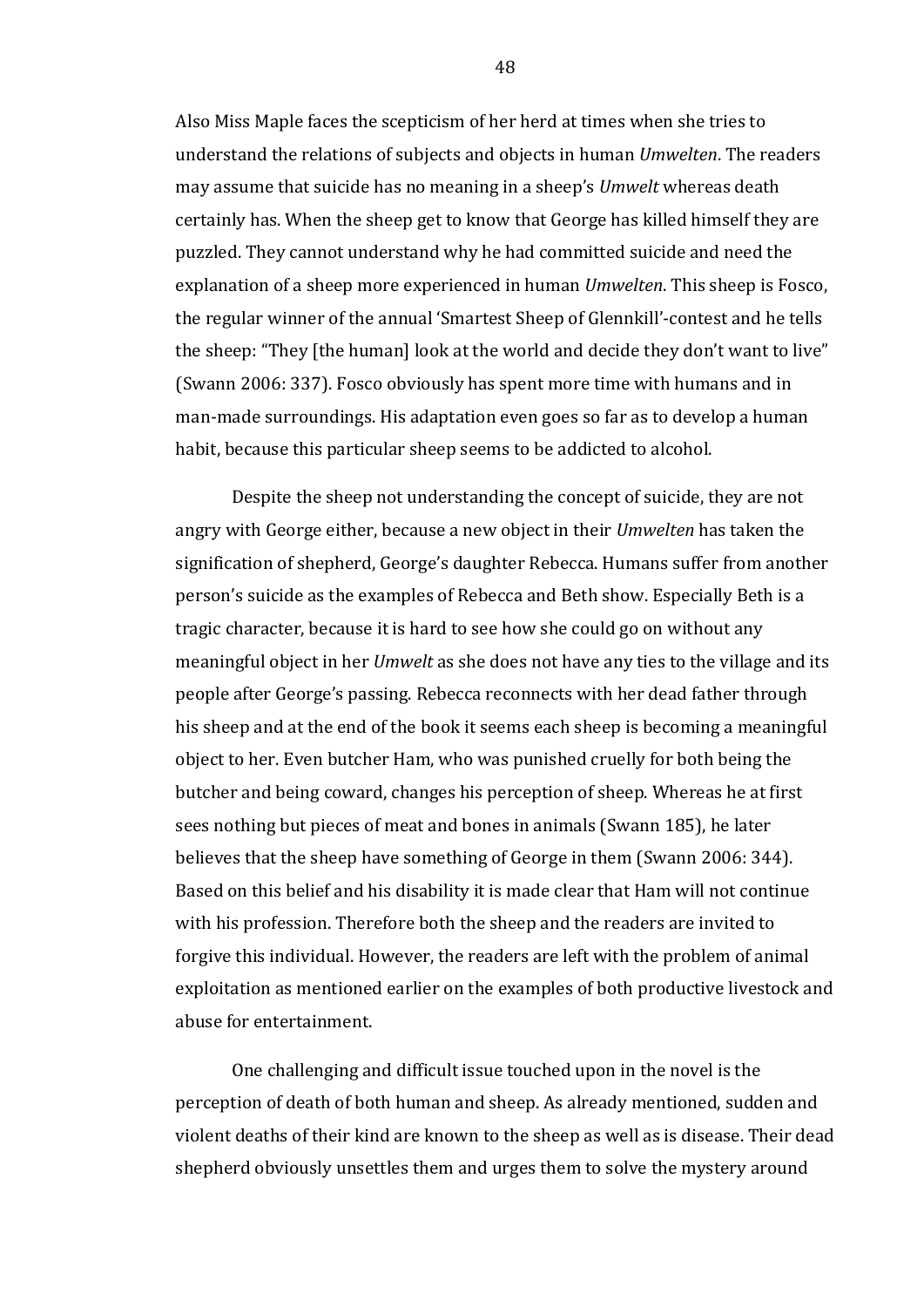his passing. The sheep recognise the smell of death as is illustrated on the example of the smell of George's body and the smell the butcher emits. There is one flaw though in the story. Sir Ritchfield is convinced that his twin brother Melmoth was killed during his escape but the pursuers George and Ham did not kill the sheep. Instead they found a human killed secretly which marks the start of George's decline and the downfall of the whole village. This flaw may not be one after all. It could suggest that death makes all objects of an Umwelt, no matter whether animal or human, equal. This is the ultimate common ground of all living beings. Once an individual is dead, all signification attached to it vanishes into memory.

## **III.5** The *Umwelt* of dogs

The only other animal into which's Umwelt the readers have a glance in the novel is George's sheepdog Tessy. She is mentioned in the first chapter when Miss Maple wonders where she is. With the death of the shepherd his dog disappeared and is only brought back to her place in the last chapter. It turns out that George had brought his dog to the shelter before he committed suicide. His daughter Rebecca retrieves the old dog and takes care of her. Swann writes: "Her [Rebecca] hand gently patted Tessy's head, and Tess wagged her tail very slightly. You could see it was the first wag of her tail for a long time. One morning Rebecca had brought Tess back in a car. Tess had strange, sad eyes. She didn't go racing over the meadow as usual. She didn't leap around the caravan looking for George either. Tess disappeared in Rebecca's shadow and followed her red skirt everywhere, like a very young lamb following its mother" (Swann 2006: 347-348). George's betrayal of the dog is much more severe than that of the sheep, because the dog's *Umwelt* is centred on its human partner. Tess used her senses to perform George's orders and made sense of the actions and processes through these orders. Her pack was George; she was closer to his *Umwelt* than to that of the sheep through their cooperation and her emotional attachment to her human keeper. Von Uexküll's training method for dogs mentioned earlier shows how well dogs adapt to the human way of understanding *Umwelt*.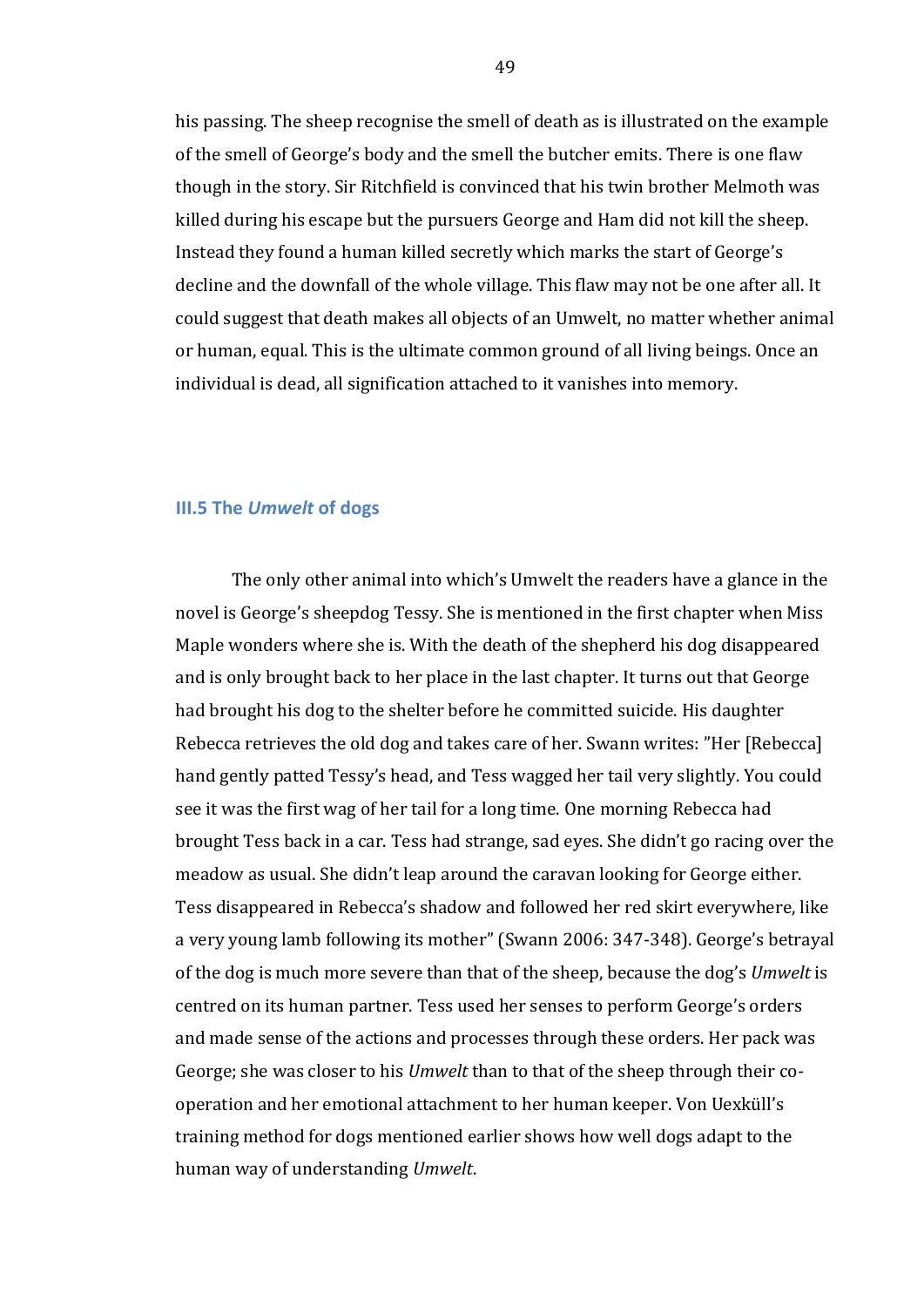The story would have presented a different *Umwelt* were it written from the perspective of the sheep dog. George's sheep cope well after his death because they are taking care of by a new shepherdess and because they have each other in the herd. Tessy formed a pack with George, and his suicide leaves her alone. Swann suggests that Tessy is now dependent on Rebecca and there is of course the possibility that the two of them will form an equal bond to that of the dog and George. In it remarkable in any case that the author shows the real tragedy of George's decision clearest on the example to his deserted dog. She is the only one that never disappointed George as all the humans have. This is not to claim that George would not have been partly responsible for his failed relationships to what should have been his herd – his wife, daughter, friends, neighbours, and so on. His dog was dependent on him emotionally but it was not enough to make George want to continue to live. The quote "Tessy, George's old sheepdog, his most faithful companion, the one real love of his life" (Swann 2006: 25) contradicts George's decision to abandon her. He would have needed a human in his *Umwelt* to share all emotions, expectations, hopes, and fears. The readers are left to ponder their and every human's responsibility to consider and care for both the humans and animals in their immediate *Umwelt* but also on an extended, perhaps even global, scale.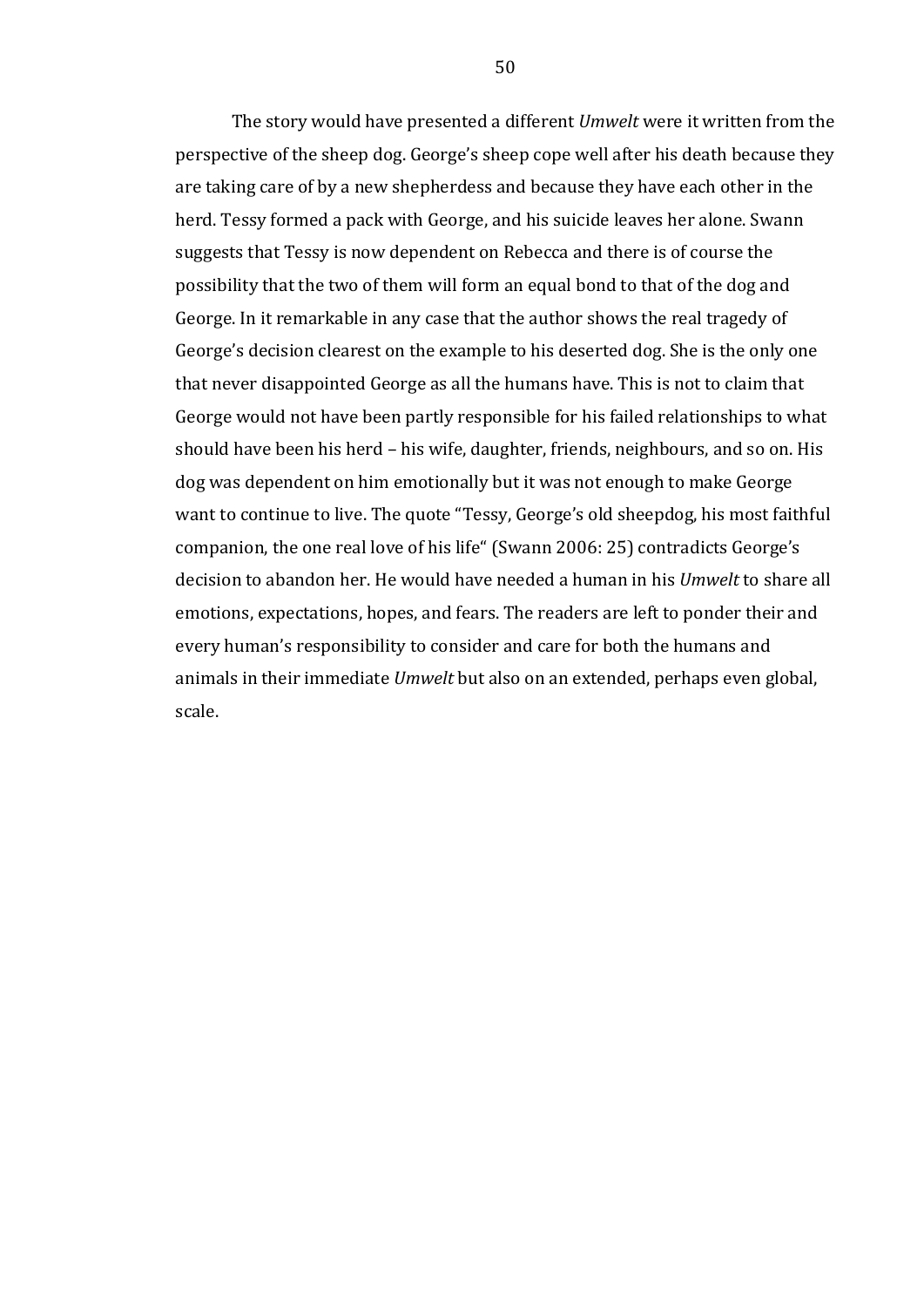# **Summary**

The aim of this thesis is to introduce a new way of analysing literature with a focus on animals. Instead of labelling the animals as humans in disguise, symbols or metaphors, they should retain their qualities as real animals. The stereotypical image of sheep has a long tradition as was shown in chapter one.

Leonie Swann took on the difficult task to write a crime story from the perspective of sheep. In addition to the stereotypical idea of sheep not being particularly clever and in need of protection, sheep are productive livestock and therefore not very close to human concern. Swann remains true to her animals and does not use them as a replacement for humans or as mere symbols of innocence, for instance. The readers are offered the challenge and opportunity to identify with the sheep and take their perspective.

The *Umwelt* research of Jakob von Uexküll focuses on how organisms experience the world around them, the world where certain objects have meaning and others have not. To analyse animals on the bases of how they perceive and act in their *Umwelten* keeps the focus on the animals and moves away from anthropocentrism as the only tool for analysis.

The analysis of the sheep's perception, actions and behaviour in their *Umwelt* in the novel "Three Bags Full" shows that realistic animals have a place in literature and should be analysed as animals and not only fictitious inventions. Even when taking the artistic licence of the author into consideration it is obvious that Swann paid detailed attention to the biology of her sheep characters, their restrictions and possibilities. It is clear that the sheep are fundamentally different from humans and in the novel there are only two humans who understand them altogether. The author, however, shows that sheep are wonderful creatures and their *Umwelten* are by no means worth less than those of humans.

Not even the very attentive biologist Jakob von Uexküll was able to solve all mysteries of animal *Umwelten*. His wife Gudrun von Uexküll writes in her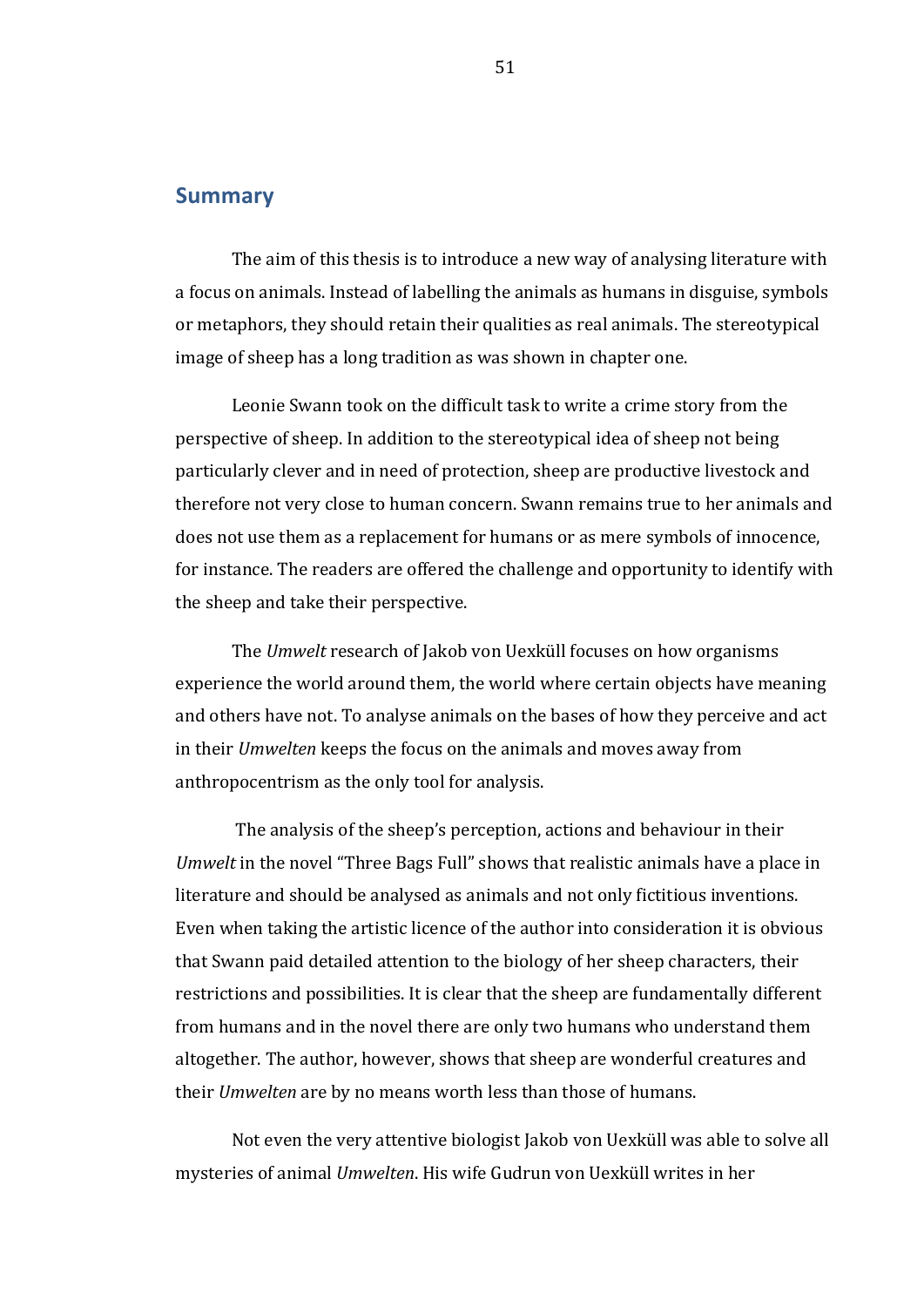biography of her husband that a white cockerel insisted to arrange his resting place beside the desk of Uexküll even though many attempts were made to get the animal out of the house (Uexküll 1964: 184). No matter how much it is influenced, limited and enabled by its species-specific characteristics, each animal remains an individual with all its very own qualities and habits. Leonie Swann offers her readers are variety of different individuals to chose from and share their personal *Umwelt*. 

To focus on the species-specific and individual traits that shape the organism's *Umwelt*, and the relations between organism and the objects of its *Umwelt* opens new doors to understanding animals in literature. With a zoosemiotic focus on animals literary analysis benefits from the distance to anthropocentrism without necessarily excluding a human point of view and offers an opportunity to come closer to other animals and their worlds.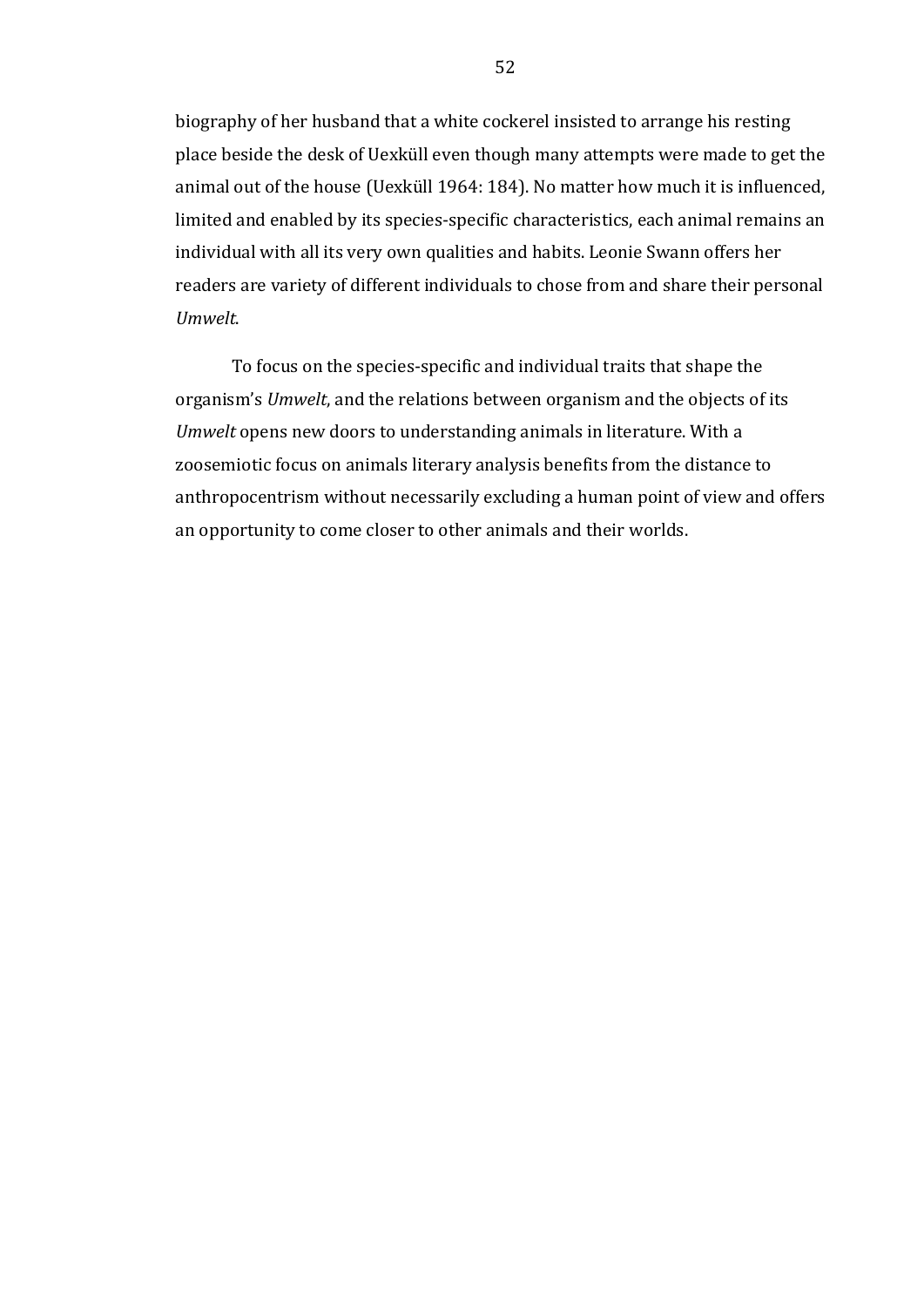# **Works cited**

- Abrams, M. H., Greenblatt, Stephen (eds) 2001: The Norton Anthology of English Literature. New York and London, W. W. Norton & Company.
- Armstrong, Philip (2008): What Animals Mean in the Fiction of Modernity. London and New York, Routledge.
- Bouissac, Paul (1976): Circus and Culture. A Semiotic Approach. Indiana University Press, Bloomington and London.
- Büttner, Frank / Gottdang, Andrea (2006): Einführung In Die Ikonographie. Wege zur Deutung von Bildinhalten. München, C.H. Beck.
- Clark, Timothy (2011): The Cambridge Introduction to Literature and the Environment. Cambridge, Cambridge University Press.
- Cobley, Paul (ed.) 2010: The Routledge Companion to Semiotics. London and New York, Routledge.
- Fudge, Erica (2002): Animal. London, Reaktion Books.
- Garrard, Greg (2012): Ecocriticism. London and New York, Routledge.
- Gaschke, Susanne (2002): Hexen, Hobbits und Piraten. Die besten Bücher für Kinder. Stuttgart/München, Deutsche Verlags-Gesellschaft.
- Günter, Wolfgang (2007): Taube, Löwe, Kreuz und Anker. Wuppertal, R. Brockhaus.
- Irmscher, Johannes (ed.) 2011: Sämtliche Fabeln der Antike. Köln, Anaconda.
- Kerridge, Richard and Sammells, Neil (1998): Writing the Environment. London And New York, Zed Books Ldt.
- Kull, Kalevi (2010): Umwelt and Modelling. In: Cobley, Paul (ed.): The Routledge Companion to Semiotics. Abingdon, Routledge.
- Laaths, Erwin (1988): Geschichte der Weltliteratur. Bindlach, Gondrom.
- Maran, Timo et al. eds (2011): Readings in zoosemiotics. Berlin/Boston, De Gruyter Mouton.
- Martinelli, Dario (2010): A critical companion to zoosemiotics. Dordrecht, Springer.
- Martinelli, Dario (2007): Zoosemiotics: Proposals for a handbook. Imatra, Acta Semiotica Fennica.

Morgan, Janet (1984): Agatha Christie. A Biography. London, Collins.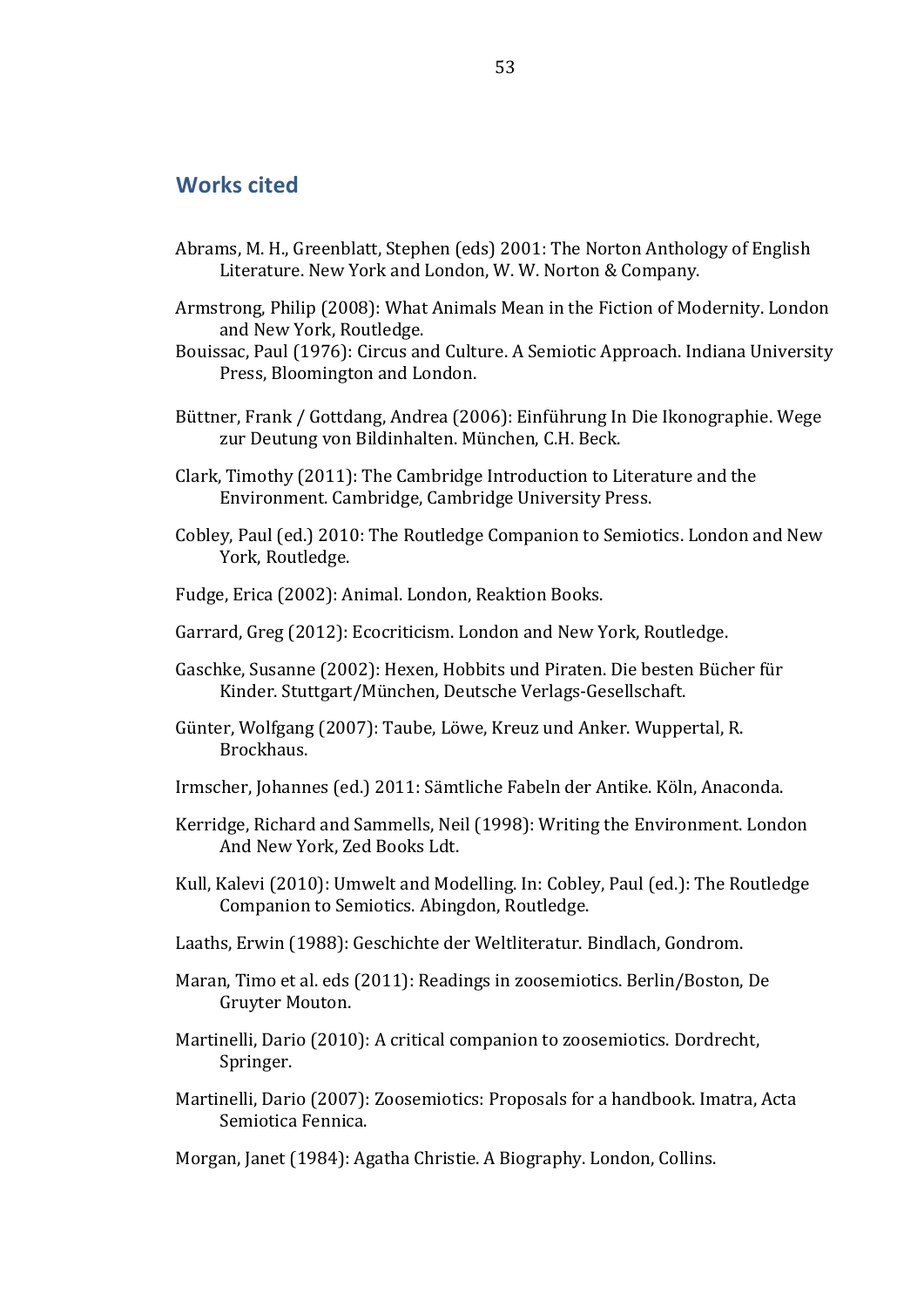Nöth, Winfried (2000): Handbuch der Semiotik. Stuttgart und Weimar, Metzler.

- Nusser, Peter (1992): Der Kriminalroman. Stuttgart, Metzler.
- O'Connor, Evangeline (1996): Who'S Who And What'S What In Shakespeare. New York and Avenel, Gramercy Books.

Der Physiologus. Tiere und ihre Symbolik. 2005. Köln, Anaconda.

Schenda, Rudolf (1995): Das ABC der Tiere. München, Beck.

- Simek, Rudolf (1984): Lexikon der germanischen Mythologie. Stuttgart, Kröner.
- Sebeok, Thomas A. (1972): Perspectives in Zoosemiotics. The Hague, Mouton.
- Sebeok, Thomas A. (1975): Zoosemiotics: At the Intersection of Nature and Culture. Lisse, The Peter De Ridder Press.
- Sova, Dawn B. (1996): Agatha Christie A To Z. The Essential Reference to Her Life and Writings. New York, Facts On File.
- Stanzel, Franz K. (1993): Typische Formen des Romans. Göttingen, Vandenhoeck & Ruprecht.
- Swann, Leonie (2007): Three bags full. London, Black Swan.
- Swann, Leonie (2005): Glennkill. Ein Schafskrimi. München, Goldmann.
- Tarasti, Eero (2000): Existential Semiotics. Bloomington and Indianapolis, Indiana University Press.
- Uexküll, Gudrun von (1964): Jakob von Uexküll seine Welt und seine Umwelt. Hamburg, Christian Wegner Verlag.
- Uexküll, Jakob von (1980): Kompositionslehre der Natur. Frankfurt, Ullstein.
- Uexküll, Jakob von, Kriszat, Georg (1983): Streifzüge durch die Umwelten von Tieren und Menschen & Bedeutungslehre. Frankfurt, Fischer.
- Uexküll, Jakob von (2010): A foray into the world of animals and humans. Minnesota, University of Minnesota Press.
- Wilpert, Gero von (1989): Sachwörterbuch der Literatur. Stuttgart, Kröner.

#### http://www.randomhouse.de/Autor/Leonie Swann/p110362.rhd

Information about the author Leonie Swann by the publishing house Goldmann belonging to the Random House group.

http://www.randomhouse.de/Die Schafskrimis von Leonie Swann Glennkill und \_Garou/aid9707.rhd?mid=1159

Interview with Leonie Swann 3.11.2005 on her publisher's web site. Interview by L. Kohler © Bertelsmann Network, Gütersloh, Nov. 2005.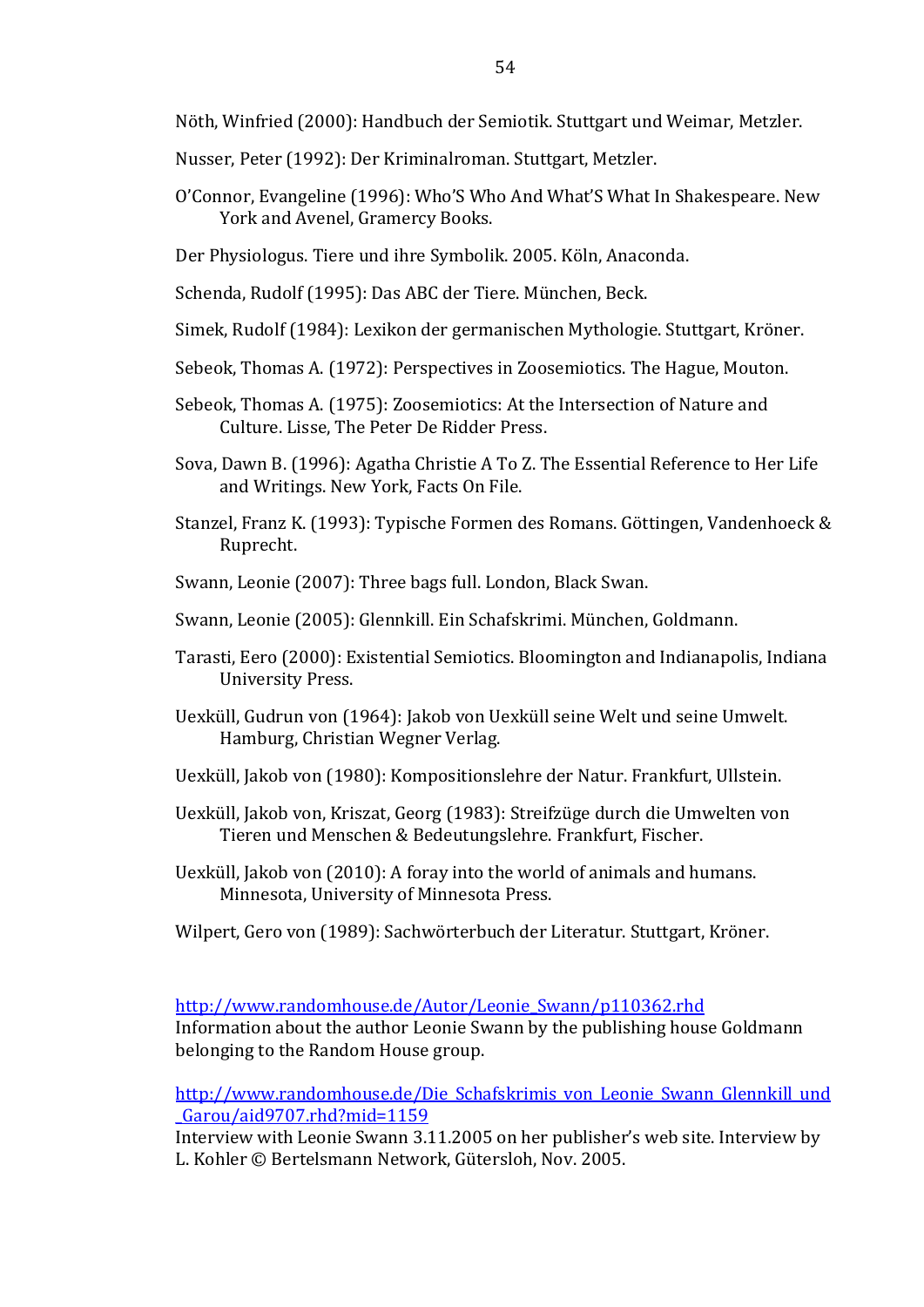http://www.randomhouse.de/Die Schafskrimis von Leonie Swann Glennkill und \_Garou/aid9707.rhd?aid=9707

Interview with Leonie Swann on her publisher's web site web site by Elke Kreil.

http://www.peta.de/progressawards2008#.VemeTs7BYfo PETA Germany Progress Award 2008.

http://www.agathachristie.com/christies-work/detectives/miss-marple/3 Homepage about the works of Agatha Christie including "Miss Marple".

http://gutenberg.net.au/ebooks07/0700551h.html https://www.nabu.de/umwelt-und-ressourcen/oekologisch-leben/essen-undtrinken/07851.html Information about sheep husbandry in Germany today.

http://www.schaf-foren.de/forum/index.php?act=Attach&type=post&id=125770 Information about the history of sheep husbandry. Excerpt of Martin Wolf's diploma work.

http://www.agriculture.gov.ie/media/migration/animalhealthwelfare/animalide ntificationandmovement/NationalSheepGoatCensus2013140514.pdf Statistics of sheep and goat husbandry in the Republic of Ireland in 2013.

http://www.telegraph.co.uk/culture/film/11365274/shaun-the-sheep-movieaardman-behind-the-scenes.html

Article in "The Telegraph" 24.1.2015 about the success and development of "Shaun the sheep".

http://www.amazon.co.uk/gp/product/0007451725?keywords=450%20from%2 0paddington&qid=1440673284&ref =sr\_1\_4&s=books&sr=1-4#reader\_0007451725

Character list of "4:50 from Paddington" by Agatha Christie of the 2012 edition of Collins, London, on the web pages of Amazon UK.

http://www.oscarwildesociety.co.uk/biography.html Biographic data of Oscar Wilde from the Oscar Wilde Society

http://www.fischerverlage.de/buch/die\_rote\_zora\_und\_ihre\_bande/97837373625 97

Information about the youth novel "Die rote Zora und ihre Bande" and its author by the publishing house Fischer.

http://www.sueddeutsche.de/reise/hippe-kleine-staedteschwestern-cork-allesin-butter-1.2629245

Article from 17.9.2015 in the newspaper Süddeutsche Zeitung about travelling in Ireland and specifically Cork.

http://www.irland.com/news/umfrage-deutsche-sehen-irland-vor-allem-alslaendliches-idyll-1709201201/